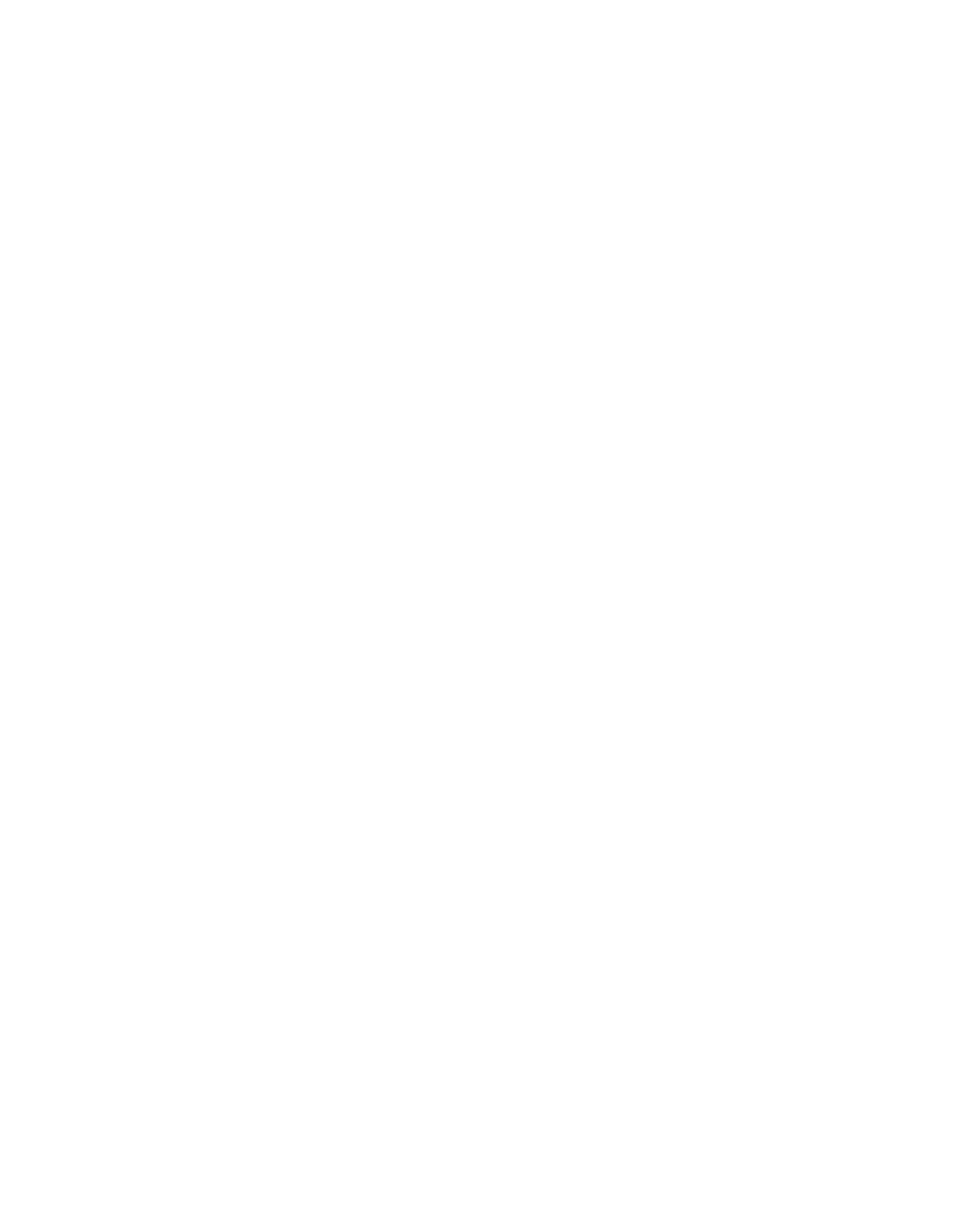#### **Corporate Headquarters:**

Retek Inc. Retek on the Mall 950 Nicollet Mall Minneapolis, MN 55403 USA 888.61.RETEK (toll free US) Switchboard: +1 612 587 5000 Fax: +1 612 587 5100

#### **European Headquarters:**

Retek 110 Wigmore Street London W1U 3RW United Kingdom Switchboard: +44 (0)20 7563 4600 Sales Enquiries: +44 (0)20 7563 46 46 Fax: +44 (0)20 7563 46 10 The software described in this documentation is furnished under a license agreement, is the confidential information of Retek Inc., and may be used only in accordance with the terms of the agreement.

No part of this documentation may be reproduced or transmitted in any form or by any means without the express written permission of Retek Inc., Retek on the Mall, 950 Nicollet Mall, Minneapolis, MN 55403, and the copyright notice may not be removed without the consent of Retek Inc.

Information in this documentation is subject to change without notice.

Retek provides product documentation in a read-only-format to ensure content integrity. Retek Customer Support cannot support documentation that has been changed without Retek authorization.

The functionality described herein applies to this version, as reflected on the title page of this document, and to no other versions of software, including without limitation subsequent releases of the same software component. The functionality described herein will change from time to time with the release of new versions of software and Retek reserves the right to make such modifications at its absolute discretion.

Retek<sup>®</sup> Point-of-Sale<sup>TM</sup> is a trademark of Retek Inc.

Retek and the Retek logo are registered trademarks of Retek Inc.

This unpublished work is protected by confidentiality agreement, and by trade secret, copyright, and other laws. In the event of publication, the following notice shall apply:

©2004 Retek Inc. All rights reserved.

All other product names mentioned are trademarks or registered trademarks of their respective owners and should be treated as such.

Printed in the United States of America.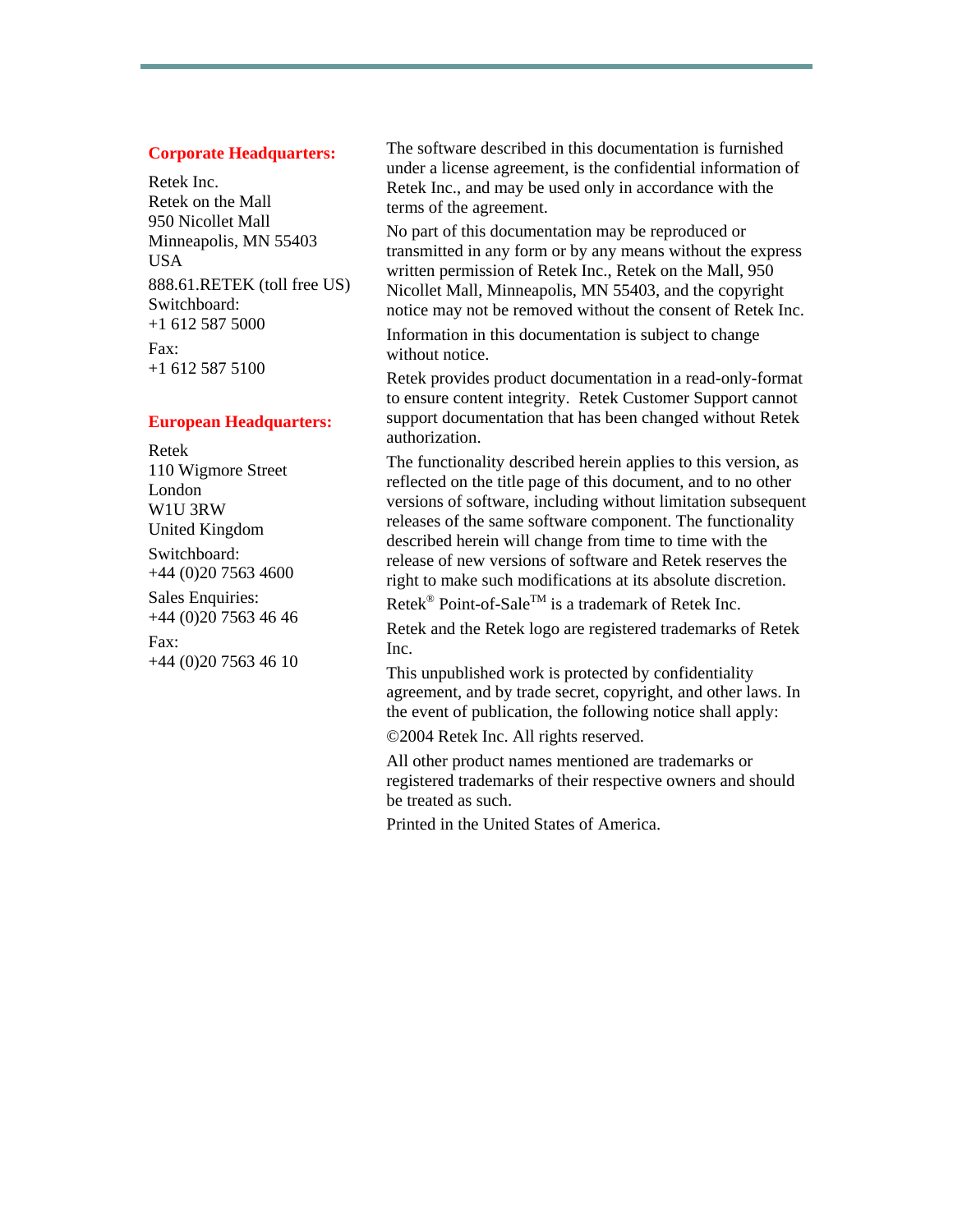### **Customer Support**

#### **Customer Support hours**

Customer Support is available 7x24x365 via email, phone, and Web access.

Depending on the Support option chosen by a particular client (Standard, Plus, or Premium), the times that certain services are delivered may be restricted. Severity 1 (Critical) issues are addressed on a 7x24 basis and receive continuous attention until resolved, for all clients on active maintenance. Retek customers on active maintenance agreements may contact a global Customer Support representative in accordance with contract terms in one of the following ways.

| <b>Contact Method</b>                                                               | <b>Contact Information</b>                                                                                                                                   |
|-------------------------------------------------------------------------------------|--------------------------------------------------------------------------------------------------------------------------------------------------------------|
| E-mail                                                                              | support@retek.com                                                                                                                                            |
| <b>Internet (ROCS)</b>                                                              | rocs.retek.com<br>Retek's secure client Web site to update and view issues                                                                                   |
| <b>Phone</b>                                                                        | $+16125875800$                                                                                                                                               |
|                                                                                     | Toll free alternatives are also available in various regions of the world:                                                                                   |
| Australia<br>France<br>Hong Kong<br>Korea<br>United Kingdom<br><b>United States</b> | $+1800555923$ (AU-Telstra) or $+1800000562$ (AU-Optus)<br>0800 90 91 66<br>800 96 4262<br>00 308 13 1342<br>0800 917 2863<br>$+180061$ RETEK or 800 617 3835 |
| Mail                                                                                | <b>Retek Customer Support</b><br>Retek on the Mall<br>950 Nicollet Mall<br>Minneapolis, MN 55403                                                             |

#### **When contacting Customer Support, please provide:**

- Product version and program/module name.
- Functional and technical description of the problem (include business impact).
- Detailed step-by-step instructions to recreate.
- Exact error message received.
- Screen shots of each step you take.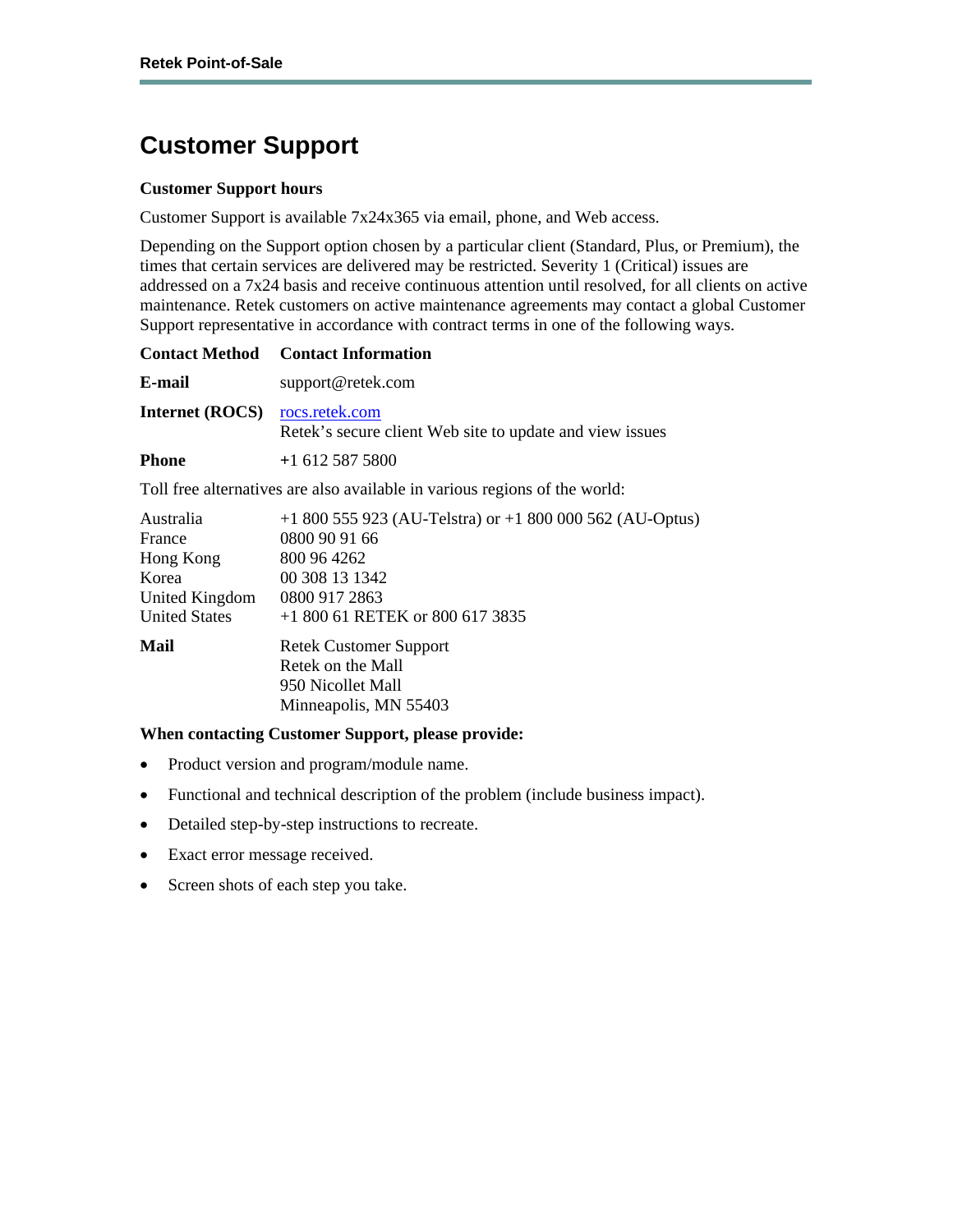### **RPOS release methodology**

Retek's overall objective has always been to provide the customer with source code to any RPOS components that can be affected by a change in a customer's business requirements. Retek provides a clean separation between RPOS application core source code and business source code. This separation allows the deployment of future maintenance releases of core source code without affecting customers existing modifications.

The standard Retek license agreement includes access to source code for extension and modification to the following RPOS business type components including, but not limited to: credit authorization, collections, customer, employee, end-of-day process, online forms, goaling, item, layaway, paidouts, payments, transactions, pricing, readings, receipt, register, rules, scheduling, start-of-day process, store, GUI screen management (including internationalization language conversions), tax, timecard, transfer, network implementations, database implementations. In addition, the RPOS framework is extendable and a customer may create new business components to add to the RPOS product.

The standard Retek license agreement does not include source code for RPOS Application Tools, Retek developed peripheral device driver code or Middleware Application Core Server code. The Middleware Application Core Server code includes, but is not limited to the following business type core components: International currency calculations methods, GUI Screen Manager, Configuration Manager, Downtime Transaction Monitor, Peer-to-Peer Management, Multimedia Manager, Error Log Manager, Manifest Deployment Tool, EJB Manager. However, not having access to source code does not prevent a customer from extending or modifying these core business components. A customer may extend these components based on the Javadoc documentation generated from these Java class files, but any such change would not be supported under the standard maintenance agreement for the RPOS product.

Retek is willing to negotiate standard license agreements, maintenance agreements or escrow fees associated with access to middleware application server core code to alleviate any concerns a customer may have.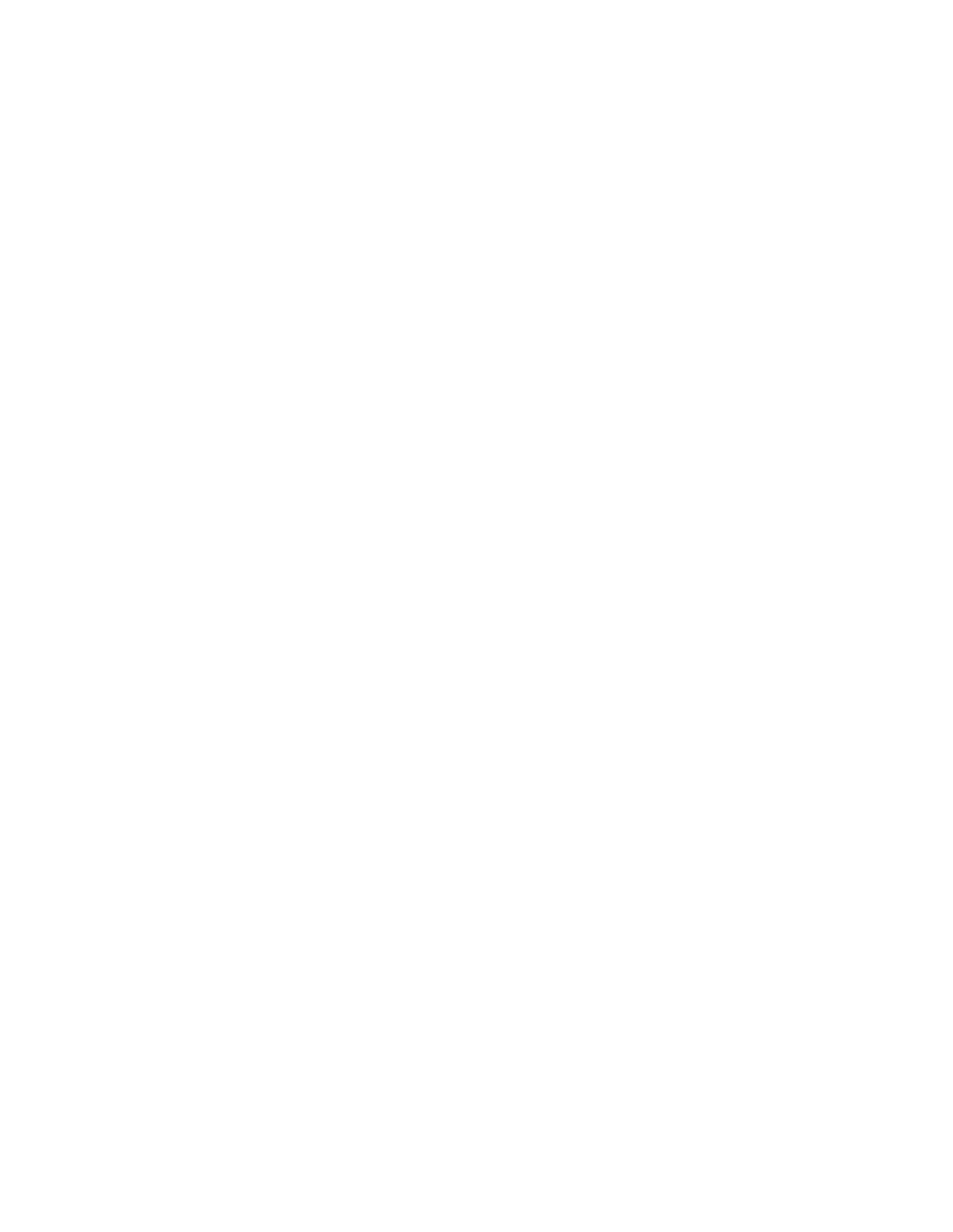# **Contents**

| Chapter 2 – Backend system administration and configuration 7                |  |
|------------------------------------------------------------------------------|--|
|                                                                              |  |
|                                                                              |  |
|                                                                              |  |
|                                                                              |  |
|                                                                              |  |
|                                                                              |  |
|                                                                              |  |
|                                                                              |  |
| Configuring JPOS peripherals with retek_jpos.xml and jpos_peripherals.cfg 18 |  |
|                                                                              |  |
|                                                                              |  |
|                                                                              |  |
|                                                                              |  |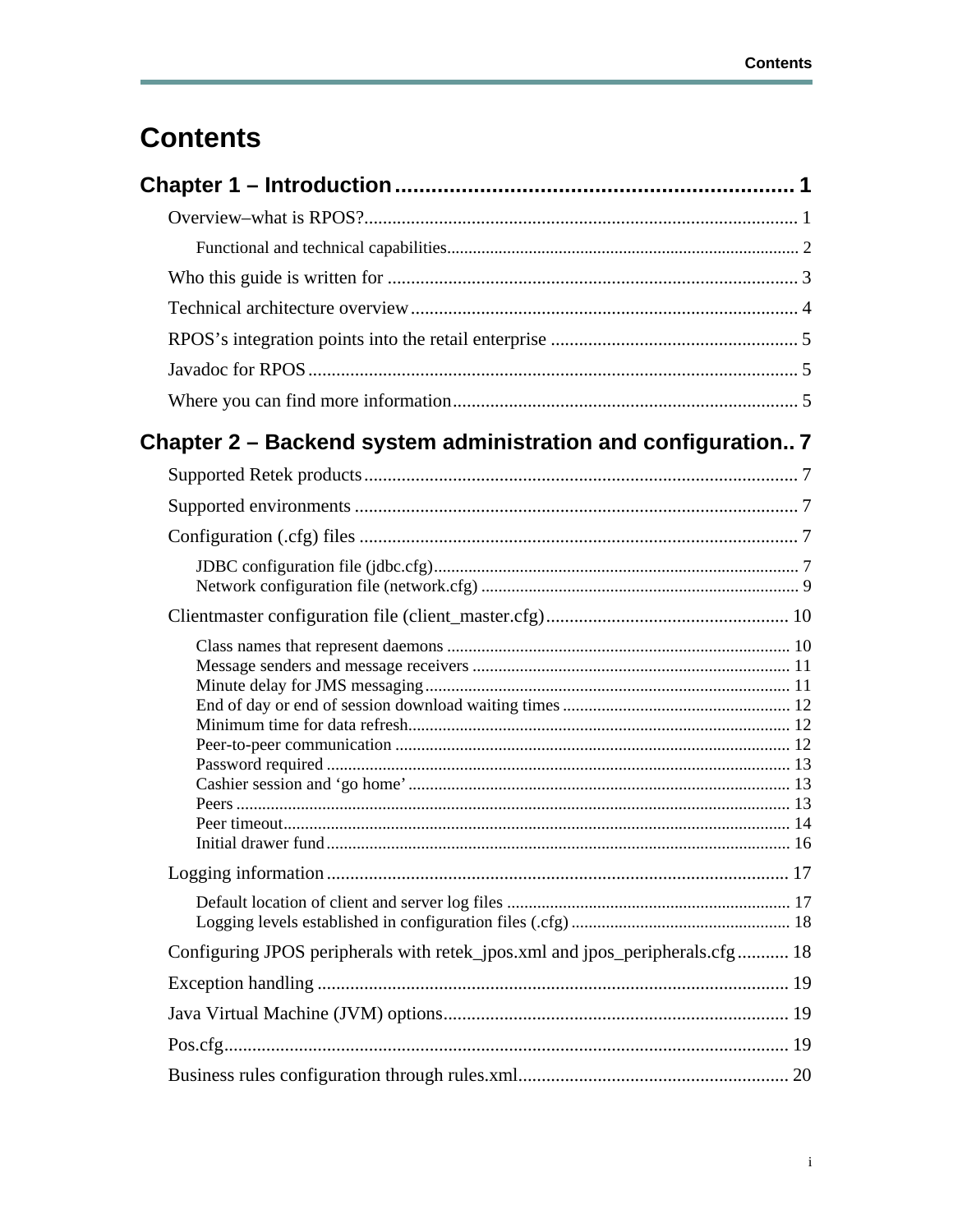| Chapter 4 - Integration interface dataflows 37                                       |  |
|--------------------------------------------------------------------------------------|--|
|                                                                                      |  |
| From to RPOS to a merchandising system (such as RMS) or to an (optional) sales audit |  |
|                                                                                      |  |
|                                                                                      |  |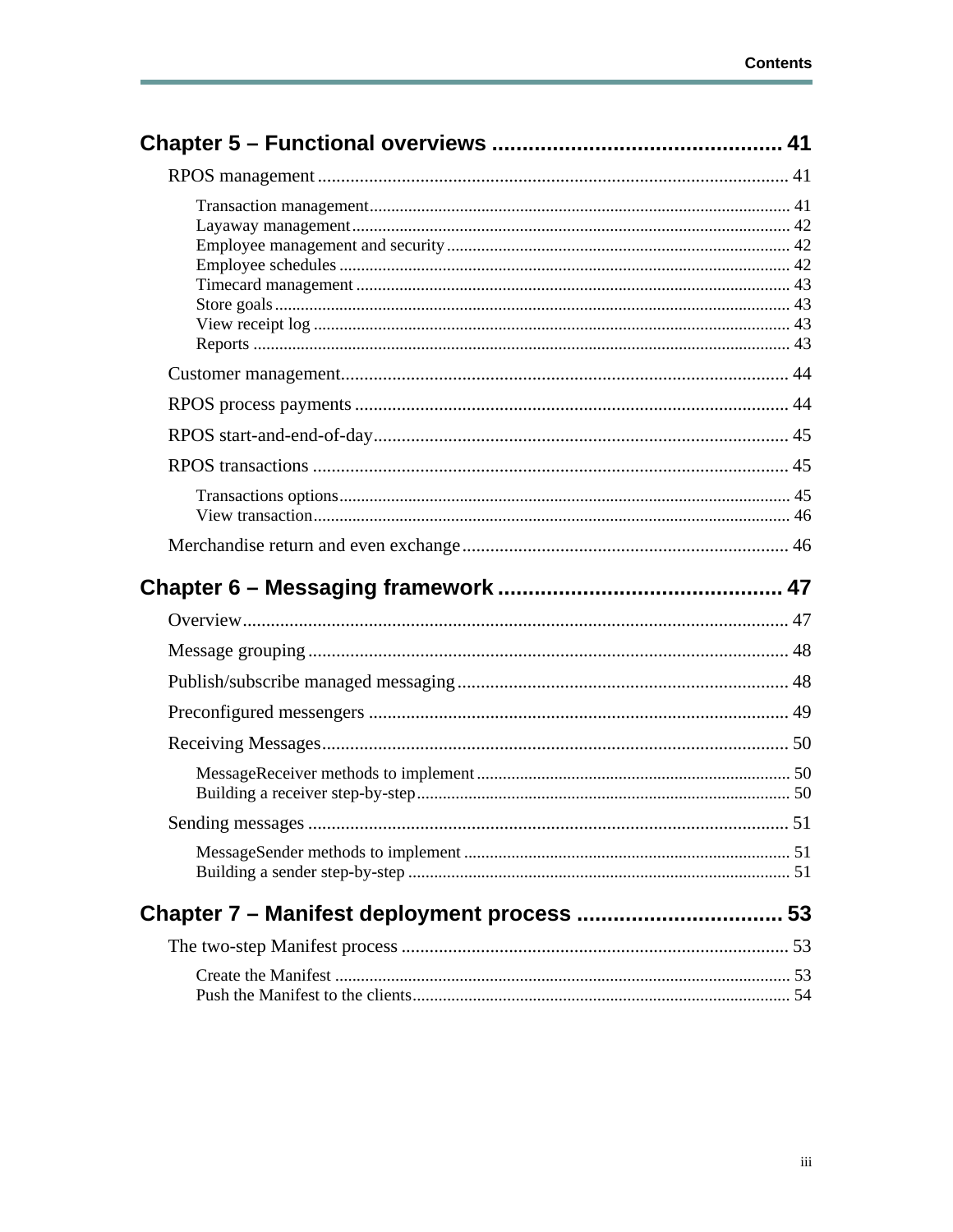| Summary of executable files associated to Java packages and classes  56 |  |
|-------------------------------------------------------------------------|--|
|                                                                         |  |
|                                                                         |  |
|                                                                         |  |
|                                                                         |  |
|                                                                         |  |
| Appendix A – POS upload file layout specification  59                   |  |
|                                                                         |  |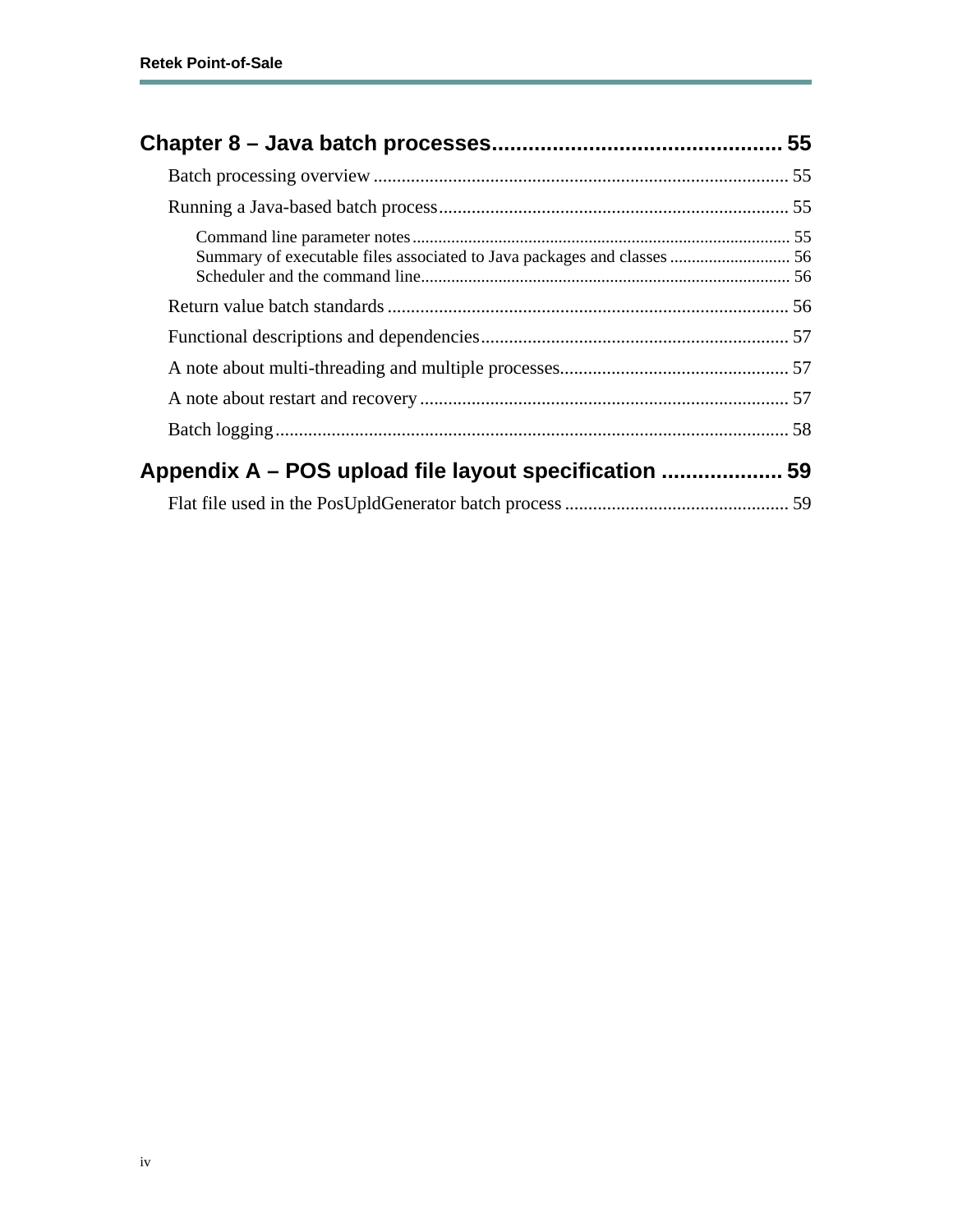# <span id="page-10-0"></span>**Chapter 1 – Introduction**

This operations guide serves as a Retek Point-of-Sale (RPOS) reference to explain 'backend' processes. The guide is designed so that you can view and understand key system administered functions, including batch processing, the flow of data into and out of the application, and the application's behind-the-scenes processing of data.

# <span id="page-10-1"></span>**Overview–what is RPOS?**

The RPOS solution delivers one of the most powerful, scalable, flexible and stable point-of-sale solutions available. RPOS offers the following key components of functionality and more:

- Point-of-sale
- Cash management
- Customer management
- Labor management

Building on retail experience and research, the technology and retail business logic of RPOS adapts to a retailer's business style, operating with existing networks, data repositories, hardware and operating systems.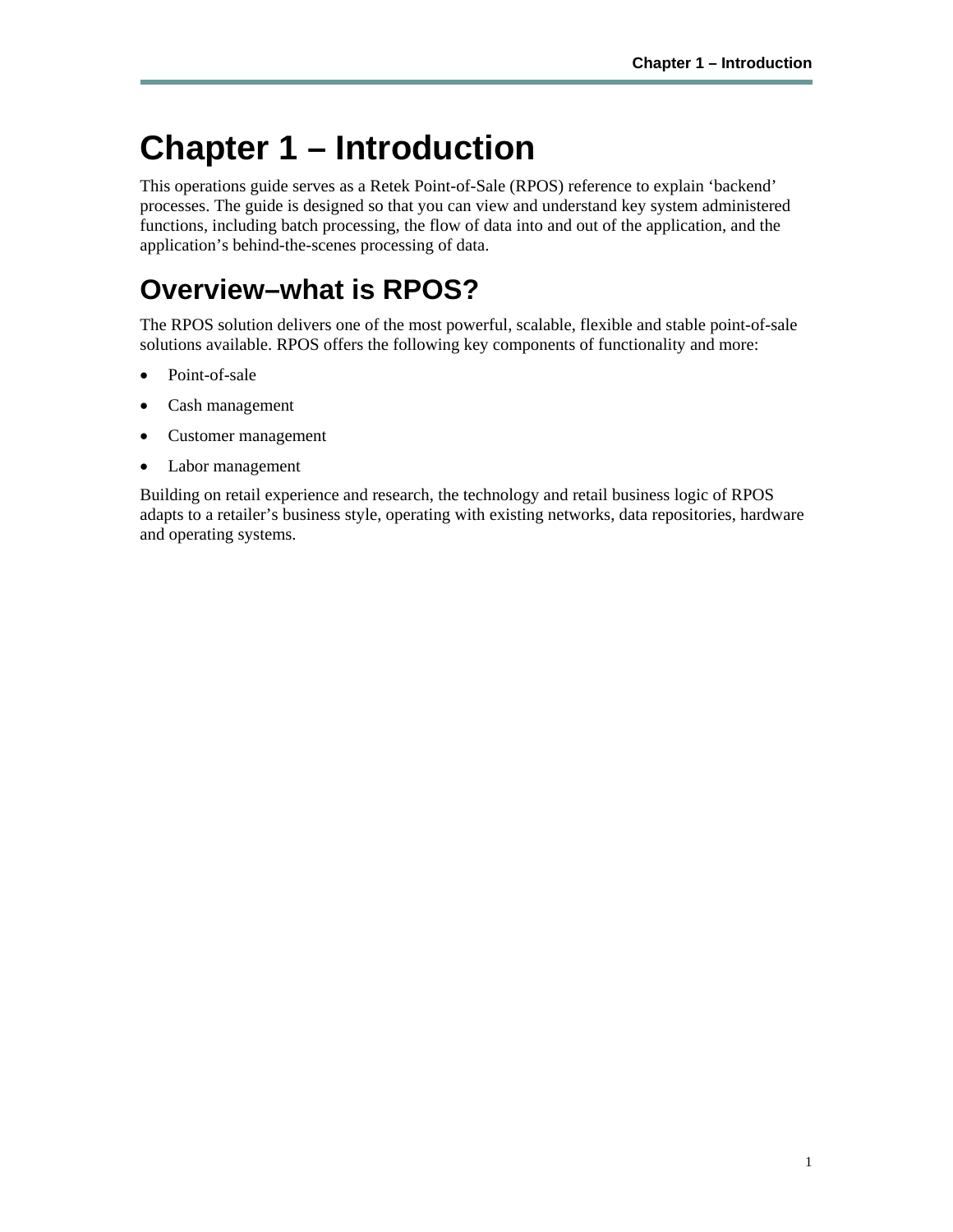#### <span id="page-11-0"></span>**Functional and technical capabilities**

The system offers the following functional and technical capabilities:

- The Java-based N-tier architecture is designed for high availability, with built-in redundancies. The multi-tiered platform adapts to changes in the environment from hardware additions to database changes, enhancing system life. Retailers can adapt the architecture to their business needs and can change the number of tiers without changing code. The system's fit-client and network computer design make system upgrades, and price and inventory changes quick and easy, resulting in a lower cost of ownership. The separation of presentation, business logic, and data makes the software cleaner, more maintainable, and easier to modify.
- RPOS allows a retailer to extend and modify point-of-sale (RPOS) functionality. With integrated application tools such as RPOS Tools Application Builder, RPOS Tools Mission Control, and RPOS Tools Receipt/Report Builder, RPOS expands the definition of a POS system by allowing you to customize the application to meet all of your business needs. The Mission Control management tool allows for the maintenance of multiple application servers and back-end services, locally or remotely.
- Run-time recovery is possible from a fault on any tier. The system includes an online and an offline mode. Those transactions that are made during the offline mode are queued on the local terminal and automatically posted in chronological order, when the system's comes back online.
- A business object and rule framework facilitates data validation.
- An intuitive graphical-user interface (GUI) provides a comprehensive list of retail functionalities, along with online help and tips.
- Integration to backend applications and data repositories can be customized. Data is delivered through a common gateway. The system's messaging framework allows clients (cash registers, for example) to receive messages from and/or to send messages to topics and queues on a JMS server. RPOS supports multi-channel integration and handles large workloads while maintaining peak performance.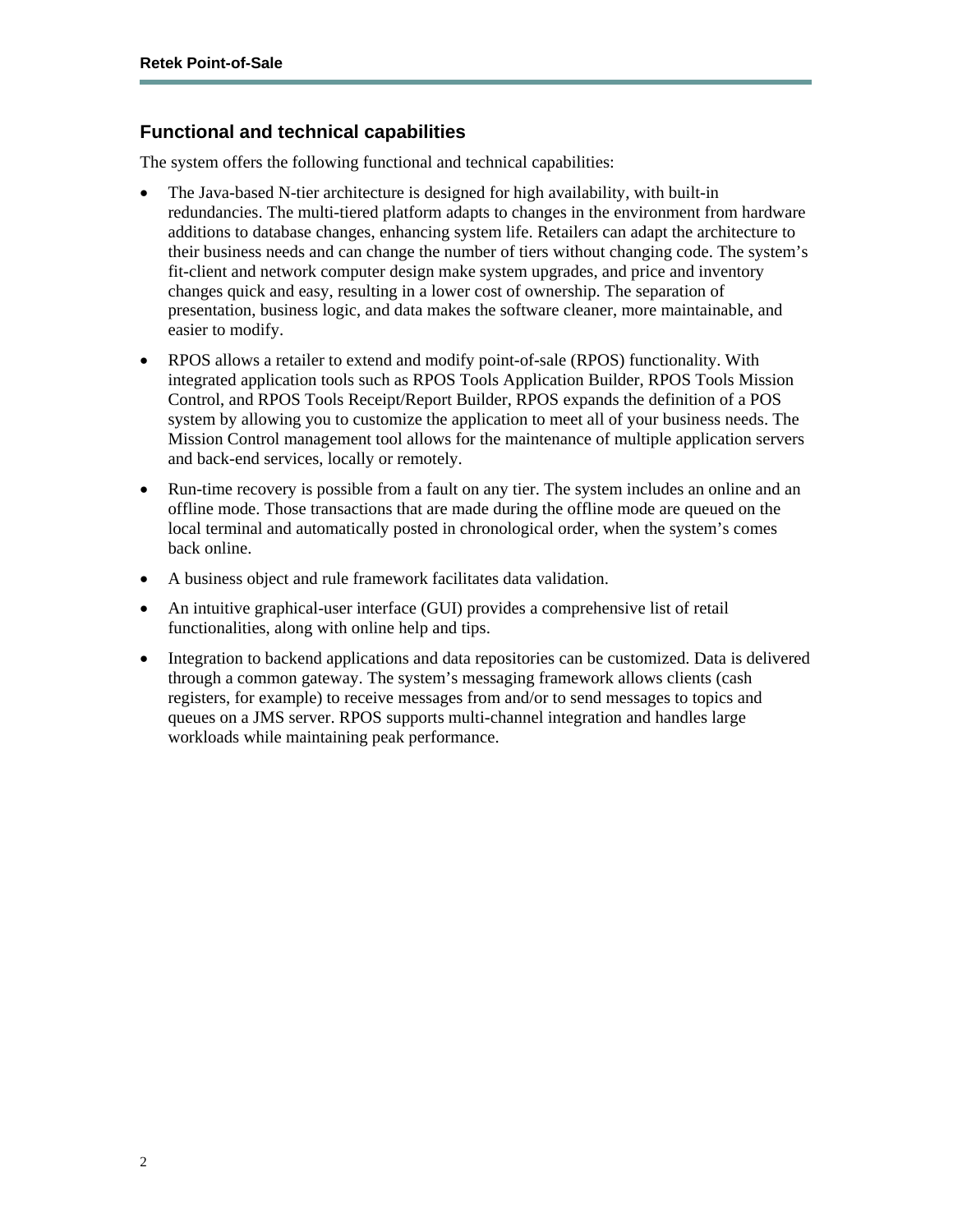# <span id="page-12-0"></span>**Who this guide is written for**

Anyone who has an interest in better understanding the inner workings of the RPOS system can find valuable information in this guide. There are three audiences in general for whom this guide is written:

- System analysts and system operation personnel:
	- who are looking for information about RPOS's processes internally or in relation to the systems across the enterprise.
	- who operate RPOS on a regular basis.
- Integrators and implementation staff who have the overall responsibility for implementing RPOS into their enterprise.
- Business analysts who are looking for information about processes and interfaces to validate the support for business scenarios within RPOS and other systems across the enterprise.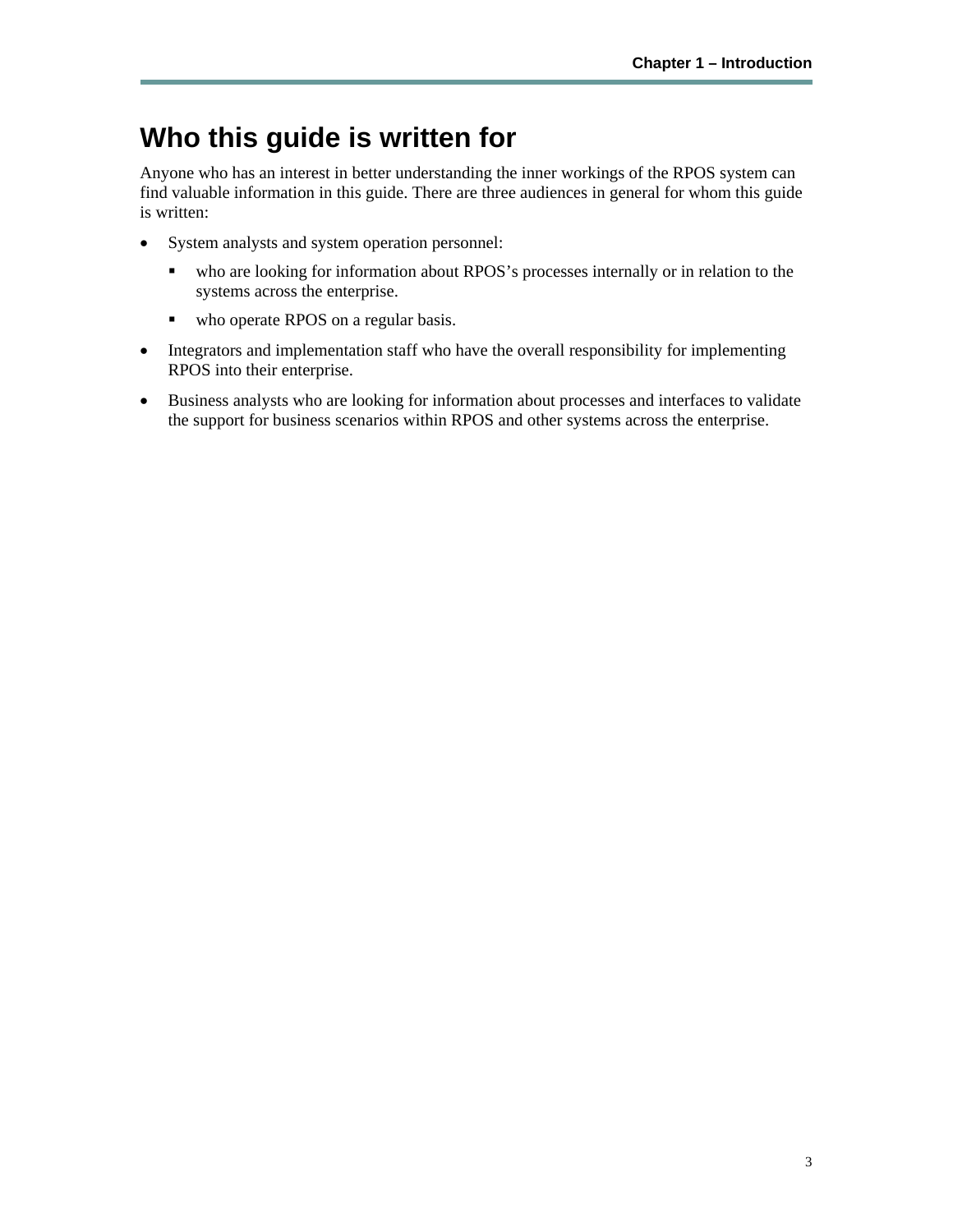# <span id="page-13-0"></span>**Technical architecture overview**

RPOS's robust distributed computing platform enables enhanced performance and allows for scalability. The following diagram offers a high-level conceptual view of the tiers. For a detailed description of this diagram, see Chapter 3, "Technical architecture".

| <b>Presentation Tier</b><br>POS Terminal<br>Kiosk<br><b>PDA</b><br><b>Browser</b>                         |
|-----------------------------------------------------------------------------------------------------------|
| <b>In-Store Processor (Optional)</b><br>In-Store Processor                                                |
| <b>Middleware Tier</b><br><b>Cluster</b><br>Middleware<br>Middleware                                      |
| <b>Application Tier</b><br>N+1 Strategy<br>Application server<br>Application server<br>Application server |
| <b>Data Tier</b><br><b>Persistence</b>                                                                    |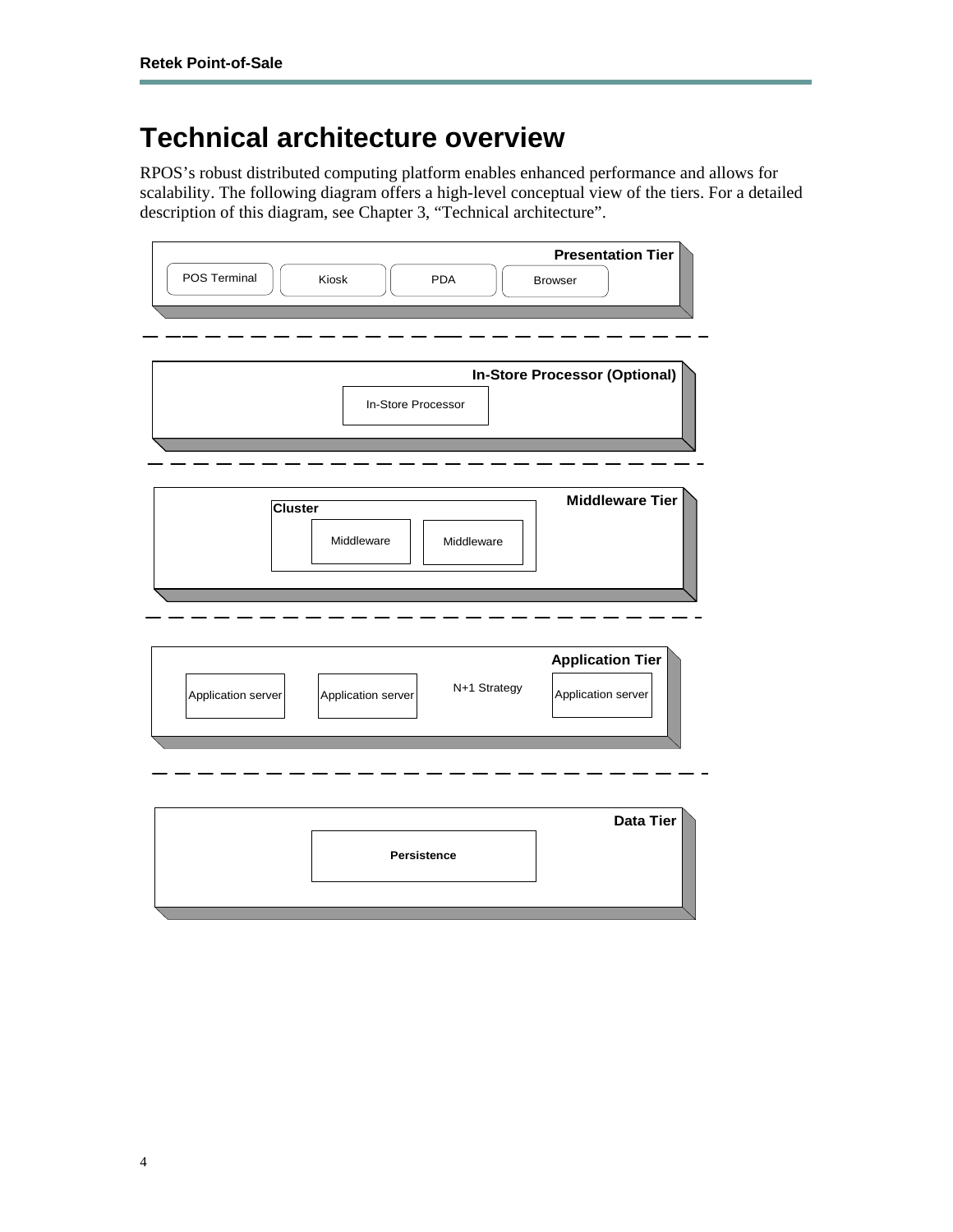## <span id="page-14-0"></span>**RPOS's integration points into the retail enterprise**

The following high-level diagram shows the overall direction of the data among systems and products across the enterprise. For a detailed description of this diagram, see "Chapter 4 – Integration interface dataflows".



**RPOS-related dataflow across the enterprise** 

# <span id="page-14-1"></span>**Javadoc for RPOS**

Javadoc is the tool from Sun Microsystems that generates API documentation in HTML format. Retek provides Javadoc documentation generated from RPOS code. Click the HTML file named 'index' in the applicable Javadoc folder to open the Javadoc.

# <span id="page-14-2"></span>**Where you can find more information**

You can get more information pertaining to RPOS from the following sources:

- RPOS front-end documentation (for example, the RPOS User Guide and online help)
- RPOS Installation Guide
- Store Inventory Management (SIM) product documentation
- Retek Merchandising System (RMS) product documentation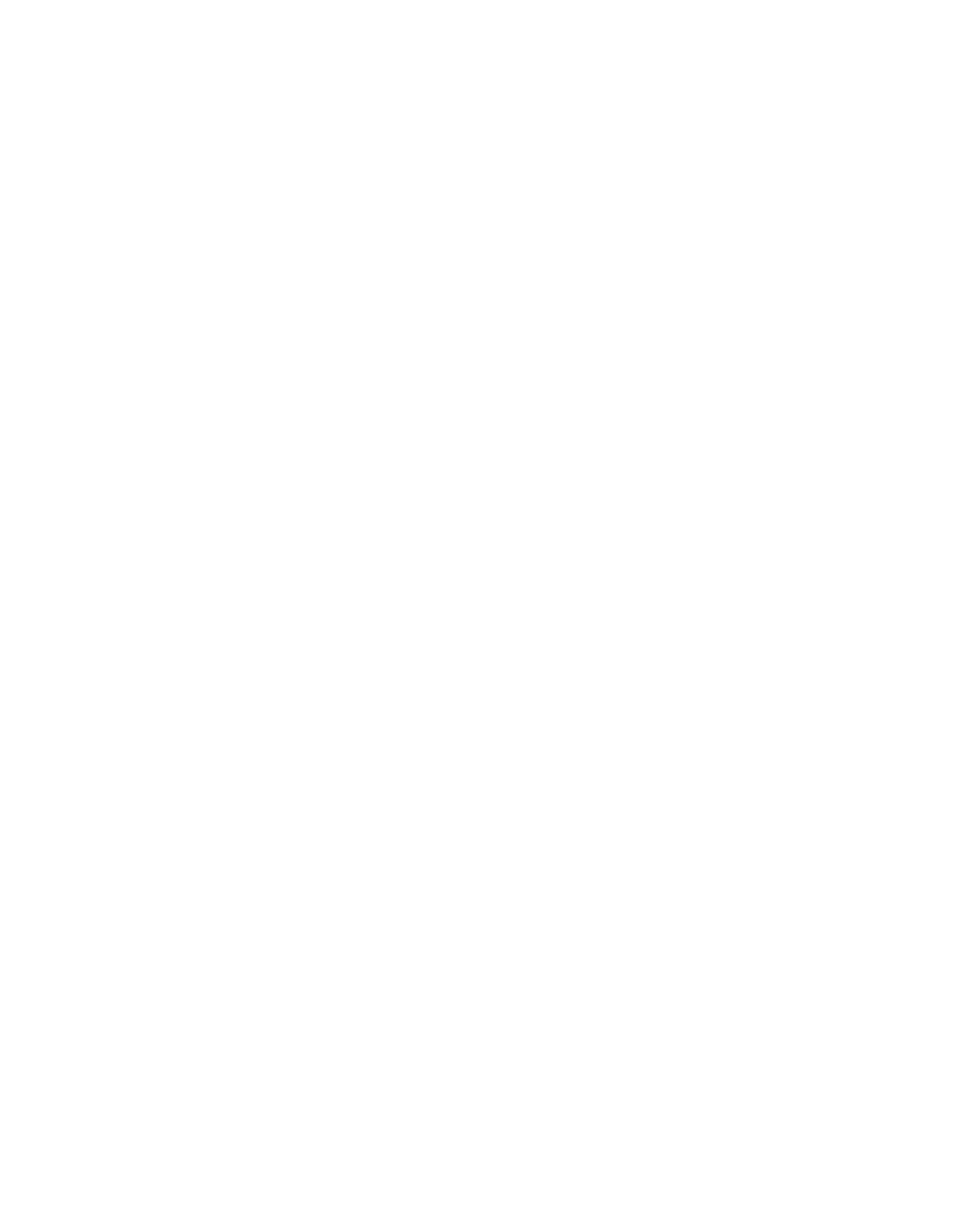# <span id="page-16-0"></span>**Chapter 2 – Backend system administration and configuration**

This chapter of the operations guide is intended for administrators who provide support and monitor the running system.

The content in this chapter is not procedural, but is meant to provide descriptive overviews of the key system parameters.

# <span id="page-16-1"></span>**Supported Retek products**

This version of RPOS is compatible with the following:

- SIM 11.0
- RMS 11.x
- RPM 11.0

# <span id="page-16-2"></span>**Supported environments**

For information about requirements for RPOS's client, application server, and database server, see the RPOS Installation Guide. Note that the compiler vendor depends upon the deployed hardware.

# <span id="page-16-3"></span>**Configuration (.cfg) files**

Some configurations for RPOS are located in .cfg files. The key system parameters contained in these file are described in this section.

Note that within these .cfg files (and thus in some of the examples from those files below), a  $#$ sign that precedes a value in the file signifies that what follows is a comment and is not being utilized as a setting.

Some settings in the .cfg files are configurable. Thus, when retailers install RPOS into an environment, they must update these values to their specific settings. Configuration files can be edited through a text editor or the Application Builder tool.

#### <span id="page-16-4"></span>**JDBC configuration file (jdbc.cfg)**

This file delineates how the system uses the persistence layer. Key RPOS-related values within the file are shown below. Note that some values in the file may be intended for development purposes only or be related to another product (SIM, for example).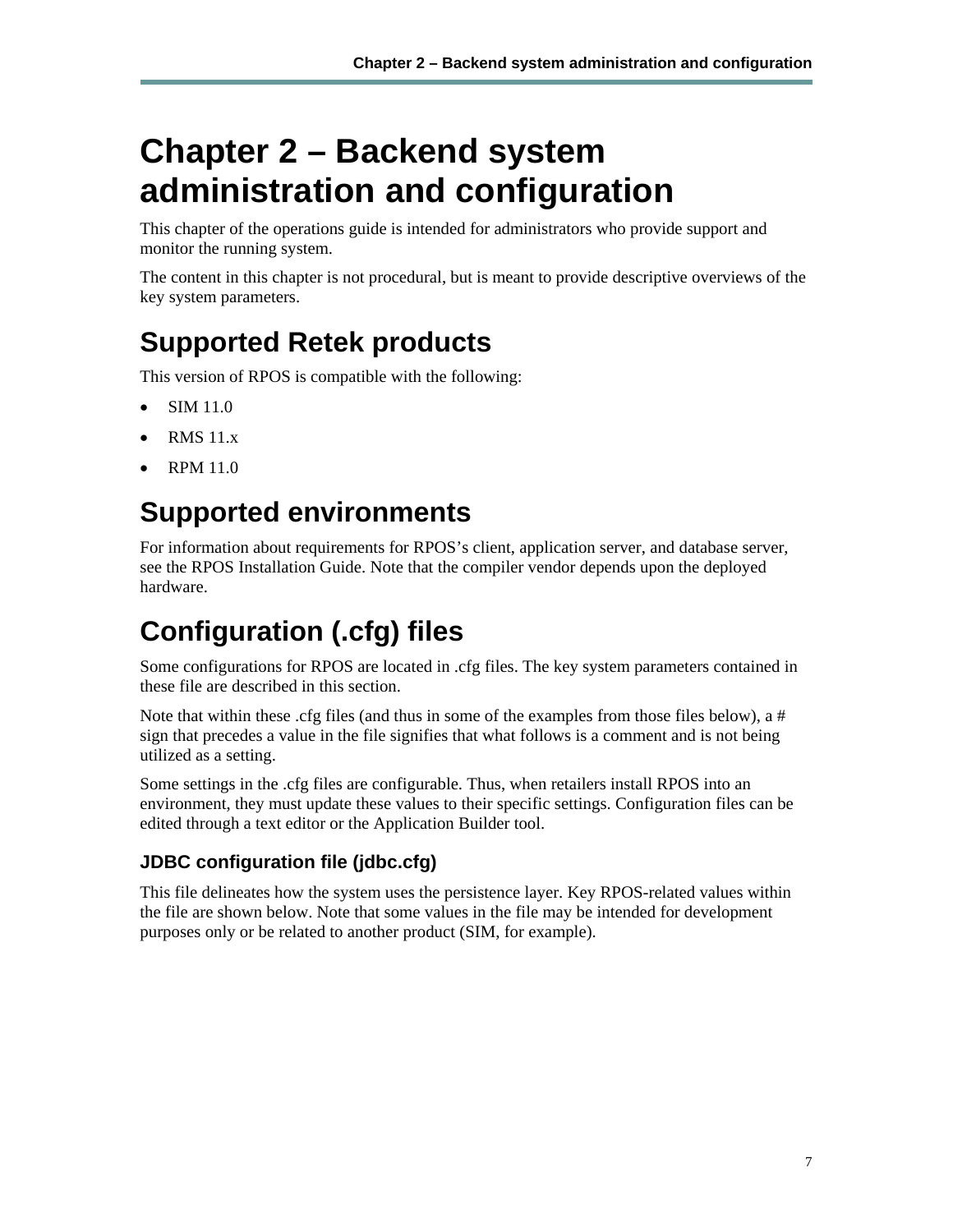#### **Database configuration**

The configuration in this file instructs the system about the database in which the RPOS tables reside. Note that a retailer using a specific database comments out any other database parameters in the configuration file. Under normal circumstances, the driver value should *not* change. The retailer establishes the machine name, the database name, the user name, and the password. The pool size pertains to the number of available database connections that the retailer intends to keep available in the pool. The application automatically adjusts the pool size as needed. JDBC\_VERBOSE setting is for debugging purposes only. If a database connection is unused for a certain amount of time, it stops automatically. The lock setting describes how long the system attempts to procure a lock for the user before giving up and returning a message that the lock could not be attained.

For example:

```
# Oracle configuration 
DATABASE=ORACLE 
DRIVER=oracle.jdbc.driver.OracleDriver 
URL=jdbc:oracle:thin:@<RPOSDBMachineName>:1521:<RPOSDBName> 
POOL_INITIAL_SIZE=5 
USER_NAME=<RPOSUserId> 
PASSWORD=<password> 
JDBC_VERBOSE=false 
#Time in seconds to keep unused connections (3600 = 1 hour) 
CONNECTION_EXPIRATION=3600 
#Time in seconds to wait on database locks 
LOCK_WAIT=5
```
#### **Specific data access objects (DAO) implementations**

These settings relate to data access-related information. The values allow the retailer to customize what class is used for data access for a given service. The settings in this section are (with few exceptions) associated with Oracle. The values should not to be changed if the system was purchased with RMS, which must use Oracle. A retailer doing custom work, however, can write an implementation that works for whatever database is being used and change the values in this section accordingly.

For example:

#Specific DAO Implementations

COLLECTION\_DAO=com.retek.iso.cs.dataaccess.artsoracle.dao.Collection OracleDAO

COMMONTRANSACTION\_DAO=com.retek.iso.cs.dataaccess.artsoracle.dao.Com monTransactionOracleDAO

CUSTOMER\_DAO=com.retek.iso.cs.dataaccess.artsoracle.dao.CustomerOrac leDAO

EMPAPPFORM\_DAO=com.retek.iso.cs.dataaccess.artsoracle.dao.EmpAppForm OracleDAO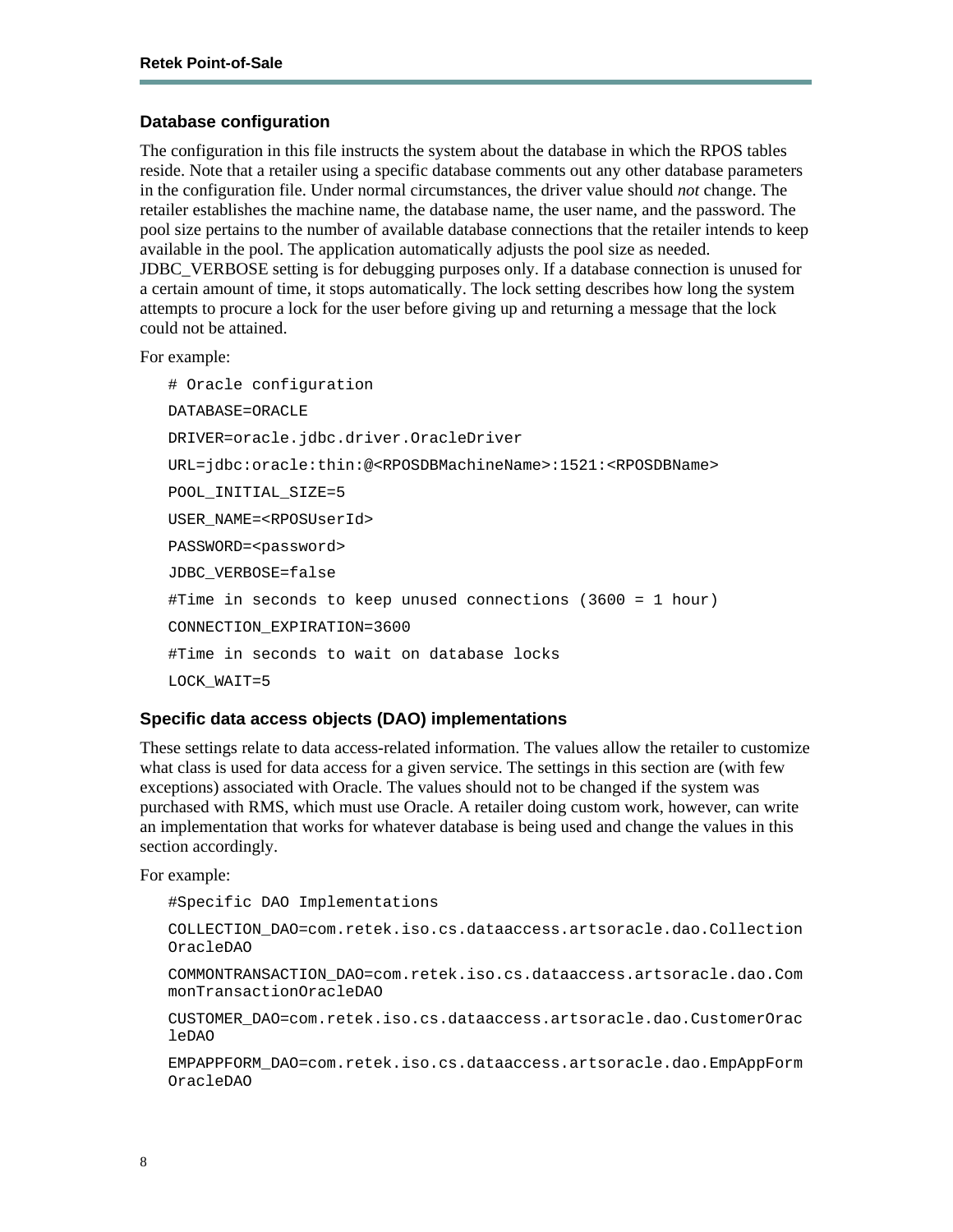EMPFORM\_DAO=com.retek.iso.cs.dataaccess.artsoracle.dao.EmpFormOracle DAO

EMPLOYEE\_DAO=com.retek.iso.cs.dataaccess.artsoracle.dao.EmployeeOrac leDAO

EMPLOYEEAUTHINFO\_DAO=com.retek.iso.cs.dataaccess.artsoracle.dao.Empl oyeeAuthInfoOracleDAO

EMPLOYEETIMECARD\_DAO=com.retek.iso.cs.dataaccess.artsoracle.dao.Empl oyeeTimecardOracleDAO

EMPRESOURCE\_DAO=com.retek.iso.cs.dataaccess.artsoracle.dao.EmpResour ceOracleDAO

EMPSALE\_DAO=com.retek.iso.cs.dataaccess.artsoracle.dao.EmpSaleOracle DAO

EOD\_DAO=com.retek.iso.cs.dataaccess.artsoracle.dao.EodOracleDAO

#### <span id="page-18-0"></span>**Network configuration file (network.cfg)**

Connectivity between the RPOS client and the middle tier is achieved via a Remote Naming Service (RNS), which provides the RPOS client with the necessary IP address and port to access the RPOS container. This configuration file includes parameters related to the naming service of Integrated Store Operations (ISO). The client sets the IP address to the server on which the code is running. The port number (3000 in the example below) can be left as the default, or it can be changed.

**Note:** If the retailer changes the port number, the equivalent value must also be changed in RNS-related .bat/.sh files. The values must be kept in sync.

The MAXIMUM\_CONNECT\_ATTEMPTS value tells the system how many times it should attempt to connect before moving into offline mode, which prevents the user from continuing to use the system. The VERSION setting should not have to be changed.

```
# This is a comma-delimited list of addresses to the master naming 
# service. 
# Example: 10.9.1.47:3000,10.9.1.47:4000,10.9.1.47:5000 
#MASTER_NODE=<NamingServerIpAddress>:3000 
MASTER_NODE=10.6.1.162:3000 
# This is the address to the naming service for a specific 
# application server. 
# Each application server will have a unique address. 
# The Node Monitor application will bind to this. 
#APPLICATION_NODE=<AppServerIpAddress>:3001 
APPLICATION_NODE=10.6.1.162:3001
```
# Maximum number of times to try to bind to a naming service before # throwing a DowntimeException "Unable to find Naming Service". MAX\_CONNECT\_ATTEMPTS=2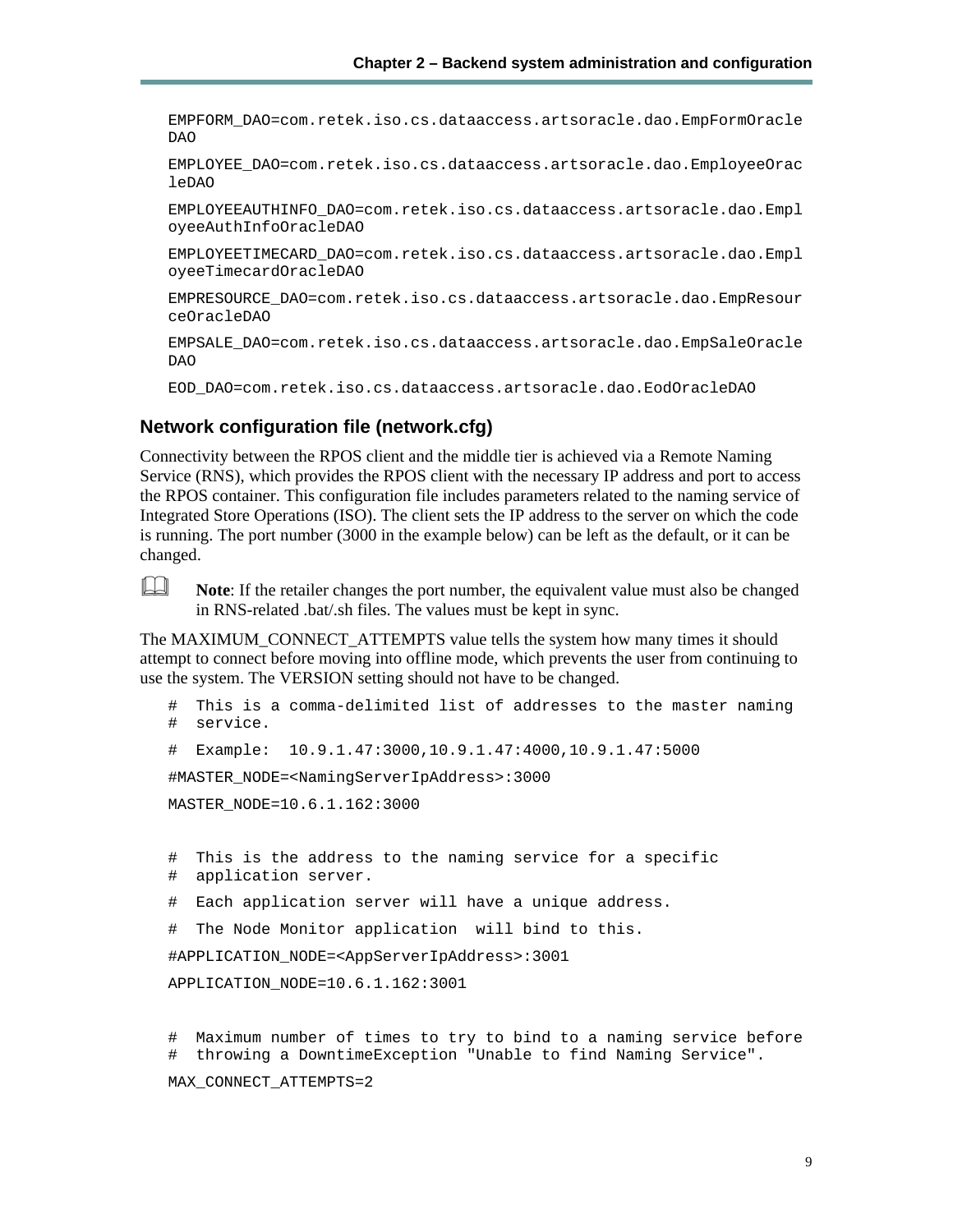```
# Version control number of the naming service that any client 
# should look for. This enables multiple versions to exist 
# simultaneously.
```
VERSION=1

### <span id="page-19-0"></span>**Clientmaster configuration file (client\_master.cfg)**

This file contains information related specifically to the RPOS client. Note that some values in the file may be intended for development purposes only or be related to another product (a SIM product, for example).

#### **Initial class that is run**

These parameters are associated with initial system processing. Under normal operating conditions, these parameters should *not* be changed.

For example:

```
# This is always the initial class that is run. This class could 
# be used to update this file. 
STARTUP_BOOT_STRAP=com.retek.iso.cr.appmgr.bootstrap.InitialBootStra
p 
# comma delimited class name that need to be executed before any 
# applications are loaded. 
BOOT_STRAP=com.retek.iso.cr.appmgr.bootstrap.UpdateBootStrap,com.ret
ek.iso.cr.appmgr.bootstrap.ClientServicesBootStrap,com.retek.iso.cr.
appmgr.bootstrap.MerchandiseBootStrap,com.retek.iso.cr.appmgr.bootst
rap.CorpMsgBootStrap,com.retek.iso.cs.sos.SOSBootStrap,com.retek.iso
.cr.appmgr.bootstrap.GUIBootStrap,com.retek.iso.cs.item.ItemBootStra
p,com.retek.iso.cs.pricing.PromotionBootStrap,com.retek.iso.cs.emplo
yee.EmployeeBootStrap
```
#### <span id="page-19-1"></span>**Class names that represent daemons**

Where bootstraps run at the start of the program, daemons are threads that run continually while the client is running. Retailers may never need to change this setting unless they are adding additional daemons to the system.

For example:

```
# comma delimited class name that represent deamons. This is run
```
# after the bootstrap is completed.

DAEMON=com.retek.iso.cr.appmgr.daemon.UpdateDaemon,com.retek.iso.cs. merchandise.MerchandiseDaemon,com.retek.iso.cr.appmgr.daemon.Multica stReaderDaemon,com.retek.iso.cr.appmgr.daemon.FileTransferDaemon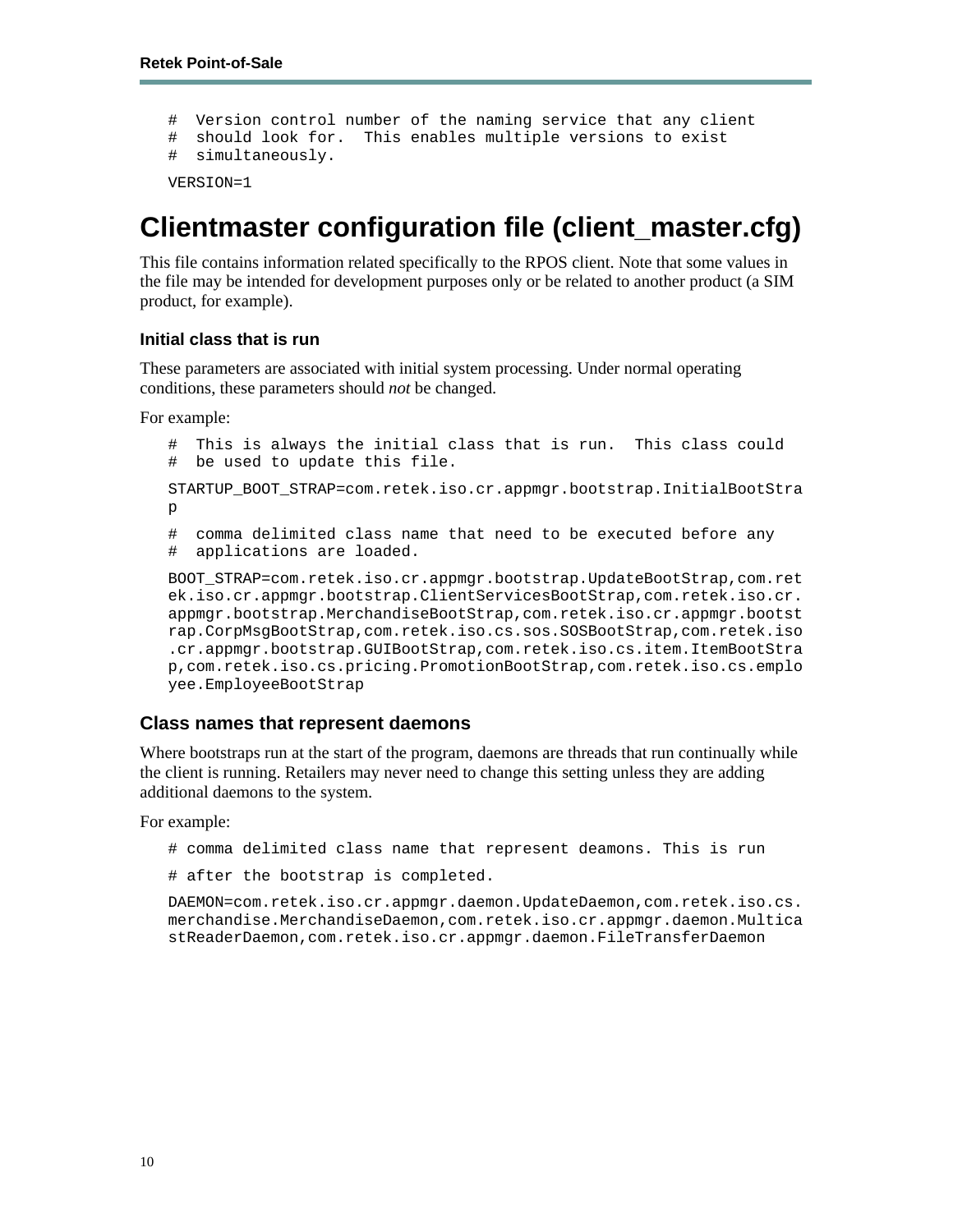#### <span id="page-20-0"></span>**Message senders and message receivers**

The parameters below are designed for RPOS's JMS functionality. RPOS provides the ability for registers and servers to send messages to topics and queues on a Java Messaging Service (JMS) server. The messaging framework allows the clients to receive messages from topics and queues on a JMS server. RPOS uses messaging via JMS to perform tasks such as updating the client. For example, a price update during the day could be pushed out through messaging functionality from a price update sender to a price update receiver.

The parameters below provide the system with the names of the message receivers and the message senders, either of which may be preconfigured with the system or created by the retailer. A retailer that created a message sender or a message receiver would have to configure the values in this portion of the file.

For more information regarding messaging, see "Chapter 6 – Messaging framework".

For example:

# Messaging - started after daemons have been started.

# comma delimited lists of MessageReceiver and MessageSender subclasses

# to be run by the MessagingManager.

MESSAGE\_RECEIVERS=com.retek.iso.cr.messaging.CorporateMessageReceive r,com.retek.iso.cr.messaging.ConfigurationChangeReceiver,com.retek.i so.cs.item.PriceUpdateReceiver,com.retek.iso.cr.messaging.ClearExcep tionReceiver

MESSAGE SENDERS=com.retek.iso.cr.messaging.InformationMessageSender, com.retek.iso.cr.messaging.ExceptionMessageSender

#### <span id="page-20-1"></span>**Minute delay for JMS messaging**

The parameters below determine the intervals the system uses to check for the existence of messages on the JMS queue(s) and the intervals the system uses to send messages to the JMS queue(s). The values are in minutes and are according to message type. In one of the values below, for example, the system checks for messages of the message type 'corporate receiver' every ten minutes.

For example:

EXCEPTION\_SENDER\_INTERVAL=5 CORP\_MESSAGE\_RECEIVER\_INTERVAL=10 CONFIG\_CHANGE\_RECEIVER\_INTERVAL=1 PRICE\_UPDATE\_RECEIVER\_INTERVAL=5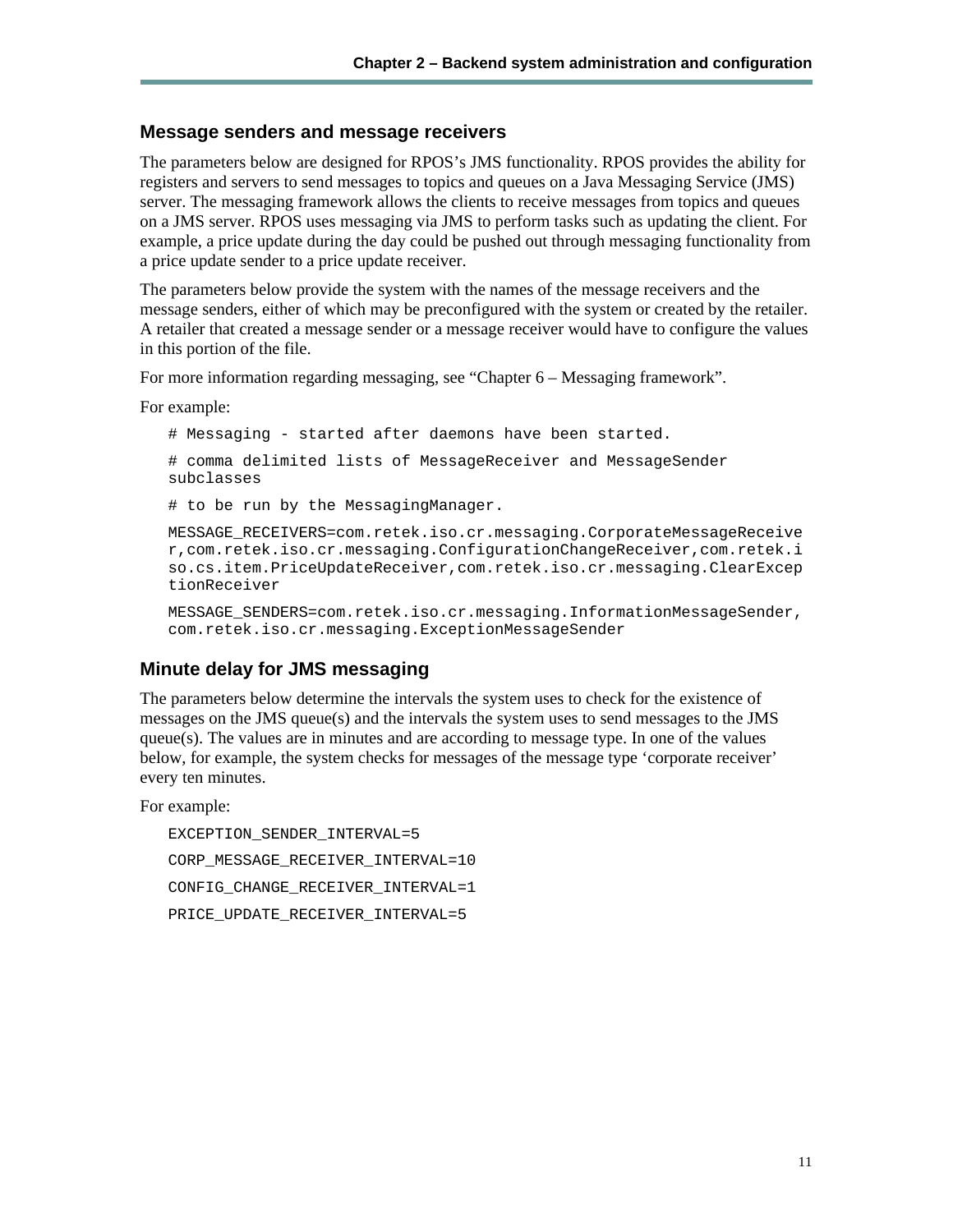#### <span id="page-21-0"></span>**End of day or end of session download waiting times**

After an 'end of day' (EOD) or an 'end of session' (EOS) has been completed, the system's applicable daemon waits this many minutes before attempting to update its item file(s) or other files set up on the retailer's headquarters application server.

For example:

```
# maximum number of minutes to wait after eod/eos before download 
code updates
```
UPDATE\_DOWNLOAD\_WAIT=360

After an 'end of day' (EOD) or an 'end of session' (EOS) has been completed, the system's applicable daemon waits this many minutes before attempting to update its merchandise media.

For example:

```
# maximum number of minutes to wait after eod/eos before download 
merchandise 
MERCHANDISE DOWNLOAD WAIT=360
```
#### <span id="page-21-1"></span>**Minimum time for data refresh**

The system does not update its files unless this number of hours has passed. Because of these values, if a client is frequently restarted, the system considers its data to continue to be valid.

For example:

```
#Number of hours before the items file will be updated, since the 
last update 
ITEMS_DOWNLOAD_HOURS=12 
#Number of hours before the employees file will be updated, since 
the last update 
EMPLOYEES_DOWNLOAD_HOURS=12 
#Number of hours before the promotions files will be updated, since 
the last update 
PROMOTIONS DOWNLOAD HOURS=12
```
#### <span id="page-21-2"></span>**Peer-to-peer communication**

Over the local network, RPOS uses a multicast method of communication in its peer-to-peer client communications. Through multicast, a source host sends a message to a group of destination hosts. In order to facilitate peer-to-peer processing (that is, for the clients to be connected to one another), the values below must be the same for every RPOS client.

For more information about peer-to-peer processing, see the section, 'Key components in the client architecture' in "Chapter 3 – Technical architecture".

```
#peer to peer parms, ex 224.3.3.15; 2001; 60000 
MULTICAST_ADDRESS=224.3.3.15 
MULTICAST_PORT=2001 
MULTICAST_RATE=60000
```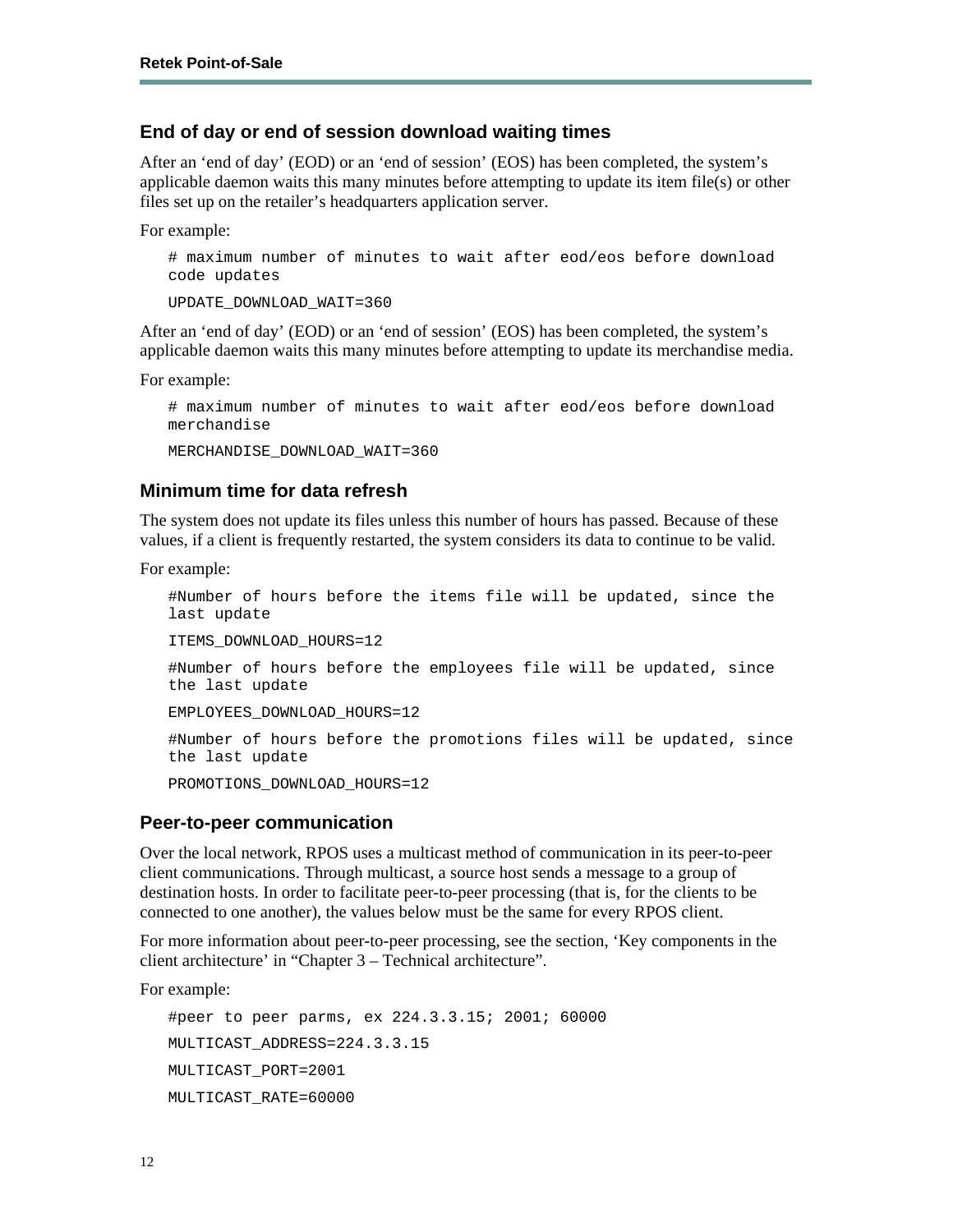#### <span id="page-22-0"></span>**Password required**

The parameter below determines whether or not the user, after signing in, must enter a password to gain access to the client.

For example:

```
# Require the employee to also enter a password after providing a 
signon
```
IS\_PASSWORD\_REQUIRED=false

#### <span id="page-22-1"></span>**Cashier session and 'go home'**

Once the user logs in, he or she can start a cashier session. The 'go home' in RPOS is the starting screen where the user logs in. This value determines whether the user has to log in once the user performs a 'go home'. Retailers can use this setting as a way to make a new cashier sign in after the previous cashier has signed off.

For example:

```
#Can the user continue after each Go Home without logging in
```
CASHIER\_SESSION=false

#### <span id="page-22-2"></span>**Peers**

These settings, described below, pertain to classes that are instrumental to the system's peer-topeer communication among the clients. A retailer adding new components of peer-to-peer functionality would have to add any applicable additional class names here.

#### **Park**

The 'park' parameter helps enable a user to 'park' a transaction. For example, suppose a user is in the middle of a transaction on one client and suspends it. The user could go to another client and, because of the system's peer-to-peer functionality, recall the same transaction. When instructed to recall a client that does not currently have the transaction, it goes to the other clients to determine if they do. Suspend/recall functionality thus works across registers.

For example:

```
PEER.park=com.retek.iso.cr.park.ParkRMIPeerImpl
```
#### **Employee**

If a client does not have an employee, this parameter helps enable the client go to other clients, through the system's peer-to-peer functionality, to find the employee data.

```
PEER.employee=com.retek.iso.cs.employee.CMSEmployeeRMIPeerImpl
```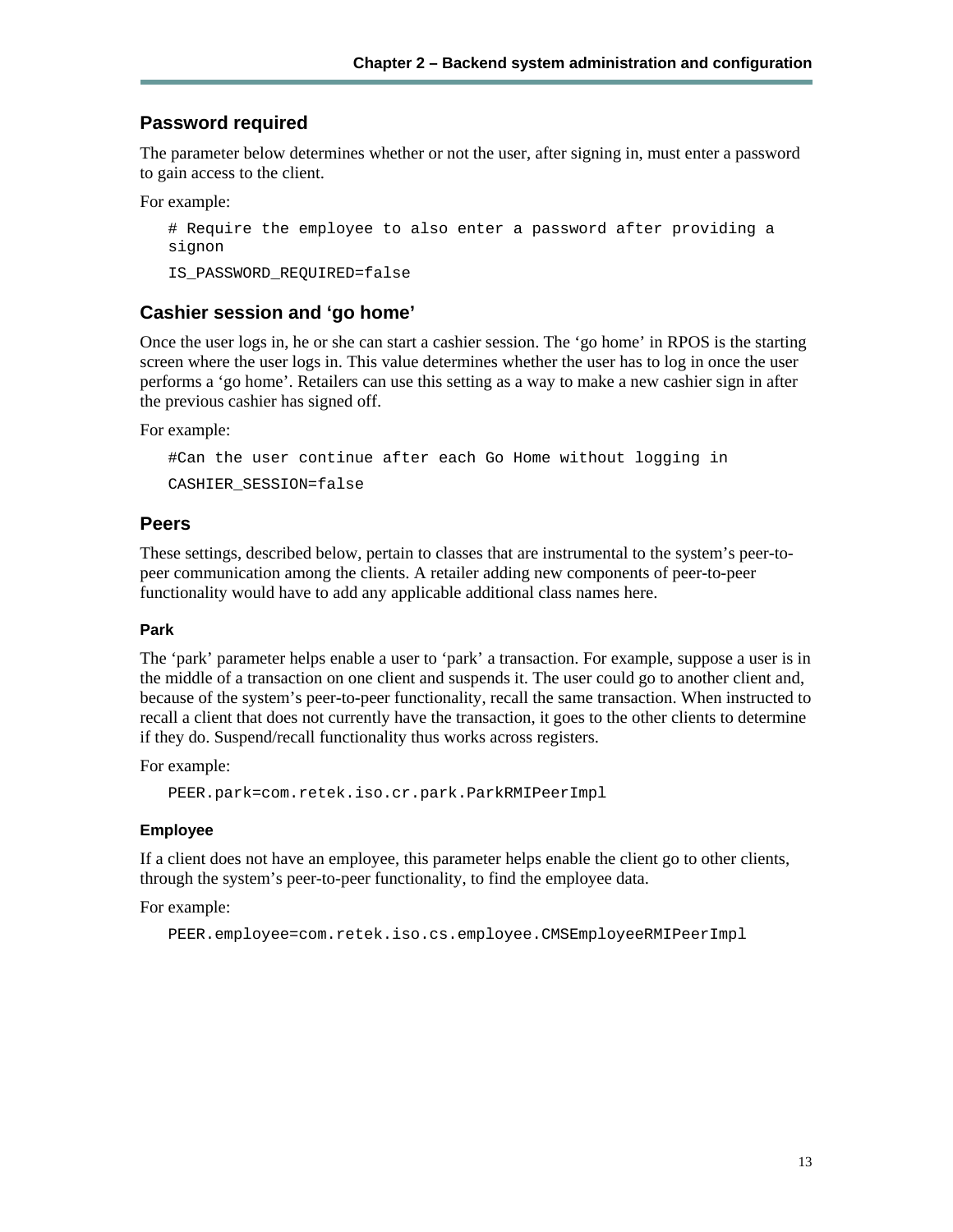#### **Update**

**Note:** The value below pertains to non-bootstrap-related updates only.

When updates are downloaded, only one client performs the download. Through the peer-to-peer functionality, the updates are then shared with the other clients.

For example:

```
PEER.update=com.retek.iso.cr.download.update.UpdateRMIPeerImpl
```
#### **Persist**

Within RPOS, Java objects can be stored as files. Through peer-to-peer functionality, clients can share this data.

For example:

PEER.persist=com.retek.iso.cr.persist.PersistRMIPeerImpl

#### <span id="page-23-0"></span>**Peer timeout**

These parameters represent in milliseconds the amount of time a peer client waits before it stops trying to communicate with another peer client.

For example:

```
# Peer timeout - number of milliseconds that the peer will wait 
before a timeout 
PEER_TIMEOUT=2000
```
#### **Logging**

This parameter contains logging information related specifically to the RPOS client. The retailer can specify the log filename. The system's default uses the directory specified, and separate log files can exist for unique clients. The LOGGING\_PAUSE value tells the system how long to wait before writing data to the log file.

```
#logging 
LOGGING_IMPL=com.retek.iso.cr.logging.LoggingFileServices 
# uncommenting this line will use this as the client log filename 
# rather than the name that includes the timestamp 
#LOGGING_FILE_NAME=..\\log\\client.log 
LOGGING_LEVEL=4 
LOGGING_PAUSE=5000 
LOGGING_SYSTEM_OUT=true 
LOGGING_SYSTEM_ERR=true
```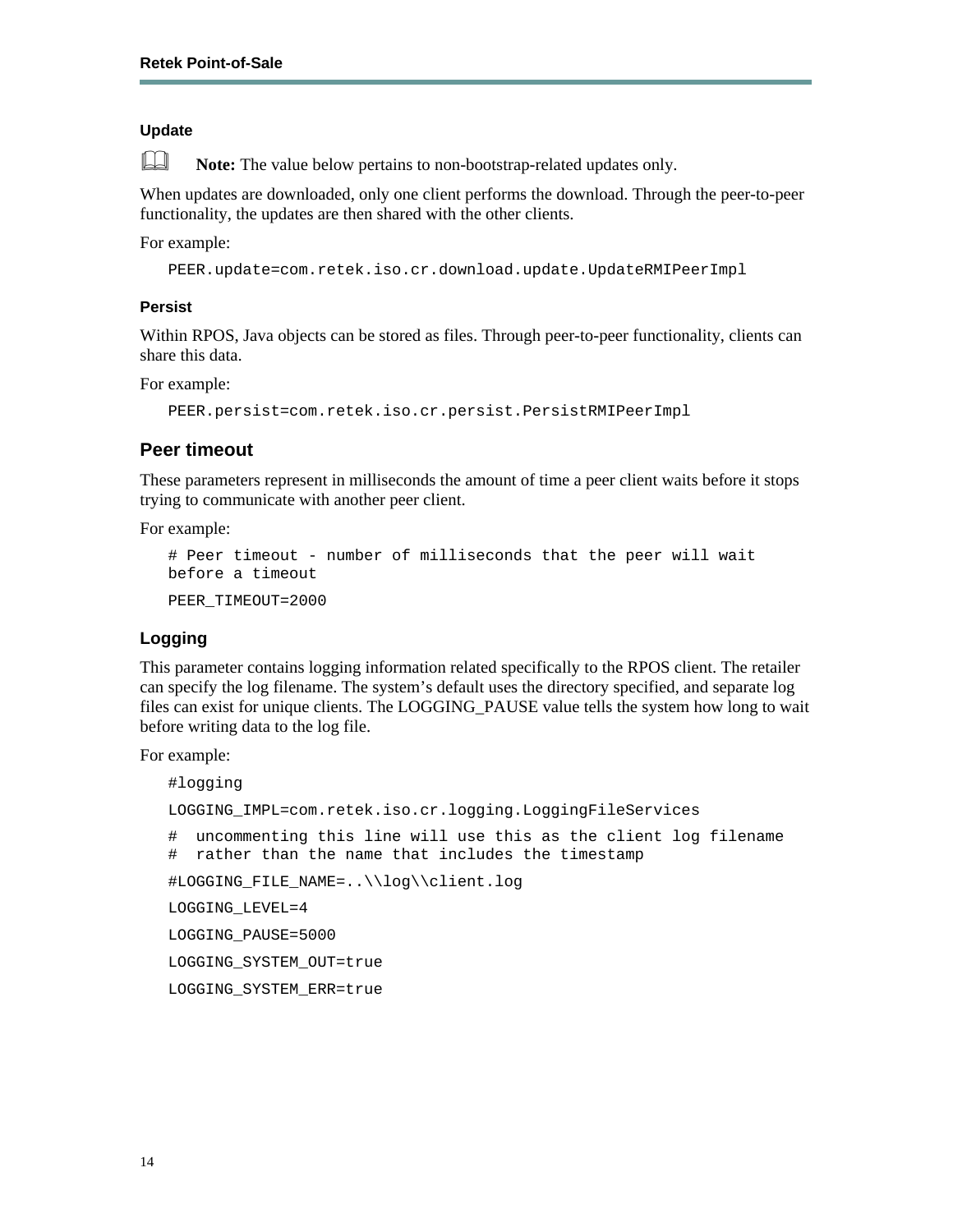#### **List of resource bundles**

Resource bundles are Java files related to the internationalization process. This entry specs the system's default resource bundles. Language-specific versions are handled automatically based on the configured user's locale. These values should *not* have to be changed even when the system is offered in different languages.

For example:

# Comma-delimited list of classes of resource bundles

MESSAGE\_BUNDLE=com.retek.iso.cs.util.MessageBundle,com.retek.iso.cs.uti l.MnemonicMessageBundle,com.retek.iso.cs.util.RuleMessageBundle,com.ret ek.iso.cs.util.ConfigMessageBundle,com.retek.iso.cs.util.TAConfigMessag eBundle,com.retek.iso.cs.util.TAMessageBundle,com.retek.iso.cs.util.Mas kResourceBundle

#### **Look and feel of the client**

These parameters allow the retailer to customize the appearance of the application on the PC. However, Retek does *not* recommend that these values be changed.

```
# Attempt to use one of the following Look And Feels from LF1 to 
# LFn. 
LOOK_FEEL_KEY=LF1,LF2,LF3,LF4,LF5 
LF1=com.retek.iso.cr.swing.plaf.metal.ConfigurableMetalLookAndFeel 
LF2=com.apple.mrj.swing.MacLookAndFeel 
LF3=com.sun.java.swing.plaf.windows.WindowsLookAndFeel 
LF4=javax.swing.plaf.metal.MetalLookAndFeel 
LF5=com.sun.java.swing.plaf.motif.MotifLookAndFeel 
# The direction the toolbar and appbar will show up 
# 0 - Bottom Right 
# 1 - Bottom Left 
# 2 - Upper Right 
# 3 - Upper Left 
USER_PREFERENCES.ANCHOR=0 
# Show a splash 
SHOW_SPLASH=FALSE
```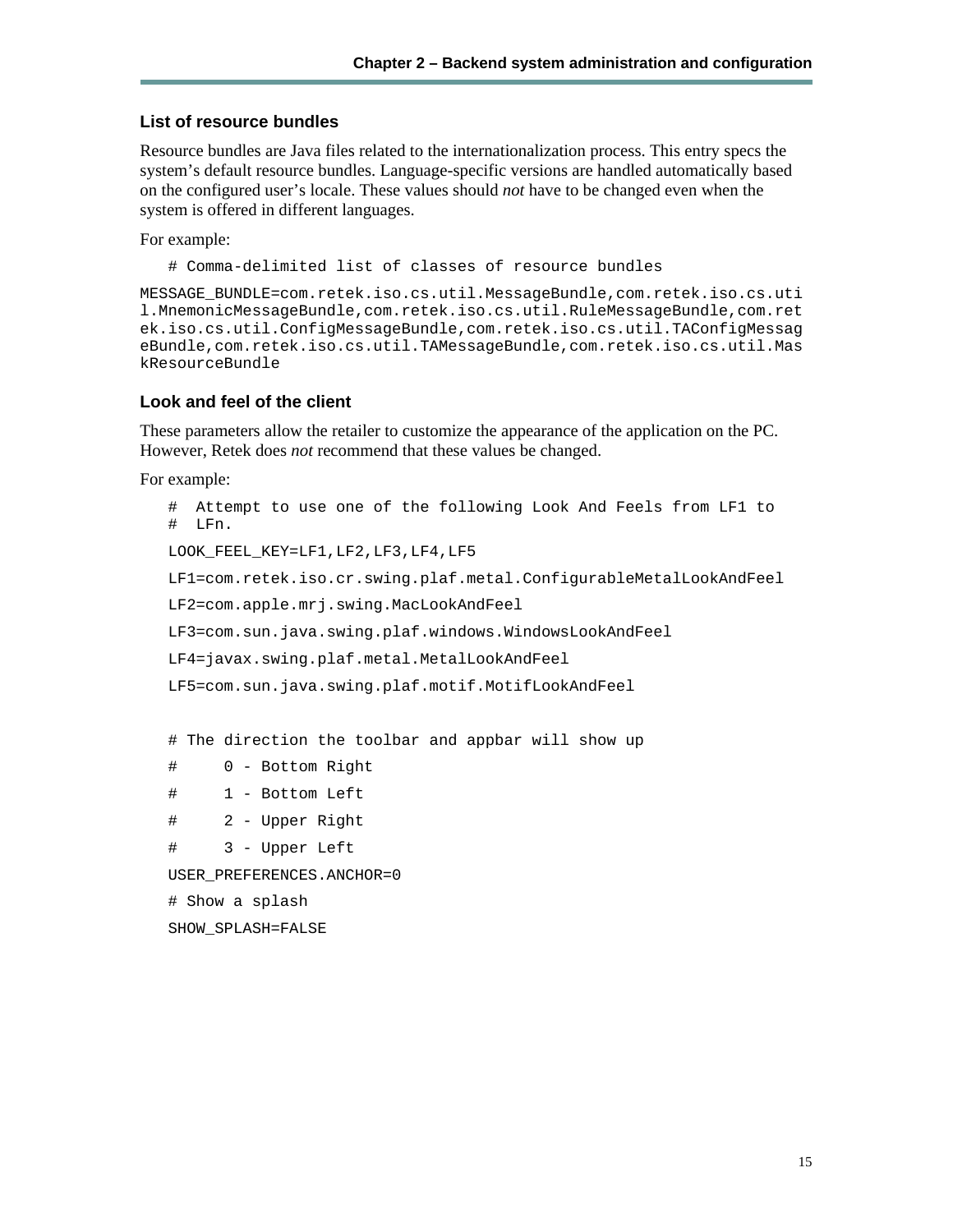# The milliseconds delay to wait before enabling a button on a # newly displayed applet # Suggested value: 200 (two tenths of a second) BUTTON\_DELAY=0 # whether the button text should be displayed with HTML. Useful # for word-wrapping. FORMAT BUTTONS WITH HTML=false

#### <span id="page-25-0"></span>**Initial drawer fund**

This parameter instructs the system to prompt the user, at the start of the day, to input the amount that resides within the cash drawer. The user can enter an amount but does not have to.

For example:

# use initial drawer fund? USE\_INITIAL\_DRAWER\_FUND=YES

#### **Client services loaded by bootstraps**

These parameters are associated with the initial system processing of client services. Under normal operating conditions, these parameters should *not* have to be changed.

For example:

#Client Services loaded by bootstraps

SERVICES\_LIST=AUTH\_SRVC,CUSTOMER\_SRVC,CREDIT\_AUTH\_SRVC,EMPLOYEE\_SRVC ,EMPLOYEERESOURCE\_SRVC,FILETRANSFER\_SRVC,FORM\_SRVC,GOAL\_SRVC,ITEM\_SR VC,LAYAWAY\_SRVC,MERCHANDISE\_SRVC,PROMOTION\_SRVC,READINGS\_SRVC,REDEEM ABLE\_SRVC,REGISTER\_SRVC,ROLE\_SRVC,SCHEDULE\_SRVC,STORE\_SRVC,TAX\_SRVC, TIMECARD\_SRVC,TRANSACTIONEOD\_SRVC,TRANSACTIONSOS\_SRVC,TXN\_NUMBER\_SRV C,TXN\_POS\_SRVC,TXN\_POSTER\_SRVC,VALUEADDEDTAX\_SRVC

AUTH\_SRVC=com.retek.iso.cs.auth.CMSAuthClientServices

CUSTOMER\_SRVC=com.retek.iso.cs.customer.CMSCustomerClientServices

CREDIT\_AUTH\_SRVC=com.retek.iso.cs.authorization.bankcard.CMSCreditAu thClientServices

EMPLOYEE\_SRVC=com.retek.iso.cs.employee.CMSEmployeeClientServices

EMPLOYEERESOURCE\_SRVC=com.retek.iso.cs.scheduling.CMSEmployeeResourc eClientServices

FILETRANSFER\_SRVC=com.retek.iso.cs.filetransfer.CMSFileTransferClien tServices

FORM\_SRVC=com.retek.iso.cs.forms.CMSFormClientServices

GOAL\_SRVC=com.retek.iso.cs.goaling.CMSGoalingClientServices

ITEM\_SRVC=com.retek.iso.cs.item.CMSItemClientServices

LAYAWAY\_SRVC=com.retek.iso.cs.layaway.CMSLayawayClientServices

MERCHANDISE\_SRVC=com.retek.iso.cs.merchandise.CMSMerchandiseClientSe rvices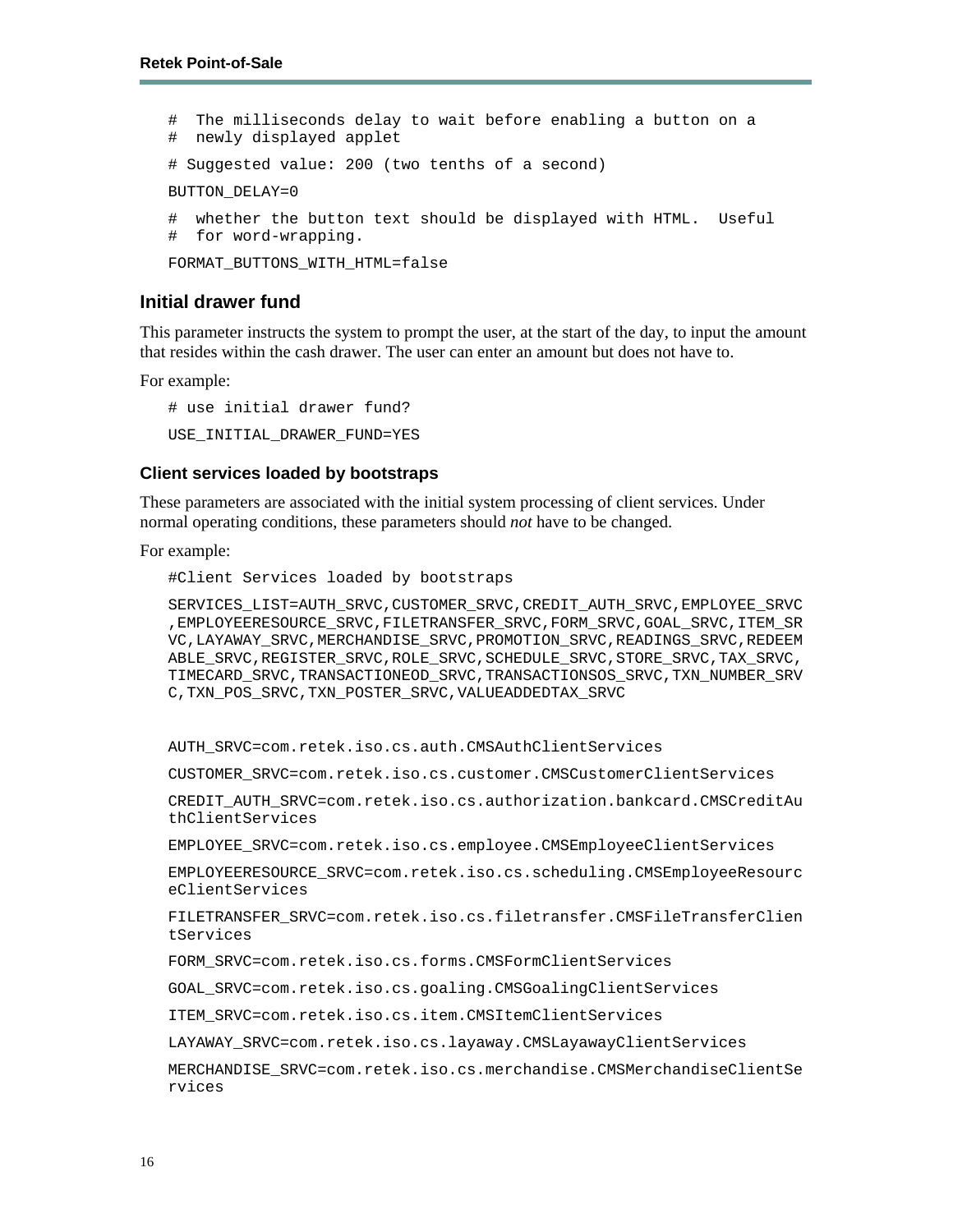PROMOTION\_SRVC=com.retek.iso.cs.pricing.CMSPromotionClientServices READINGS\_SRVC=com.retek.iso.cs.readings.CMSReadingsClientServices REDEEMABLE\_SRVC=com.retek.iso.cs.payment.CMSRedeemableClientServices REGISTER\_SRVC=com.retek.iso.cs.register.CMSRegisterClientServices ROLE\_SRVC=com.retek.iso.cs.scheduling.CMSRoleClientServices SCHEDULE\_SRVC=com.retek.iso.cs.scheduling.CMSScheduleClientServices STORE\_SRVC=com.retek.iso.cs.store.CMSStoreClientServices TAX\_SRVC=com.retek.iso.cs.tax.CMSTaxClientServices TIMECARD\_SRVC=com.retek.iso.cs.timecard.CMSTimecardClientServices TRANSACTIONEOD\_SRVC=com.retek.iso.cs.eod.CMSTransactionEODClientServ ices TRANSACTIONSOS\_SRVC=com.retek.iso.cs.sos.CMSTransactionSOSClientServ ices TXN\_POS\_SRVC=com.retek.iso.cs.pos.CMSTransactionPOSClientServices TXN\_POSTER\_SRVC=com.retek.iso.cs.txnposter.CMSTxnPosterClientService s TXN\_NUMBER\_SRVC=com.retek.iso.cs.txnnumber.CMSTransactionNumberClien tServices VALUEADDEDTAX\_SRVC=com.retek.iso.cs.tax.CMSValueAddedTaxClientServic es

## <span id="page-26-0"></span>**Logging information**

#### <span id="page-26-1"></span>**Default location of client and server log files**

#### **Unix**

Log files related to the client are located in the following directory:

```
clientUnix\retek\RPOS\files\prod\log
```
Log files related to the server are located in the following directory:

```
serverUnix\retek\RPOS\files\prod\log
```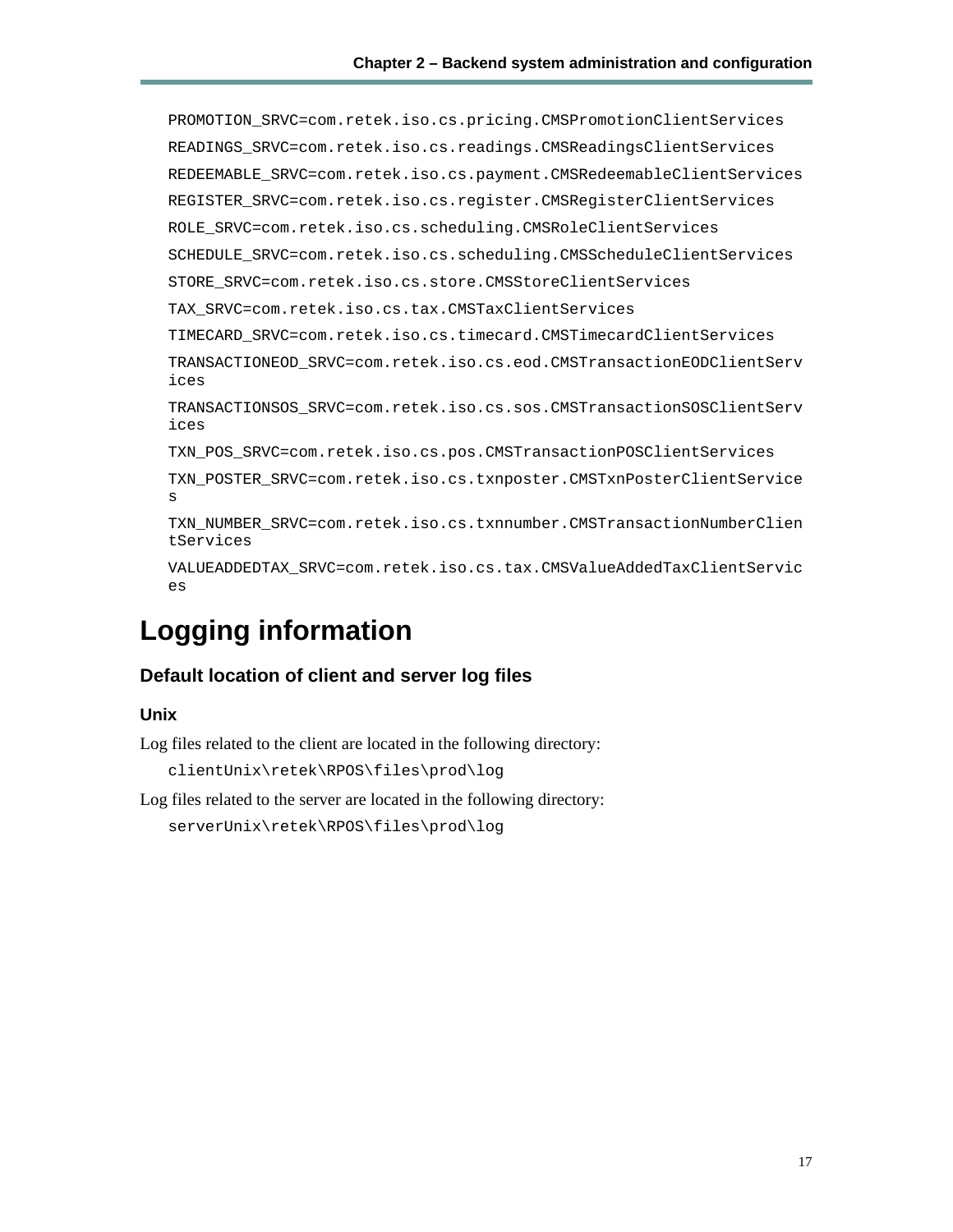#### **Windows**

Log files related to the client are located in the following directory:

```
clientWindows\retek\RPOS\prod\log
```
Log files related to the server are located in the following directory:

```
serverWindows\retek\RPOS\files\prod\log
```
#### <span id="page-27-0"></span>**Logging levels established in configuration files (.cfg)**

Logging levels can be established configuration files (such as item.log). This level of logging can be helpful when troubleshooting specific parts of the application. For example, if the application is experiencing issues in a specific area, the logger can set to a higher degree of granularity. For example, the stockcount.cfg file contains the following entry:

```
# Logging 
LOGGING_IMPL=com.retek.iso.cr.logging.LoggingFileServices 
LOGGING_FILE_NAME=../log/item.log 
LOGGING_LEVEL=4 
LOGGING_PAUSE=5000 
LOGGING_SYSTEM_OUT=true 
LOGGING_SYSTEM_ERR=true
```
### <span id="page-27-1"></span>**Configuring JPOS peripherals with retek\_jpos.xml and jpos\_peripherals.cfg**

The following high-level steps provide an outline of what is necessary to configure peripherals for RPOS. The actual installation of peripherals can be a highly involved because of the wide variety of driver vendors (such as IBM), device-specific driver versions, and so on.

- 1 Install the JPOS-compliant drivers specific to the peripherals.
- 2 In Javapos/retek\_jpos.xml, set up the Javapos definition of peripheral for the driver that was installed. Configure the applicable values in the file for the device-level specification. Formats defined for different devices are defined per the JPOS standard.
- 3 Configure the jpos\_peripherals.cfg so that the supported JPOS device type maps to the name used to define the device in the retek\_jpos.xml.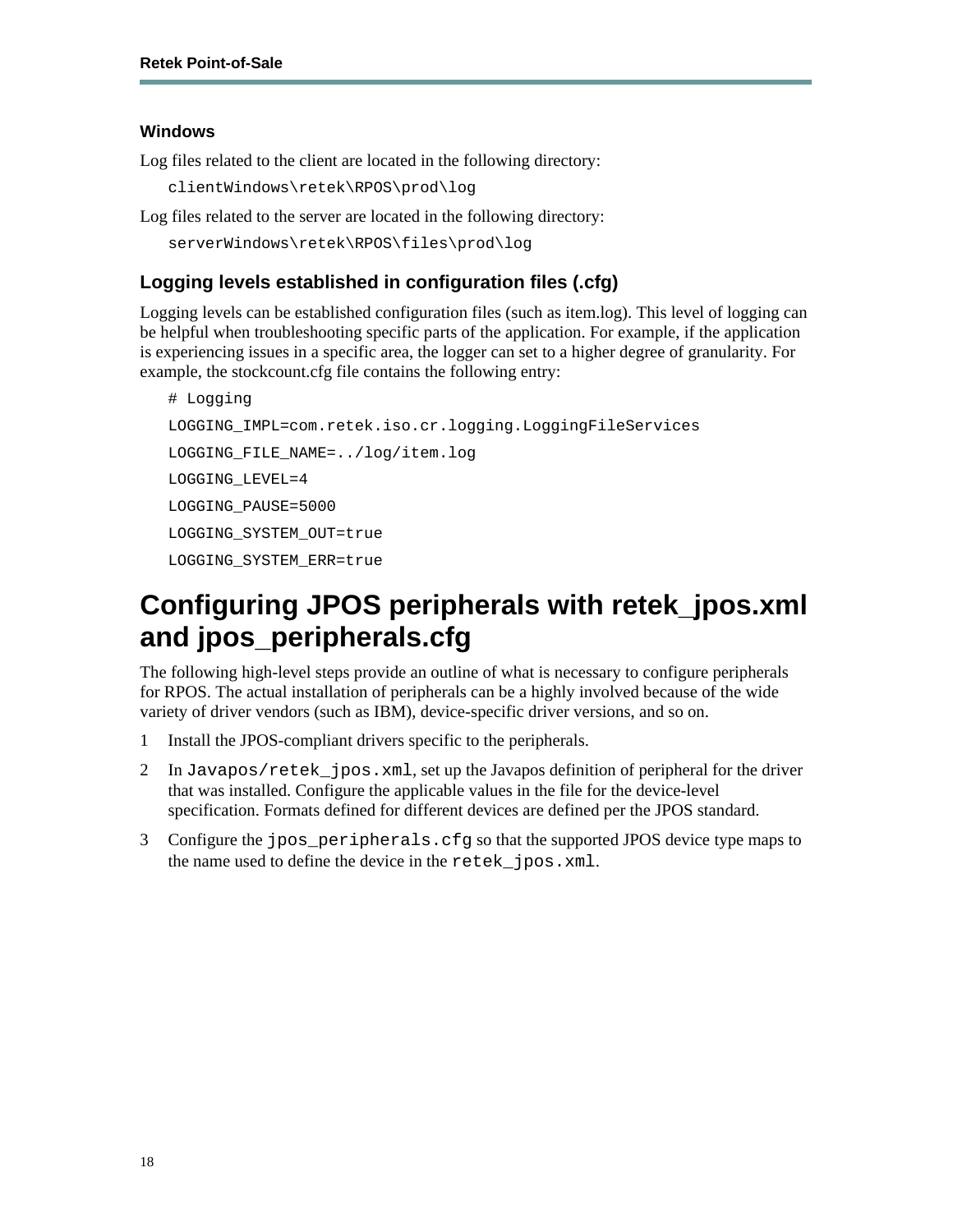### <span id="page-28-0"></span>**Exception handling**

The primary types of exceptions within the RPOS system include the following:

- com.retek.iso.cr.rules.BusinessRuleException This exception indicates that a business rule has been violated.
- com.retek.iso.cr.appmgr.ApplicationException This exception is used to wrap lower system-level exceptions that occur throughout the framework. This class should be used to specify what the application needs to handle this exception with business logic, allowing lower level exceptions that occur to fall through and be handled differently.
- com.retek.iso.cs.dataaccess.DAOException A DAOException is an exception thrown by the DAO. When some code has caught an exception in a DAO, it should throw a DAOException upward as a result. This class allows the original exception to continue to be accessible.

# <span id="page-28-1"></span>**Java Virtual Machine (JVM) options**

Any JVM modifier (that is, any that can be specified in the 'Java' program) can be specified in the POSMainContainer.xml file.

For example, if out of memory issues occur because of the amount of data involved during runtime, the JVM setting can be adjusted in the section of the RSSMainContainer.xml file shown below. Note that in the example below the 128m stands for 128 megabytes, the value that would need to be increased.

For example:

```
<jvmLineArgs length="2"> 
             <java.lang.String>-Xms4m</java.lang.String> 
             <java.lang.String>-Xmx128m</java.lang.String> 
         </jvmLineArgs>
```
# <span id="page-28-2"></span>**Pos.cfg**

This file should not have to be changed. The file contains transaction types that are supported throughout the system's code.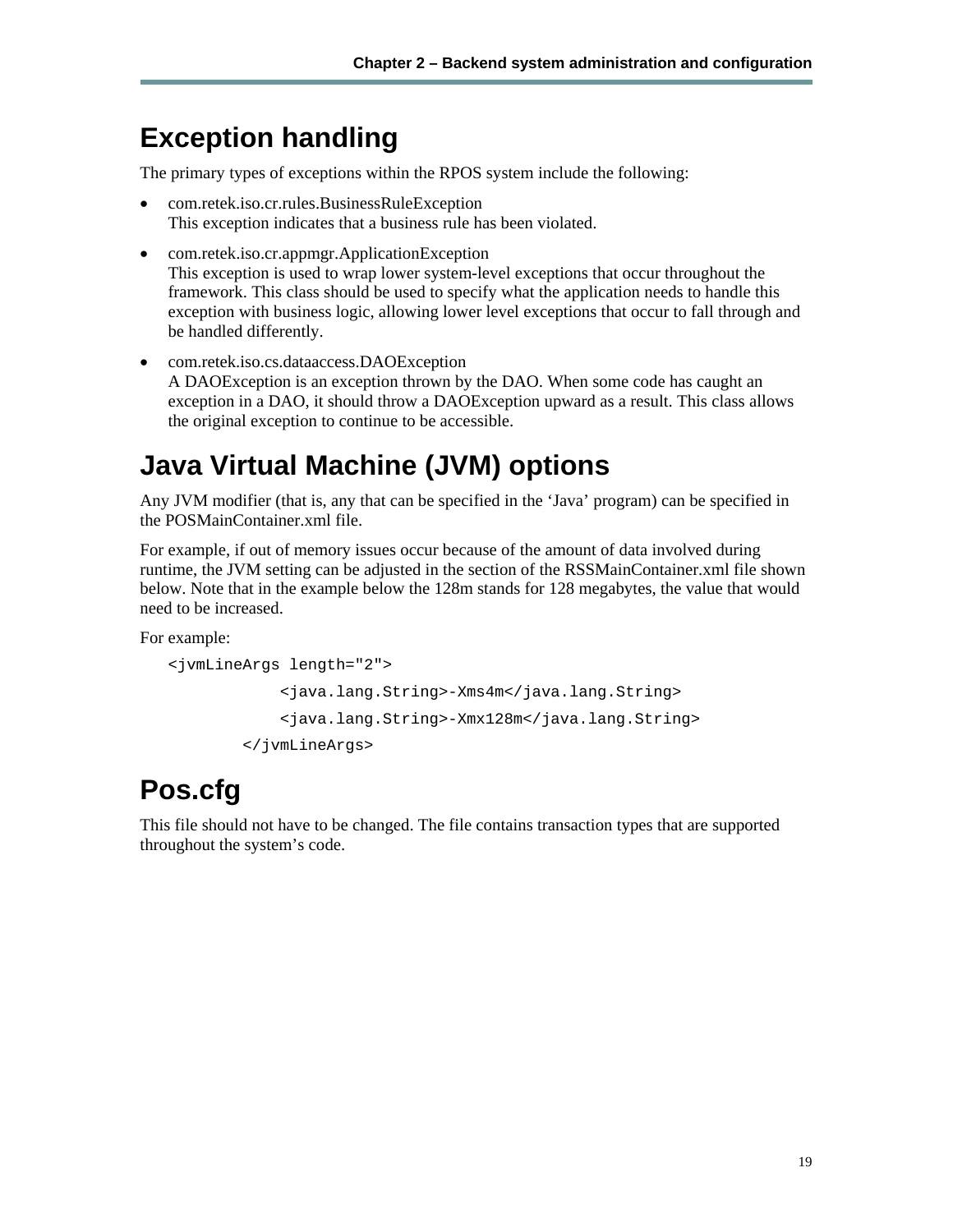## <span id="page-29-0"></span>**Business rules configuration through rules.xml**

Business analysts can use RPOS's business rule engine to modify the behavior of the RPOS system. Business objects enforce and encapsulate business rules keeping objects from being corrupted by faulty user-interface code. Business rules are a quick way for a developer to change the behavior of a business object or its process without adding to core behavior. For more information about business objects, see "Chapter 3 – Technical architecture".

Business rules are pluggable which allows them to be modified separately from the core code. They can be added today and removed tomorrow. Once a rule written, an analyst can add or remove the rule without the use of a developer.

The following diagram and the bullet points that follow the diagram provide an illustration of the rules engine and the role that rules.xml plays in relation to it.



**Business rule engine and configuration**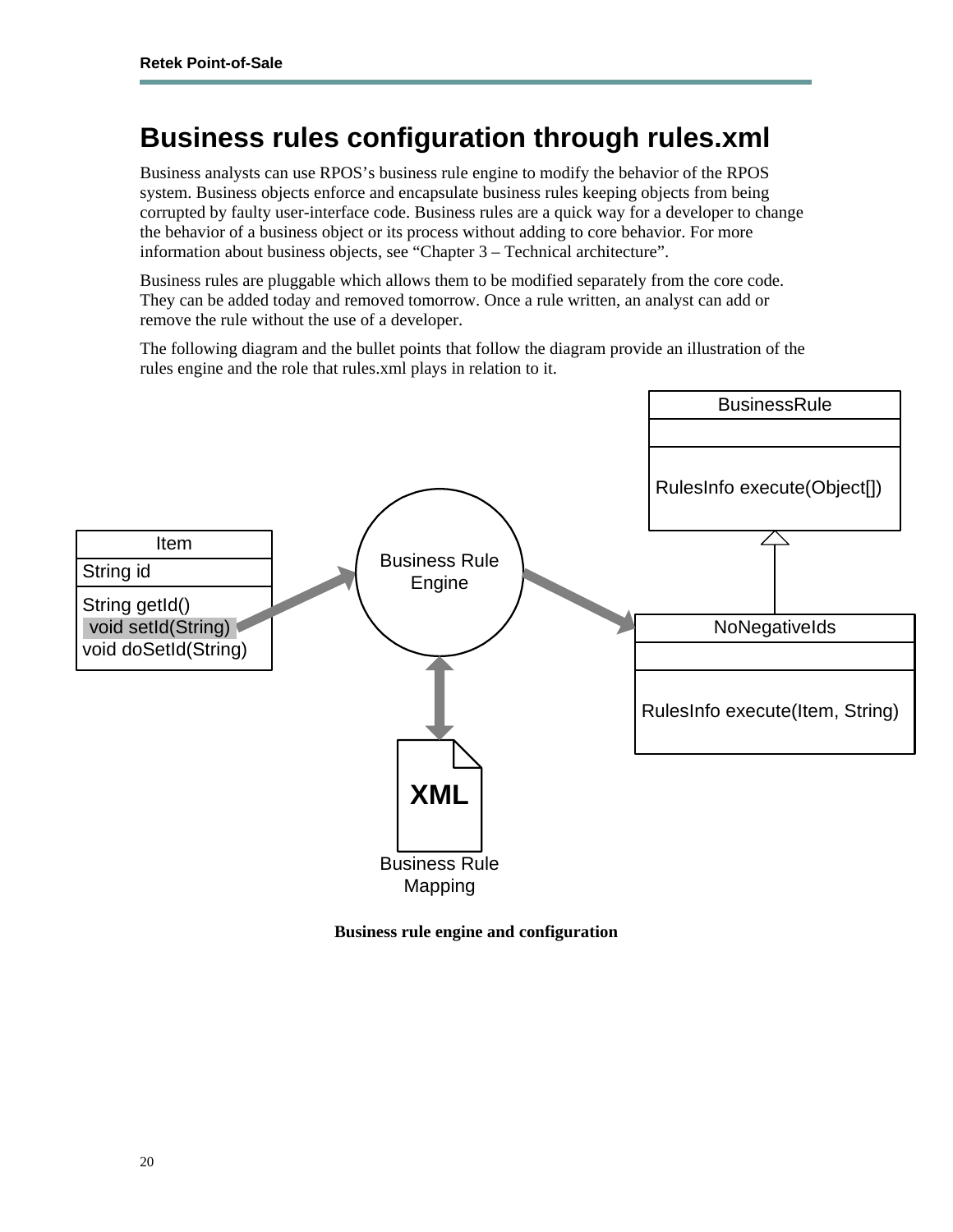Business object 'set' methods call the rule engine.

- Application Builder is used to build rules mapping.
- The rule engine maps methods to rules.
- Rules execute and return success / fail.
- Information includes message to users.

For example, a portion of rules.xml is shown below:

- <?xml version="1.0" encoding="UTF-8" ?>
- <CMS\_OBJECT>
- <RULE\_REPOSITORY>
	- <ruleExecutionLoggingRequested>false</ruleExecutionLoggingRequested>
	- <ruleFailureLoggingRequested>false</ruleFailureLoggingRequested>
- <RULE\_ASSIGNMENT name="ADDITIONAL\_EMP\_INFO.isShowable">

<ruleAssignmentRuleClass

```
index="0">com.retek.iso.cs.rules.employee.AdditionalEmpInfoButtonShows</rule
AssignmentRuleClass>
```
</RULE\_ASSIGNMENT>

- <RULE\_ASSIGNMENT name="ADDITIONAL\_EMP\_INFO\_PREV.isShowable">

```
 <ruleAssignmentRuleClass
```
index="0">com.retek.iso.cs.rules.employee.StandardEmpInfoButtonShows</ruleAs signmentRuleClass>

</RULE\_ASSIGNMENT>

- <RULE\_ASSIGNMENT name="ADD\_BENEFIT.isShowable">

```
 <ruleAssignmentRuleClass 
index="0">com.retek.iso.cs.rules.timecard.EmployeeMayNotModOwnTimecard</rule
AssignmentRuleClass>
```

```
 <ruleAssignmentRuleClass 
index="1">com.retek.iso.cs.rules.timecard.EmployeeMayNotModOtherStoresTimeca
rd</ruleAssignmentRuleClass>
```
</RULE\_ASSIGNMENT>

```
- <RULE_ASSIGNMENT
```
name="com.retek.iso.cs.pos.CMSLayawayLineItem.setQuantity">

```
 <ruleAssignmentRuleClass 
index="0">com.retek.iso.cs.rules.item.MiscItemsNotEligibleForQtyChange</rule
AssignmentRuleClass>
```
</RULE\_ASSIGNMENT>

```
- <RULE_ASSIGNMENT
```
name="com.retek.iso.cs.pos.CMSReturnLineItem.adjustMarkdownAmount">

```
 <ruleAssignmentRuleClass
```
index="0">com.retek.iso.cs.rules.lineitem.LineItemMarkdownIsValid</ruleAssig nmentRuleClass>

</RULE\_ASSIGNMENT>

- <RULE\_ASSIGNMENT

name="com.retek.iso.cs.pos.CMSReturnLineItem.adjustUnitPrice">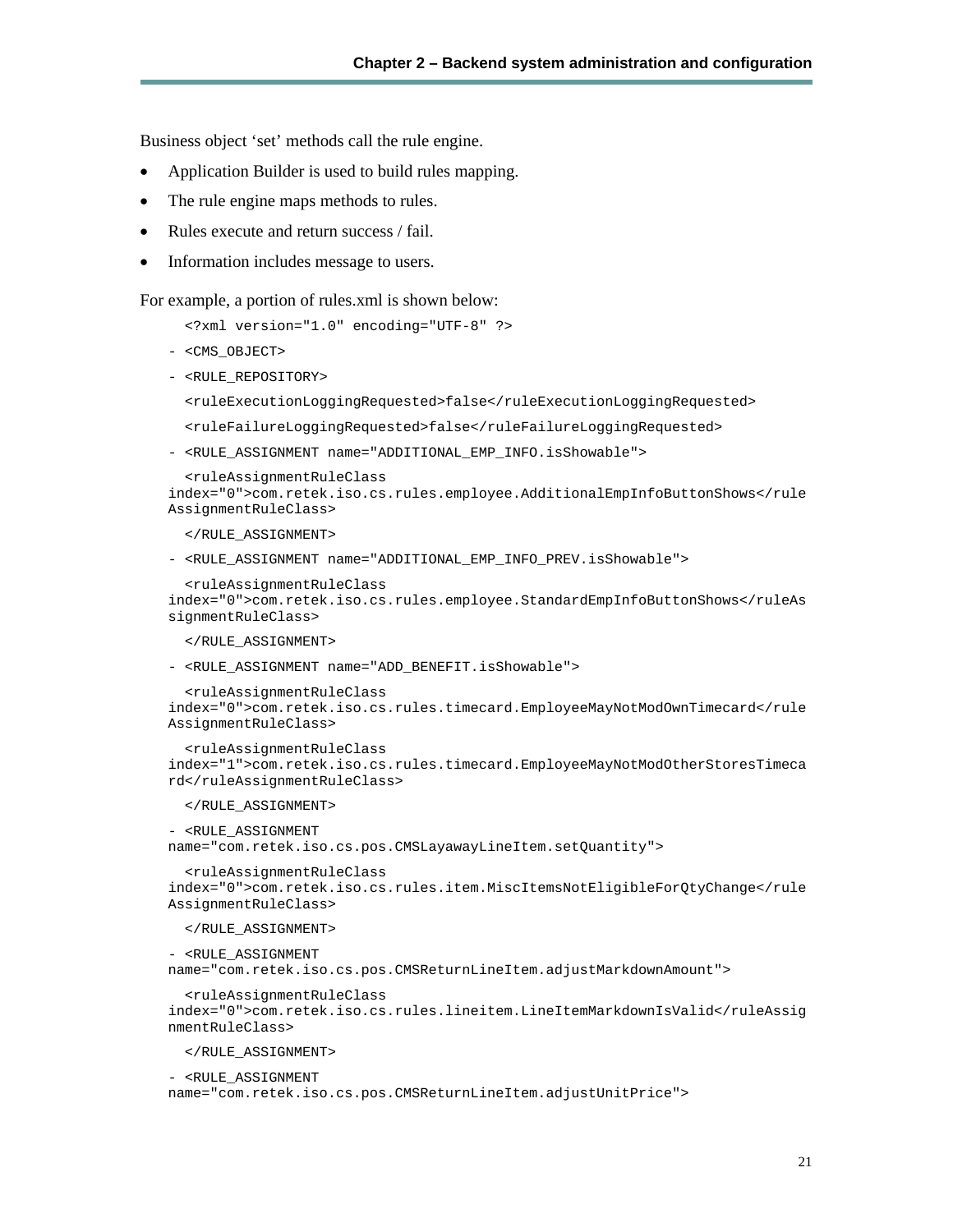```
 <ruleAssignmentRuleClass 
index="0">com.retek.iso.cs.rules.lineitem.AdjustManualUnitPriceIsValid</rule
AssignmentRuleClass>
```

```
- <RULE_ASSIGNMENT
```

```
name="com.retek.iso.cs.pos.CMSReturnLineItemDetail.clearManualTaxAmount">
```
 <ruleAssignmentRuleClass index="0">com.retek.iso.cs.rules.lineitem.TaxAmountCannotBeClearedOnReturnLi neDetail</ruleAssignmentRuleClass>

</RULE\_ASSIGNMENT>

</RULE\_ASSIGNMENT>

- <RULE\_ASSIGNMENT

name="com.retek.iso.cs.transfer.CMSTransferOut.testIsVoidable">

<ruleAssignmentRuleClass

index="0">com.retek.iso.cs.rules.transaction.TransferOutCannotBeVoidedIfComp leted</ruleAssignmentRuleClass>

</RULE\_ASSIGNMENT>

</RULE\_REPOSITORY>

</CMS\_OBJECT>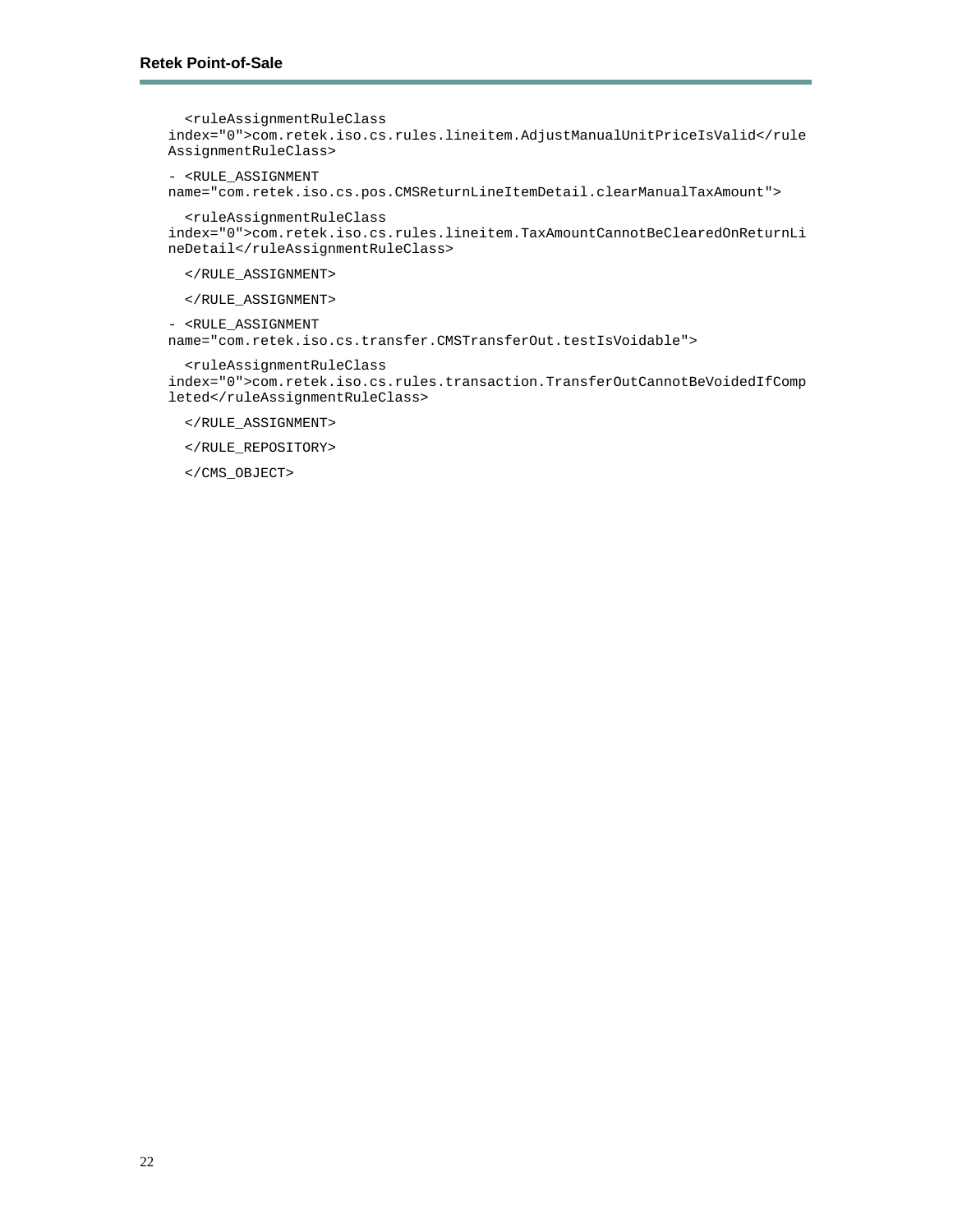# <span id="page-32-0"></span>**Chapter 3 – Technical architecture**

This chapter describes the overall software architecture for RPOS, offering a high-level discussion of the general structure of the system, including the various layers of Java code. This information is valuable in the following scenarios, among others:

- When the retailer wishes to take advantage of RPOS's extensible capabilities and write its own code to fit into the RPOS system.
- When the retailer wishes to implement the system for various databases (Oracle, DB2, and so on).

For those who are less familiar with Java terminology, a description of RPOS-related Java terms and standards is provided for your reference at the end of this chapter.

# <span id="page-32-1"></span>**Overview**

#### <span id="page-32-2"></span>**RPOS and Integrated Store Operations (ISO)**

ISO is a group of in-store operations applications that will use and share common business logic, configuration utilities and technology infrastructure. The applications are proven to simplify store operations by improving customer service and decreasing costs. RPOS is an application on the ISO platform.

#### <span id="page-32-3"></span>**Advantages of the architecture**

#### **Scalability**

RPOS's robust distributed computing platform enables enhanced performance and allows for scalability. Hardware and software can be added to meet retailer requirements for each of the tiers. When component services no longer support the number of user-defined requests, horizontal scaling is necessary to add additional software services. RPOS is comprised of component services that represent a retailer's business requirements. These services are loaded (or unloaded) according to user-defined parameters (scaling to meet the user's needs). For example, if a single service can handle 50 concurrent requests, 2 services can handle 100 concurrent requests, 3 can handle 150, and so on.

Vertical scaling is necessary when hardware can no longer support additional services; the retailer can add additional hardware or upgrade existing hardware for vertical scaling. For example, a retailer might add a processor, upgrade processors, add more memory, or add new hardware to the application server farm.

#### **High availability**

RPOS's availability is designed to increase based on customer demands. It has no single-point-offailure, software or hardware, and while it is designed for server clusters, clusters are not required. Middleware is designed to run in a clustered environment or on a low-cost blade server.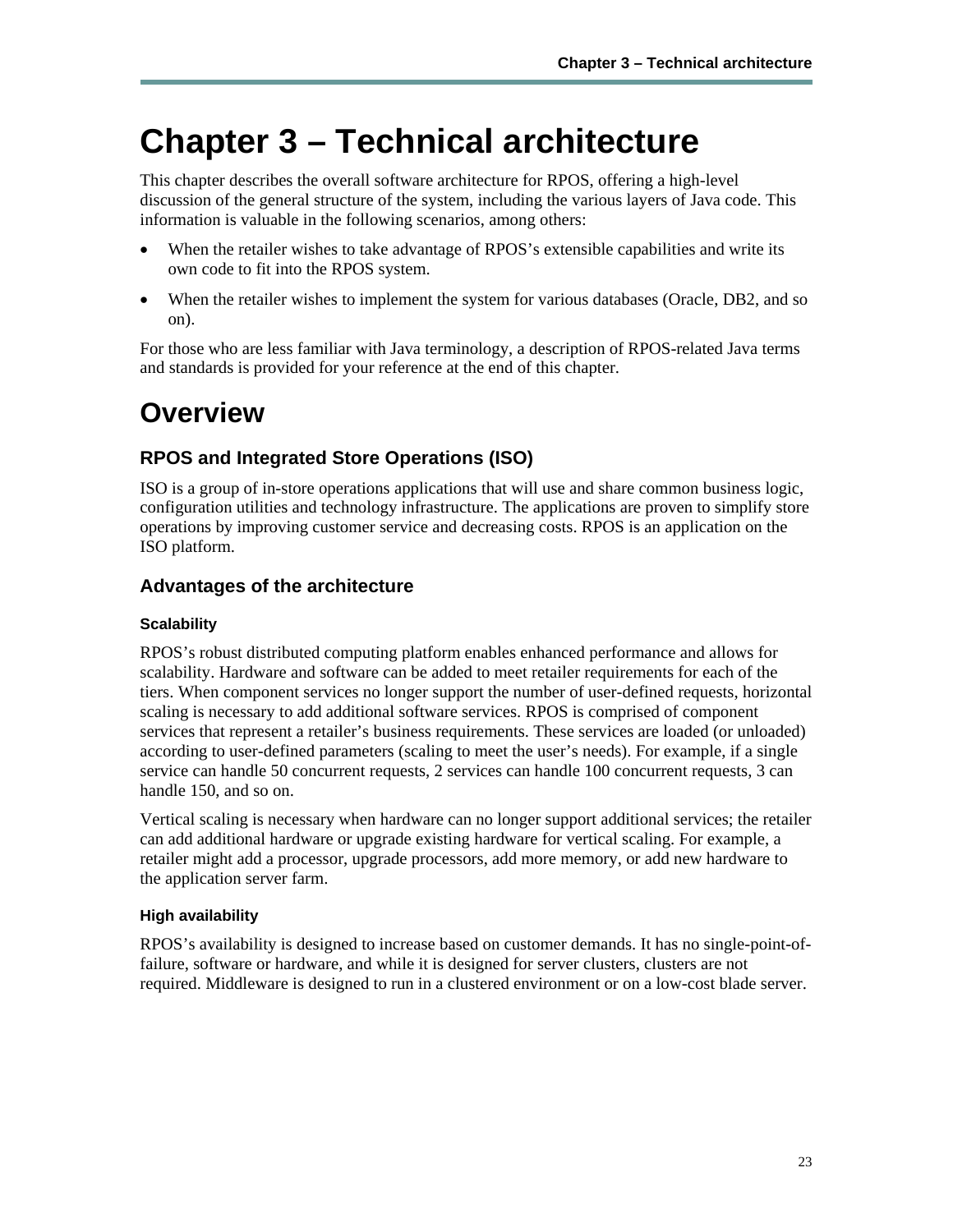#### **Flexibility**

RPOS supports multiple network topologies through configuration rather than through extensive code changes. RPOS supports multiple database interfaces. RPOS's Java-based tiers facilitate operating system (OS) independence while employing existing hardware. For the retailer, data placement can be based on business requirements rather than on technical limitations. The code has been written to run wherever Java is run. The same object model is on all devices within the platform, regardless of the operating system being used on individual devices.

#### **Fault toleration**

RPOS continues to operate in the event of system failure. Each POS terminal within the local area network (LAN) is mirrored and has the ability to operate independent of the LAN and wide-area network (WAN). In the event of a failure within the LAN or WAN, POS terminals switch to offline mode without user intervention and continue to function.

#### **Cost effectiveness**

RPOS uses open source market-proven technology. Object-oriented design increases reusability for faster development and deployment. The reuse of business objects and function allows for faster integration to enterprise subsystems. N-tier architecture has become an industry standard. Multi-tiered physically distributed architecture extends the life of the system.

#### **Manageability**

The n-tier architecture of RPOS allows for the encapsulation of business logic, shielding the client from the complexity of the back-end system. Any given tier need not be concerned with the internal functional tasks of any other tier.

RPOS provides a retailer with the ability to remotely manage, debug, and tune application servers. POS terminals within the platform self-update allowing for quick and easily managed updates.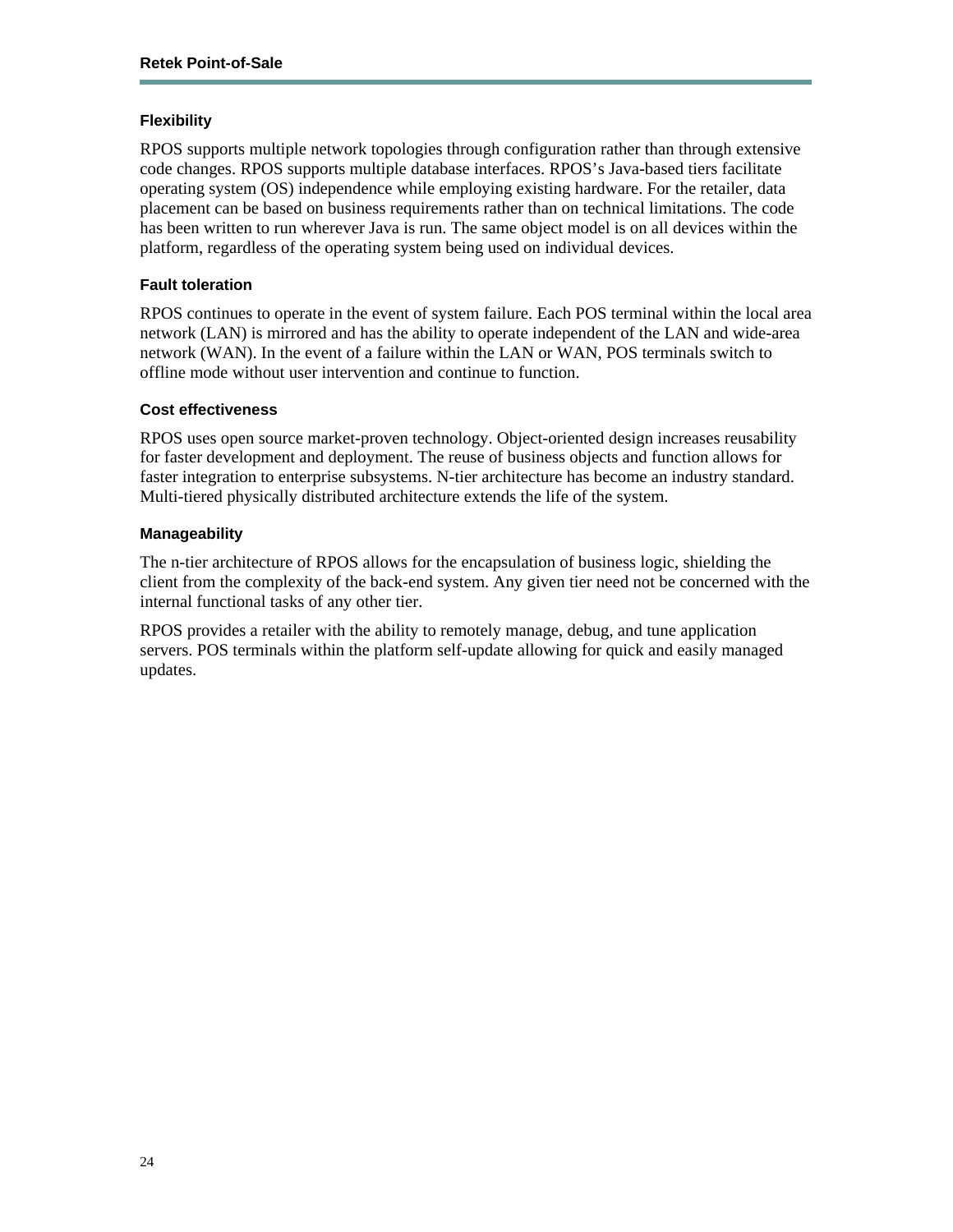# <span id="page-34-0"></span>**A high-level view of the tiered model**

The following diagram, together with the explanations that follow, offer a high-level conceptual view of the tiers and their responsibilities within the architecture.

| <b>Presentation Tier</b><br>POS Terminal<br>Kiosk<br><b>PDA</b><br><b>Browser</b>                         |
|-----------------------------------------------------------------------------------------------------------|
| <b>In-Store Processor (Optional)</b><br>In-Store Processor                                                |
| <b>Middleware Tier</b>                                                                                    |
| <b>Cluster</b><br>Middleware<br>Middleware                                                                |
| <b>Application Tier</b><br>N+1 Strategy<br>Application server<br>Application server<br>Application server |
| <b>Data Tier</b><br><b>Persistence</b>                                                                    |

**Conceptual view of the tiered model**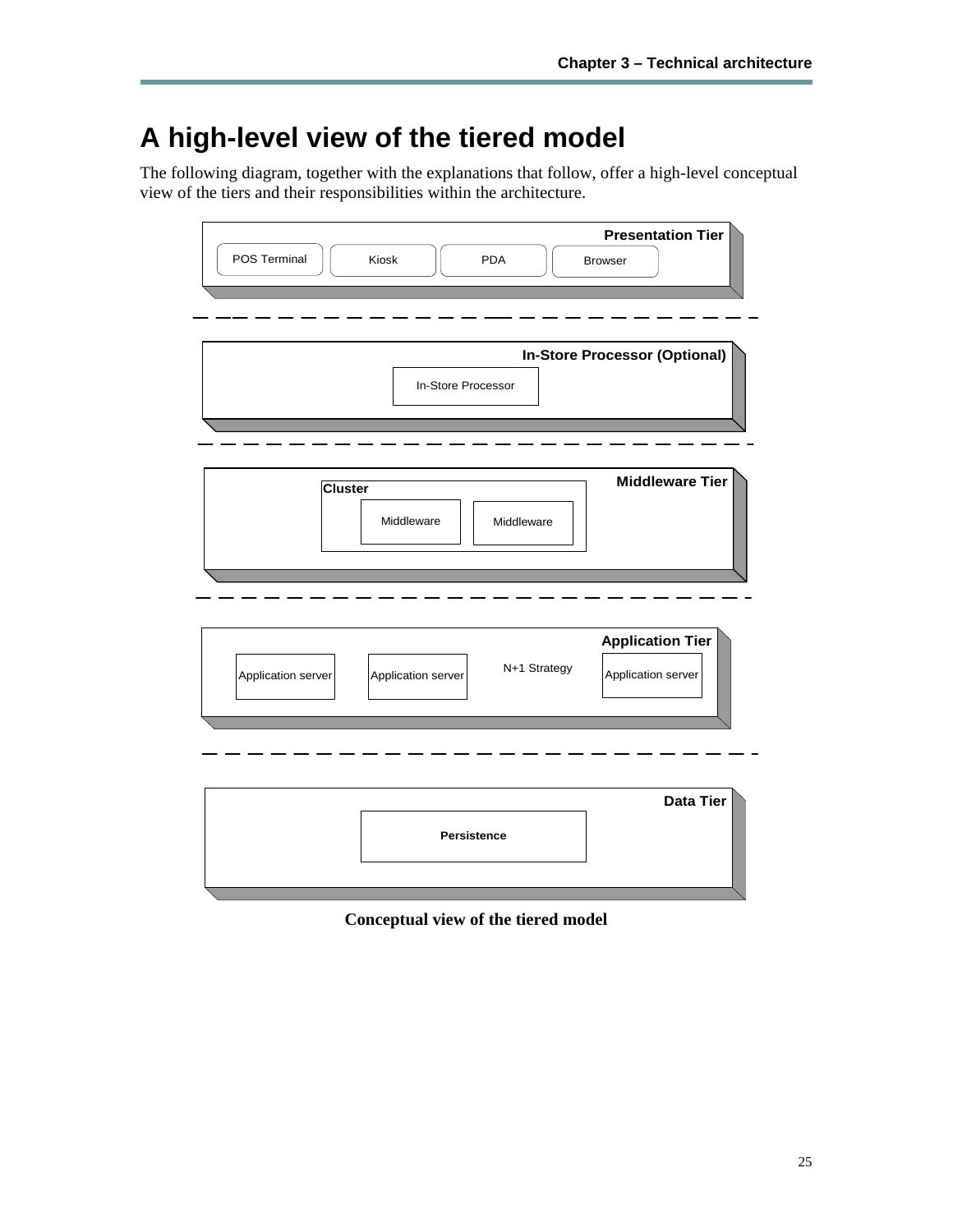#### <span id="page-35-0"></span>**Presentation/client tier**

This tier handles the presentation of the application, including its user interface. The presentation tier consists of the store-level clients on which RPOS runs. The presentation tier allows for retailers to implement multi-channel presentations without modifying the architecture's backend. The GUI is responsible for presenting data to the user and for receiving data directly from the user through the 'front end'. The presentation tier only interacts with the middle tier (as opposed to the database tier). Various new interfaces can be constructed using the same core business objects.

#### **Business process flow from a user's point of view**

The presentation tier drives business process flow from the user's point of view. Sales associates and store managers employ POS terminals to ring a sale, manage a store, and so on. Customers and sales associates can use kiosks and PDAs to create a bridal registry, scan items, and suspend transactions for retrieval at another POS device. With a browser, users can make purchases online while sitting at home. In all instances, business flow is driven by the user.

#### **Rich client**

To facilitate the demands and complexity of point-of-sale demands, the RPOS front end facilitates robust client-side processing. The POS terminal interface was developed using Swing, which is a toolkit for creating rich graphical user interfaces (GUIs) in Java applications. Caching is utilized for increased performance. Abstract client services provide transparent access to network implementations.

#### **Peripherals**

The client interacts with POS peripherals using jPOS, an opensource Java-based financial transaction library/framework. RPOS also supports some peripherals using standards other than jPOS. The system can be configured to support jPOS-compliant peripherals that include the following:

- **Printers**
- **Scanners**
- Cash drawer
- Line display

**Note:** Magnetic strip readers (MSR) can be supported via methods other than JPOS.

• MSR

The client framework is designed as a touchscreen and keyboard-driven Java application. There is no need to attach a mouse to drive the application.

For information about the configuration of peripherals, see "Chapter 2 – Backend system administration and configuration".

#### **Pluggable business rules**

The client architecture includes pluggable business rules. For more information about business rules, see "Chapter 2 – Backend system administration and configuration".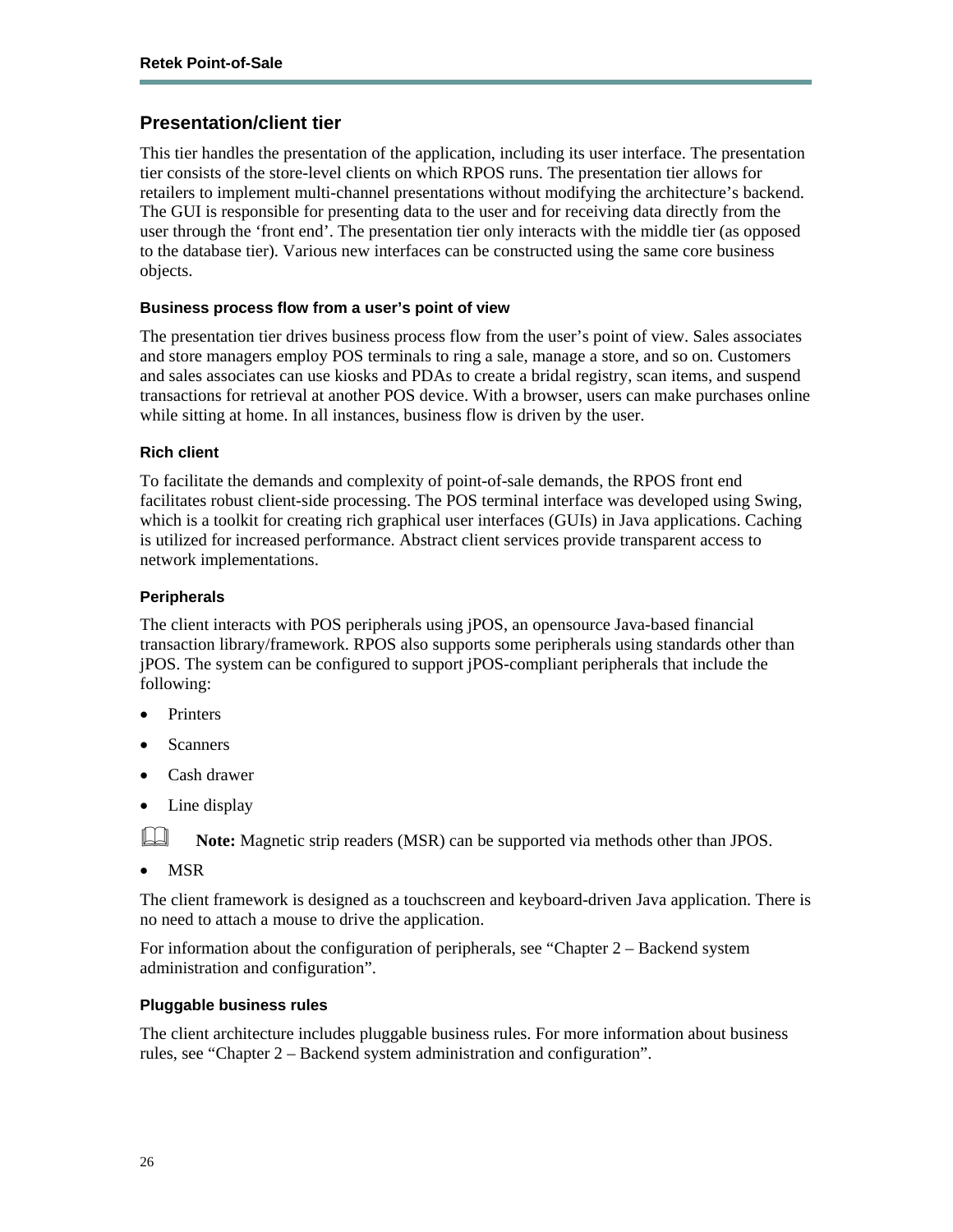#### **Key components in the client architecture**

The diagram below illustrates key components within the client. Explanations of each item on the diagram follow it.



**RPOS's key client architectural components** 

- State repository manager
	- **Global repository**

The repository provides access to persisted objects. Security prevents application programmers from overwriting global objects. All client services' objects are stored in the repository for easy access. The system provides serialization option (to local storage).

- Session repository This component provides the same functionality as global repository, but for transient objects. The system has relaxed security for application programmers. The repository is 'cleaned out' when a transaction is completed.
- **Trans session repository**

The new trans session state repository is intended for objects existing between operator sessions.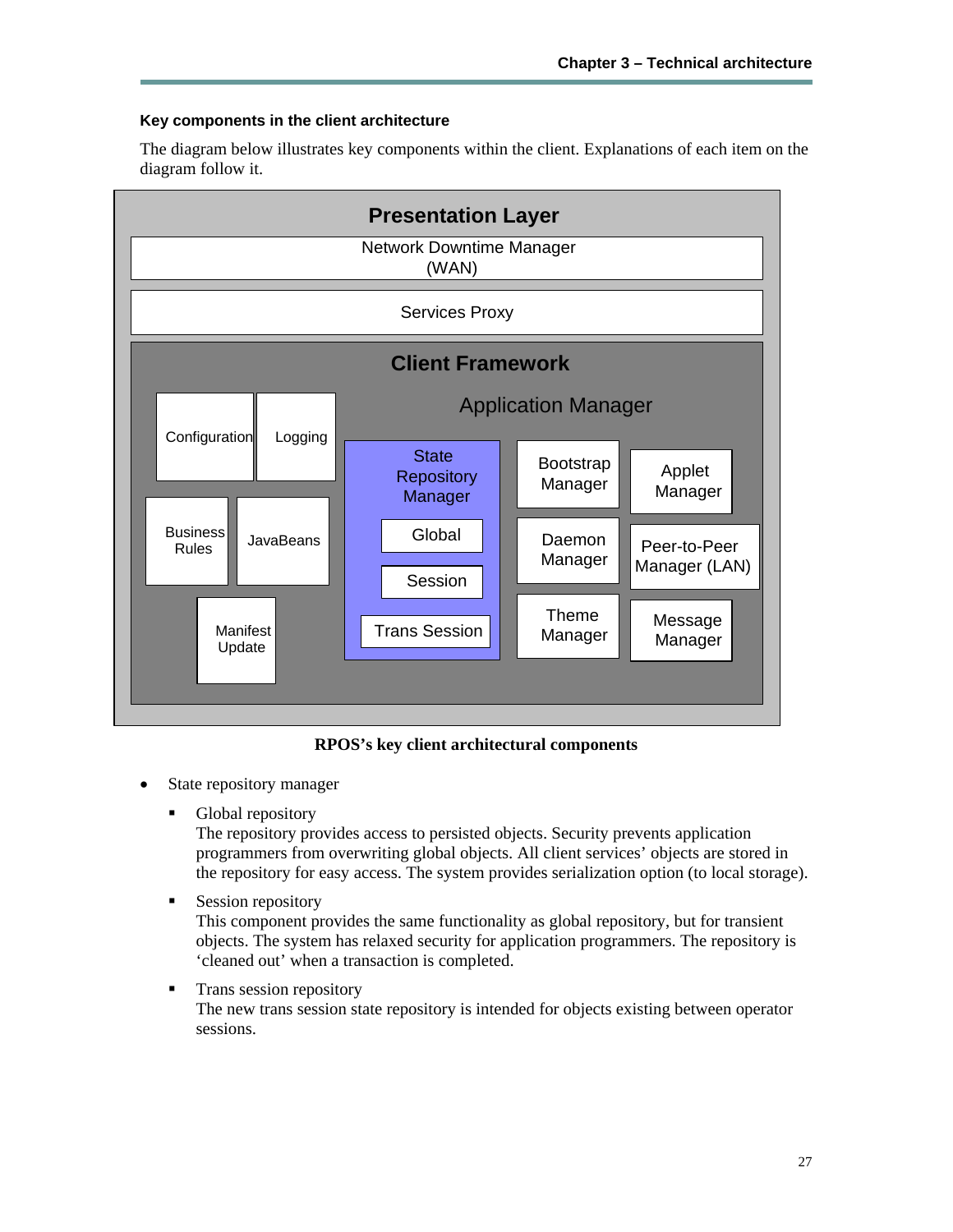• Application manager

The application manager provides a common platform for all client processes. Thus RPOS includes a common programming API interface into GUI development. Commonly used methods include the following:

- setTheme()
- goBack()
- goHome()
- showApplet()
- showErrorDlg()
- showOptionDlg()
- showMenu
- Applet manager

This component is responsible for managing the applets that form an application. All screens extend CMSApplet which contains all the hooks into the framework. The component manages the lifecycle of an applet and caches all applets for increased performance. Commonly used methods include the following:

- $\blacksquare$  init()
- $\blacksquare$  start()
- stop()
- qetVersion()
- pageUp()
- pageDown()
- getScreenName()
- Network downtime manager

This component manages all client services. If any client service fails, the component sends all client services into 'offline' mode. In offline mode, the component monitors the network for an 'up' condition and reconnects all client services.

• Bootstrap manager

This configuration-based component dynamically manages the start-up process. The component must extend BootStrap class to inherit base behavior.

- Daemon manager This configuration-based component dynamically manages all daemon threads. The component must extend Daemon class to inherit base behavior.
- Theme manager

Themes are comprised of various images, fonts, and colors that determine the look and feel of RPOS. This component is incorporated into JavaBeans for global configuration. The component facilitates the retailer's ability to change themes dynamically.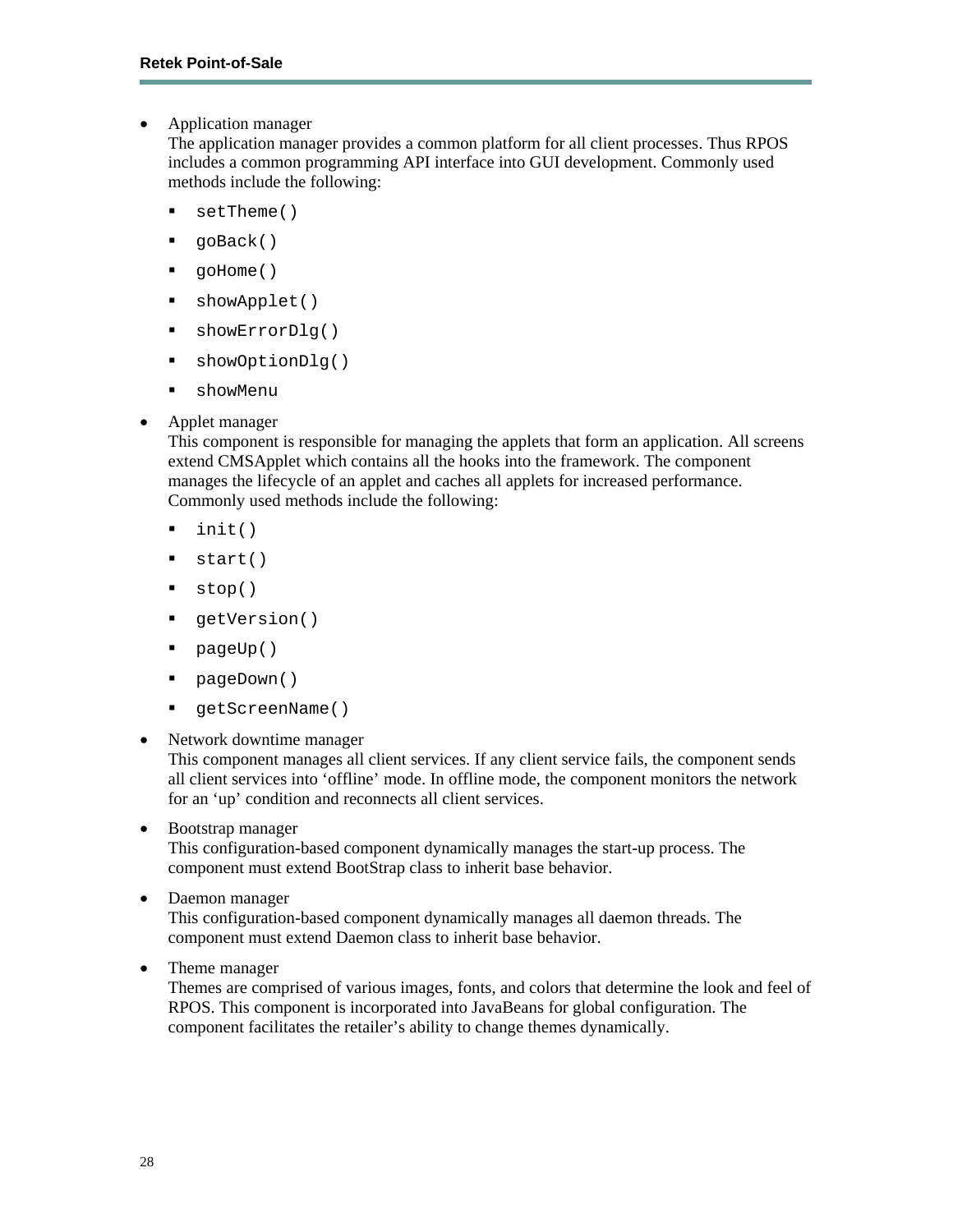- Peer-to-peer manager This component, which uses a combination of TCP/UDP network protocols, is responsible for the following:
	- $\blacksquare$  Suspend / recall transactions
	- Employee and item file updates
	- **Manifest software updates**
- Manifest update daemon

This configurable component provides automatic updates to client software or files. Modes (wait, install, and remove) are provided for more control of the update process. As the diagram below illustrates. This component uses peer-to-peer communication for LAN distribution.



**Manifest software deployment process**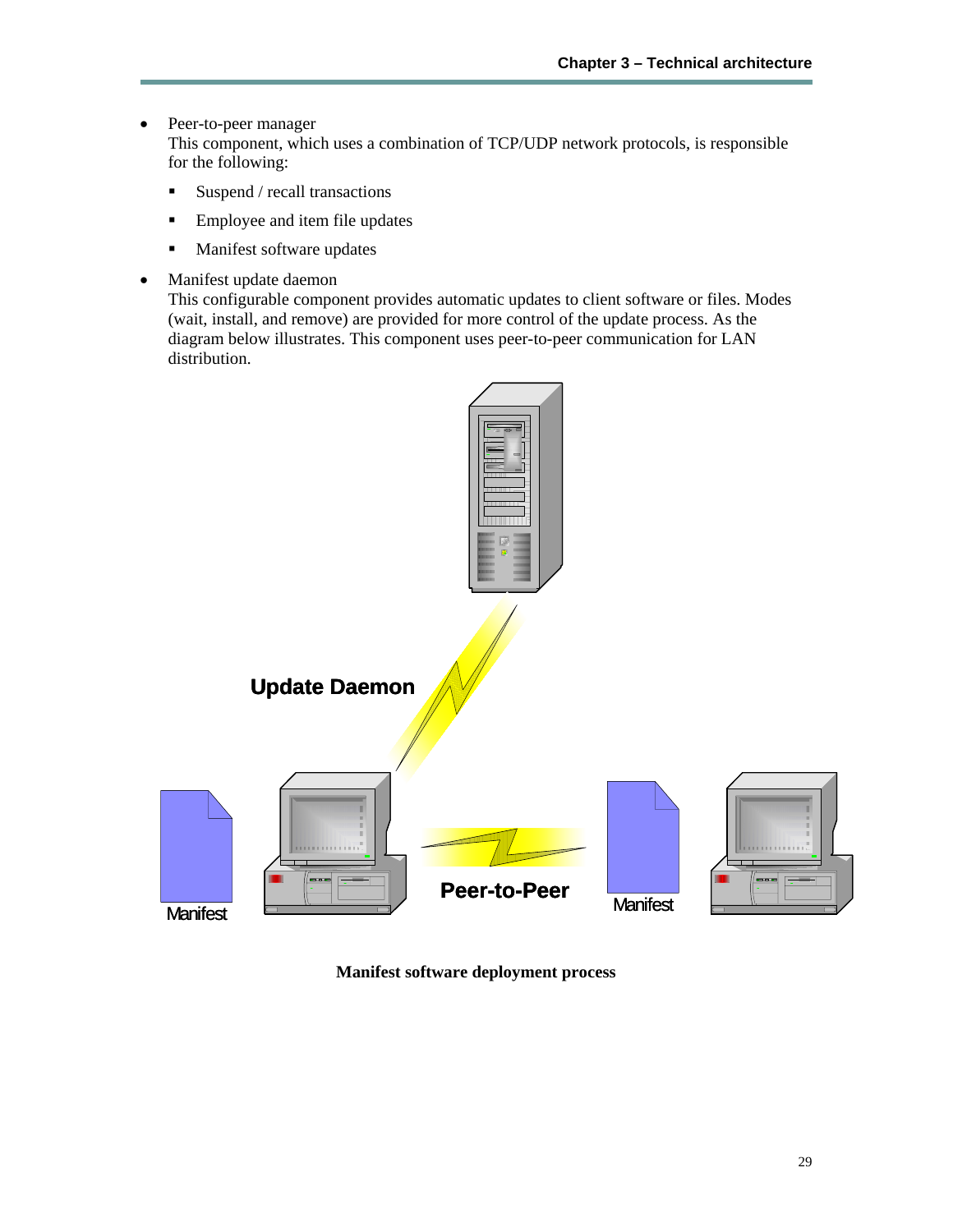### **In-store processor (optional)**

In-store processors act as additional application servers and allow for thinner clients. This tier is an optional tier in the ISO logical architecture. An in-store processor is not required in POS's logical architecture.

### **Middleware tier**

Connectivity between the RPOS client and the middle tier is achieved via a Remote Naming Service (RNS), which provides the RPOS client with the necessary IP address and port. The remote naming service (RNS), or middleware tier of the RPOS platform, essentially serves as a communication bridge between the clients and the application server.

The RNS is a single server or a clustered configuration of servers sharing the same virtual IP address. The RNS provides the store-level clients on the presentation tier with references to POS services running on the application tier. The IP address of the RNS is all that is required for the clients.

The middleware tier handles high availability, fault tolerance, remote object binding or lookup, and load distribution. The middleware can reside at the application tier level in a non-production environment.

The following diagram describes how middleware directs traffic to available application servers.



**Middleware directing traffic**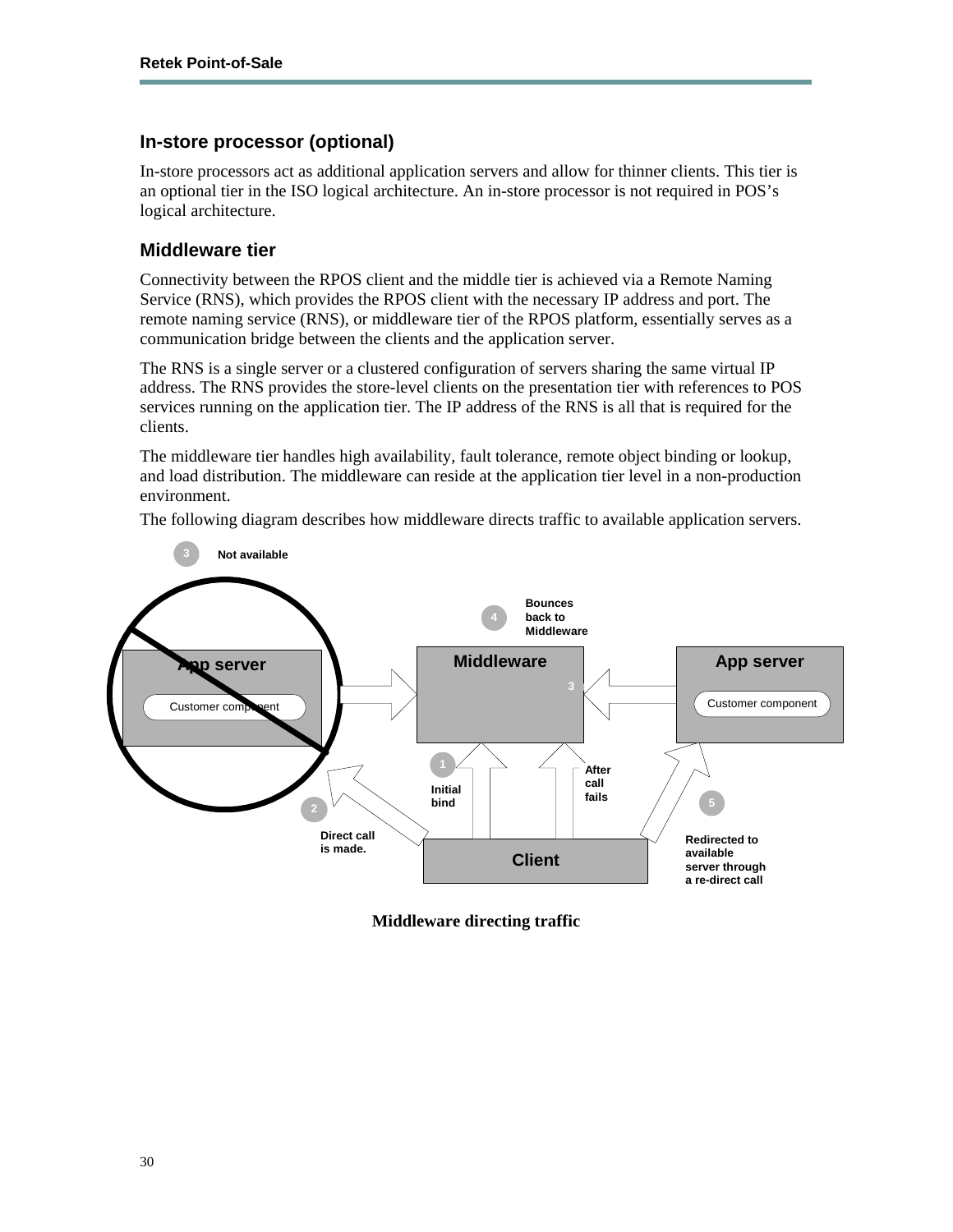### **Application tier**

The application tier is where the application servers reside. All client requests are processed on the application servers. The application servers communicate directly with the database tier, process the data, and return the results to the clients.

The application tier provides vertical scalability and horizontal scalability for the presentation tier and employs an N+1 strategy for high availability. Application servers within this tier house remote components or POS services that can be accessed from anywhere on the network. Services can provide complicated processing, access to data, and interaction with another system that deals with a specific business function (for example, inventory or merchandise subsystems).

### **Data tier**

The data tier is where the database servers and data reside. This tier, also called the persistence tier, is completely transparent to the client while providing data persistence. This tier can contain legacy applications such as inventory management and merchandising systems that provide behavior for current applications. This tier is configured based on the preferences and needs of a retailer's business.

# **RPOS object methodology**

An object is a self-contained software entity that consists of both data and procedures to manipulate the data. The RPOS architecture uses streamlined object modeling based on the Coad Methodology. The Coad Methodology is a pure object approach in which system objects are designed around what the domain is, rather than around how to solve problems within a domain. Objects are easily extended to provide new domain-specific capabilities.

### **Business objects**

RPOS business objects are separate from the user interface and database. In other words, presentation is separate from processing, which is separate from persistence. Separated business objects allow for new interfaces to be constructed using the same core business objects.

Business objects enforce and encapsulate business rules keeping objects from being corrupted by faulty user-interface code. Business rules are pluggable which allows them to be modified separate from the core code. Analysis, design, and implementation patterns ensure a highly extensible framework.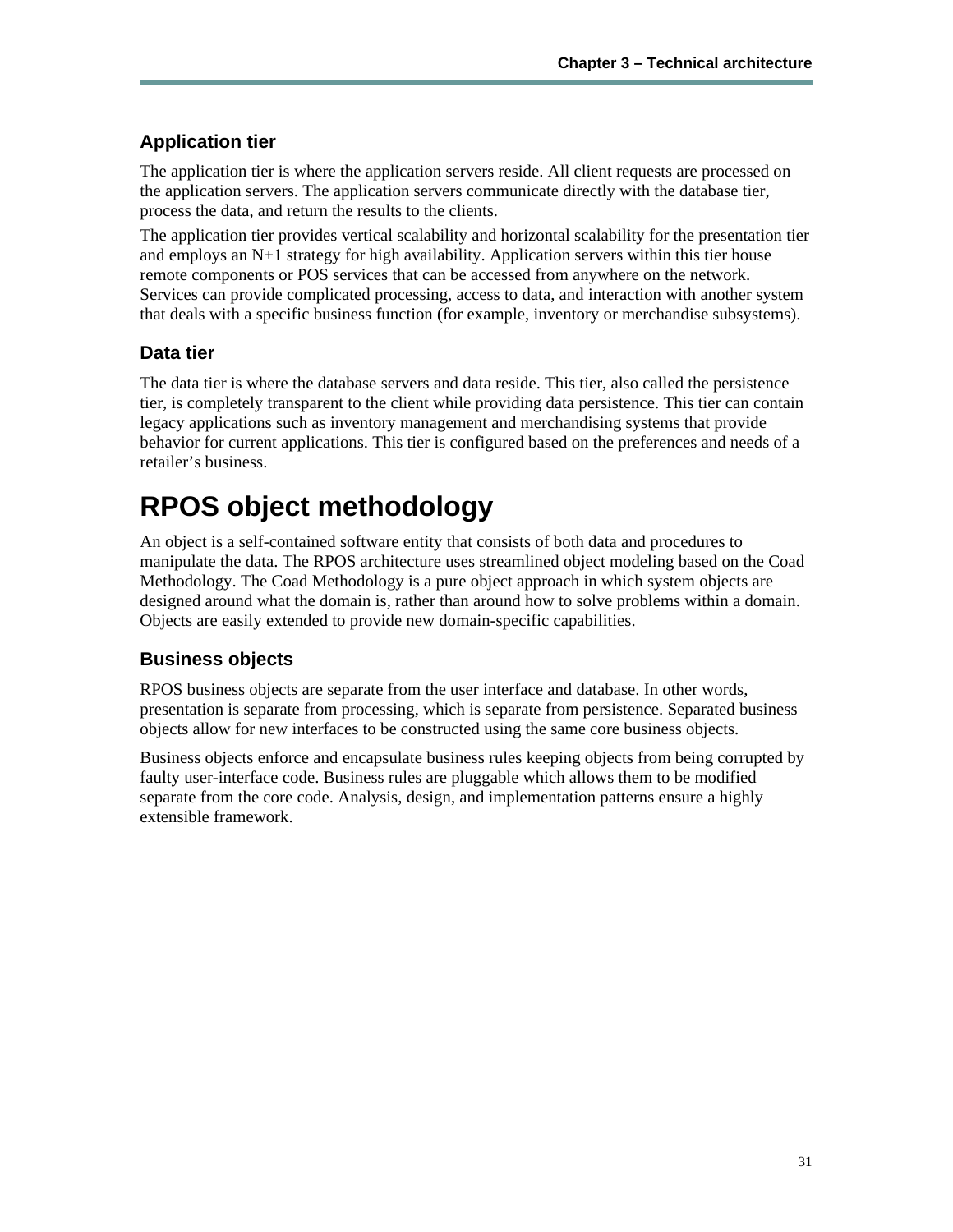# **Distributed topology**

One of RPOS's most significant advantages is its flexible distributed topology. RPOS offers complete location transparency because the location of data and/or services is based upon the retailer's business requirements, not upon technical limitations. RPOS's client server connection utilizes Remote Method Invocation (RMI). For RPOS, the use of RMI means that the application can take advantage of distributed objects; that is, the server can be geographically distributed, residing at a central location. Because the server does not have to be in the same store as the instore clients, the clients log onto the server 'over the wire'.

RPOS's RMI stub resides on the client side of the client/server relationship. The RMI stub contains no business logic but contains only enough code to effectively 'pass through' data. As far as the clients are concerned, all the processing occurs locally because they interact only with the stub, which is local. The GUI uses helper classes to 'talk' with the stub.

Connectivity between the RPOS client and the middle tier is achieved via a Remote Naming Service (RNS), which provides the RPOS client with the necessary IP address and port. The remote naming service (RNS), or middleware tier of the RPOS platform, essentially serves as a communication bridge between the clients and the application server.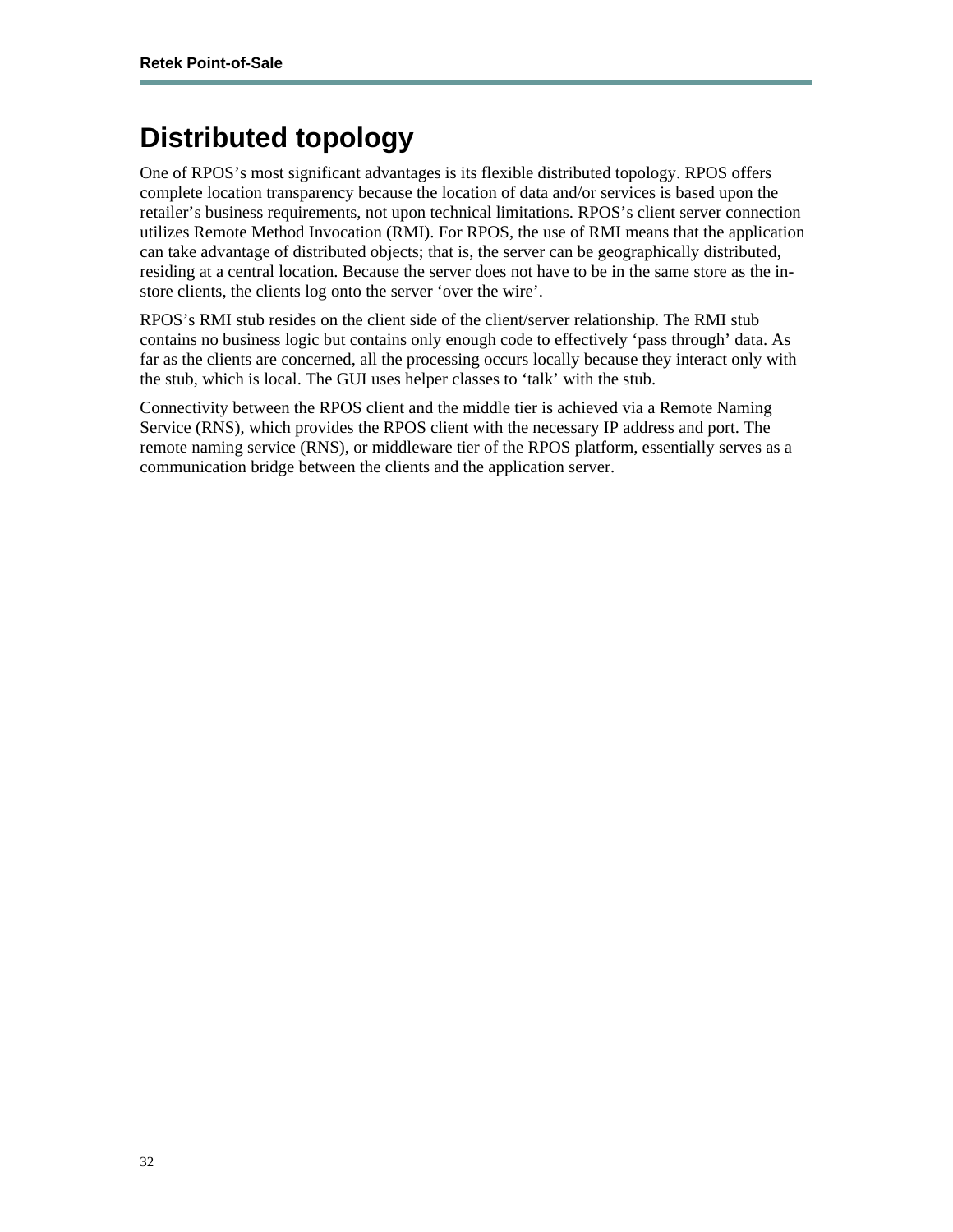# **Service implementations**

### **Service implementations**

The following diagram describes an implementation of services.



**Services implementation**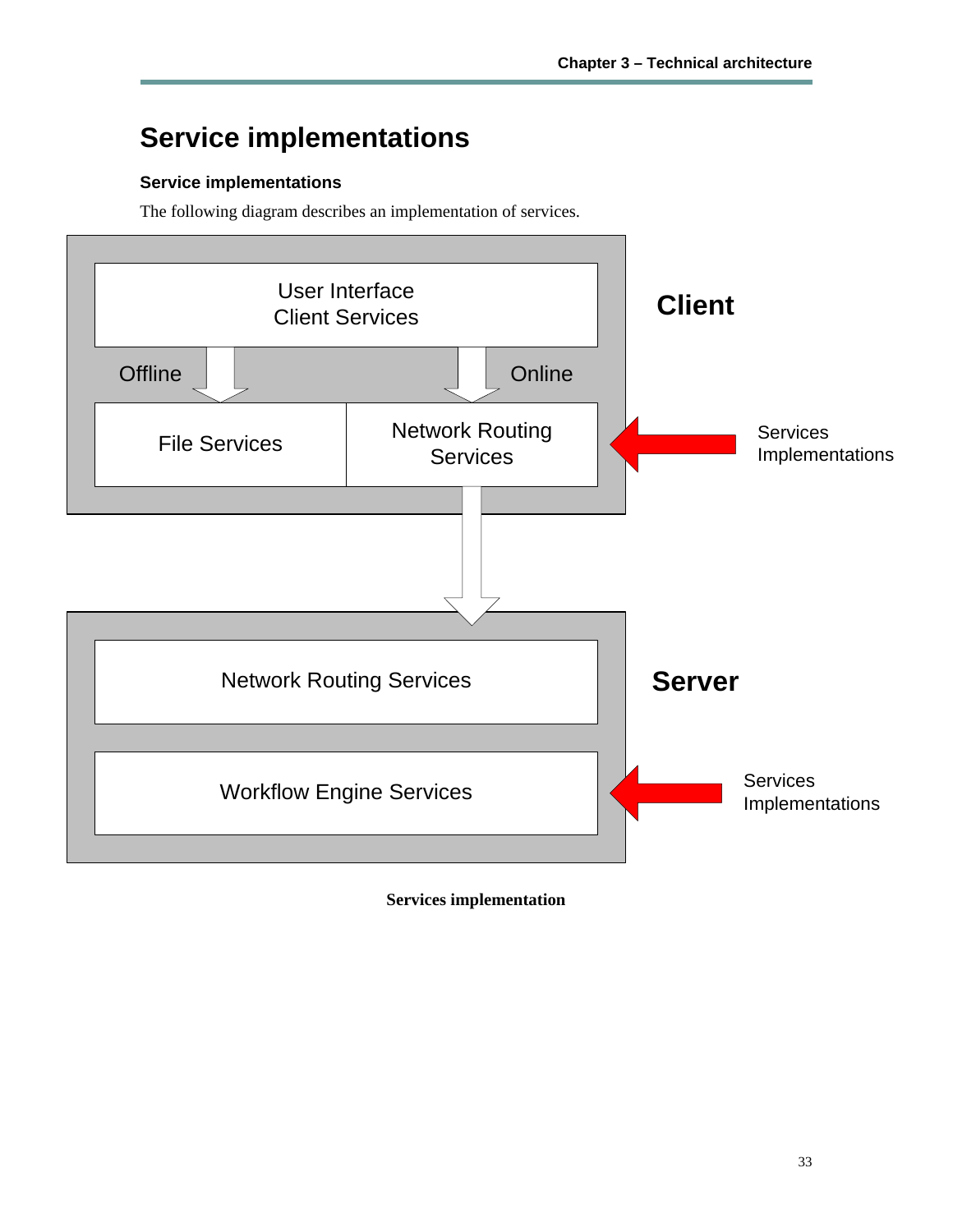# **Encryption strategy**

This version (as reflected on the title page) of the RPOS software is capable of the following:

- 1 Operating on a self check out solution.
- 2 Providing the ability to encrypt based on the algorithms supported by the Java Cryptography Extension (JCE).

# **Technical support services**

Technical services hold the application together by providing common services to the application, services that are not necessarily driven by business requirements. In order to increase the maintainability of the code, a number of base technical services are provided in RPOS. They are described below.

### **Offline capabilities**

In the event of a network or system failure, RPOS's Java-based multi-tiered platform allows retailers to run a register offline. An RPOS client automatically detects a network outage or failure in the backend systems and attempts to connect to other available application services. Further failure results in the client's switching to the customer defined downtime functionality, and transactions begin queuing locally.

RPOS captures transaction data from a client register and stores the data in a Java serialized object format. All transactions performed while a register is in offline mode are stored locally. These objects are either processed in real-time or written to local storage in an XML or sequential flat file format.

The mission critical design of RPOS guarantees that all data is delivered to the back-end repository or stored locally and queued until the network or back-end repository is available. When the client register automatically detects that the network or back-end repository is available, all locally stored transactions are automatically posted in sequential order to the backend without any user intervention or management.

The more offline functionality desired, the more data (potentially) must be stored on the client. For example, a customer's requirements might state that a register should be able to continue to ring sales in the event of a network outage. This required the price look up (PLU) table and a subset of the company's employee table (for operator and salesperson lookups) to reside on the client.

When normal connections are restored, RPOS recognizes the online state and uploads all stored transactions for processing.

### **Logging service**

This service provides the system with a standard method for logging information to a flat text file.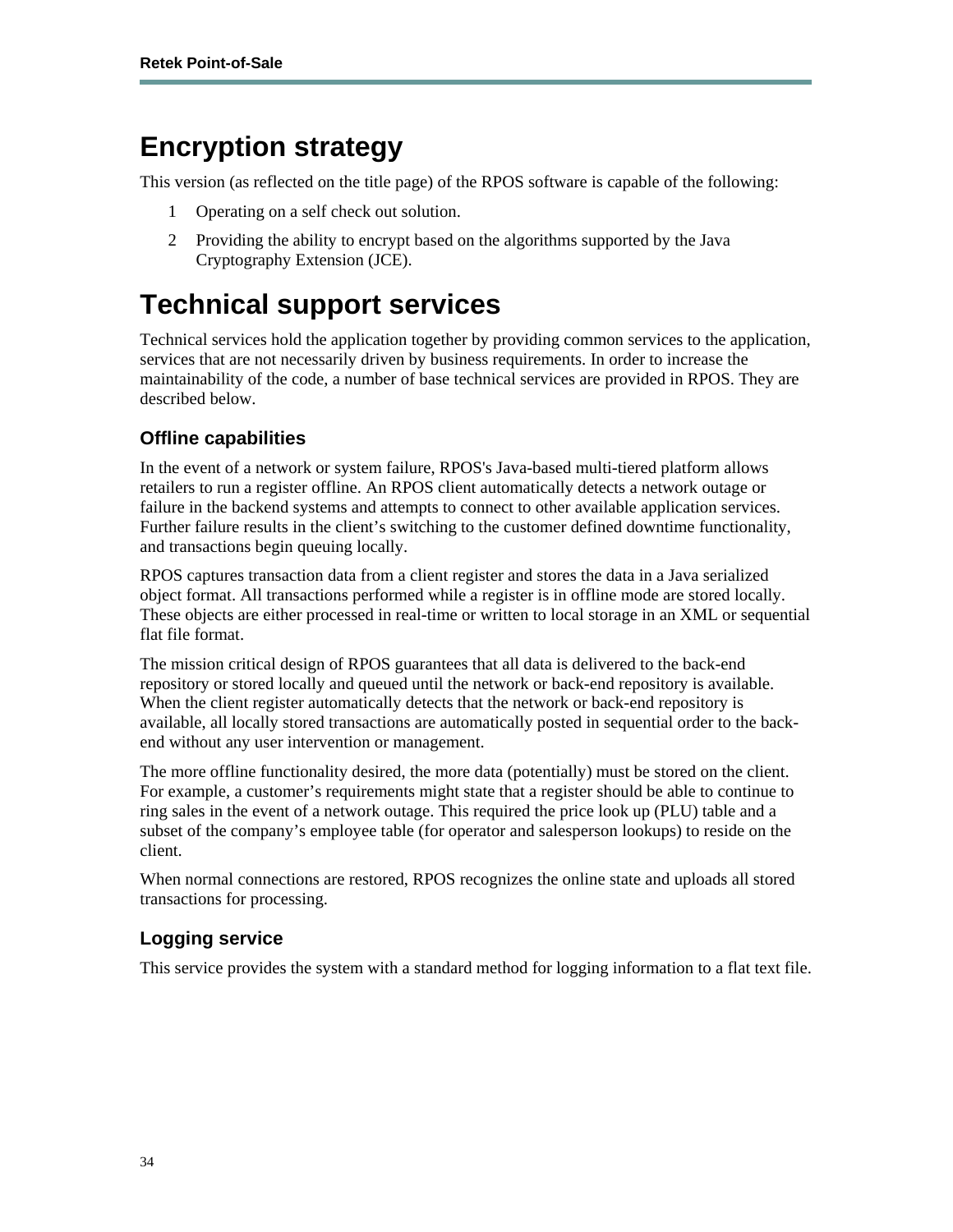### **Internationalization service**

This service uses Java classes with a .java extension to provide configurability for on-screen messages (such as on screen labels or error messages). To change the language for the RPOS GUI screens, the retailer can edit these .java files and recompile them without impacting the business functionality of the application. Note that although this service supports any number of languages, the screen flow remains left to right, top to bottom. RPOS uses standard Java resource bundle support.

### **Security service**

The security service provides basic authorization and authentication functionality during user logon. The association of the user to security roles controls user access to the functional areas of the application. The security service validates a user's identity against a security store and retrieves the role memberships and role authorizations for that user upon a successful logon.

### **RPOS-related Java terms and standards**

RPOS is deployed using the technologies, methods, versions and/or design patterns defined in this section.

#### **Data access object (DAO)**

This design pattern isolates data access and persistence logic. The rest of the component can thus ignore the persistence details (the database type or version, for example).

#### **Java Development Kit (JDK), version 1.4.1**

Standard Java development tools from Sun Microsystems.

#### **Java Messaging Service (JMS) topic**

A JMS topic is message-oriented middleware. The topic can be thought of as broadcasting a message to RPOS clients.

#### **JDBC**

JDBC is a means for Java-architected applications such as RPOS to execute SQL statements against an SQL-compliant database, such as Oracle. Part of Sun's J2EE specification, most database vendors implement this specification.

#### **Naming conventions in Java**

- Packages: The prefix of a unique package name is written in all-lowercase letters.
- Classes: These descriptive names are unabbreviated nouns that have both lower and upper case letters.
- Interfaces: These descriptive names are unabbreviated nouns that have both lower and upper case letters. The first letter of each internal word is capitalized.
- Methods: Methods begin with a lowercased verb. The first letter of each internal word is capitalized.

#### **Persistence**

The protocol for transferring the state of a business object between variables and an underlying database.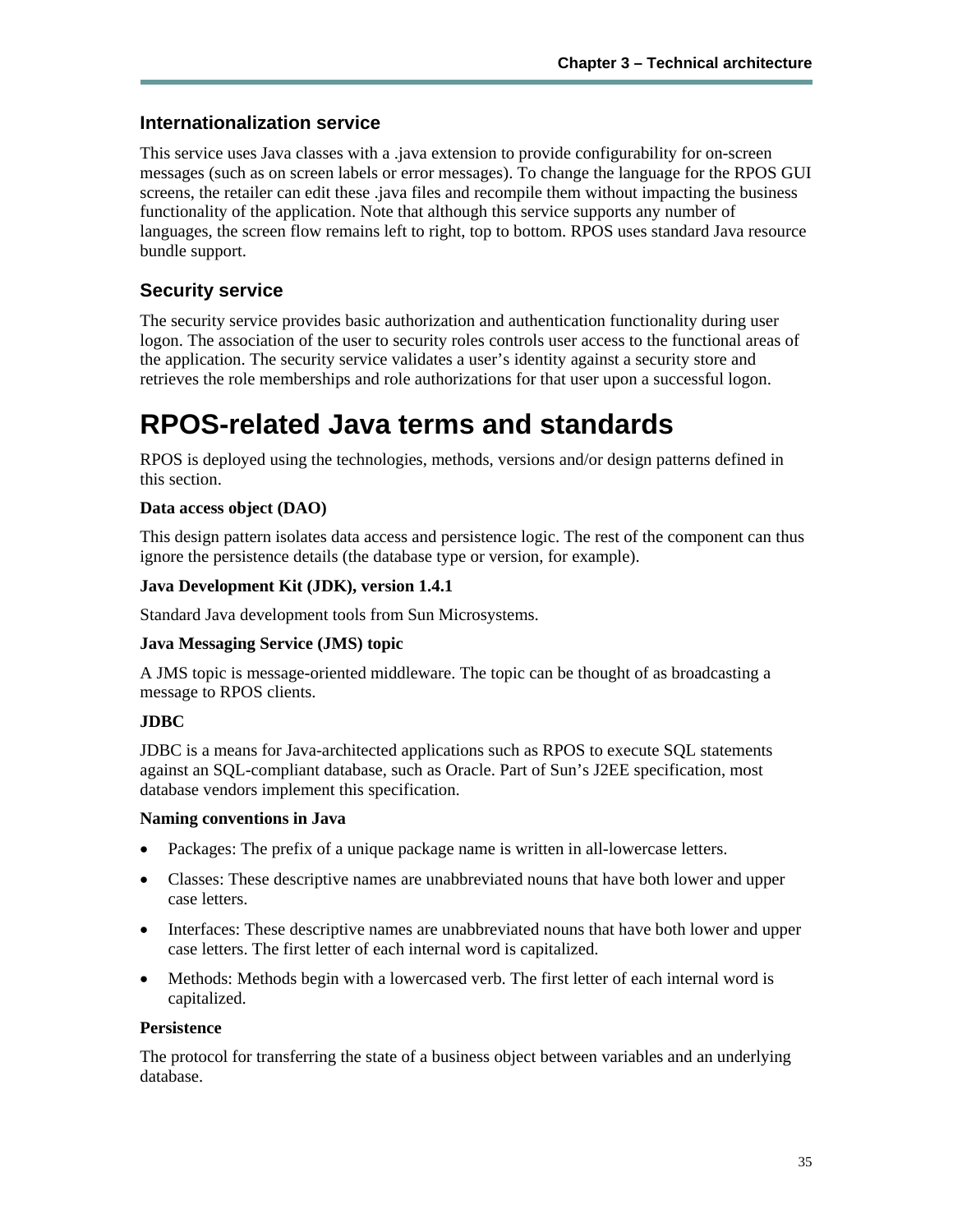#### **Persistent connections**

The state of connection between an application and the database.

#### **Remote interface**

The client side interface to a service. This interface defines the server-side methods available in the client tier.

#### **Remote Method Invocation (RMI)**

RMI offers a simple and direct model for distributed computation with Java objects. Remote method invocation (RMI) is the action of invoking a method of a remote interface on a remote object. Most importantly, a method invocation on a remote object has the same syntax as a method invocation on a local object.

#### **Skeleton**

The skeleton understands how to communicate with the stub across the RMI link. The skeleton performs all of the following:

- 'Talks' with the stub.
- Reads the parameters for the method call from the link.
- Makes the call to the remote service implementation object, accepts the return value, and then writes the return value back to the stub.

#### **Stub**

The stub contains information that allows it to connect to a remote object, which contains the implementation of the methods. The stub implements the same set of remote interfaces as the remote object's class.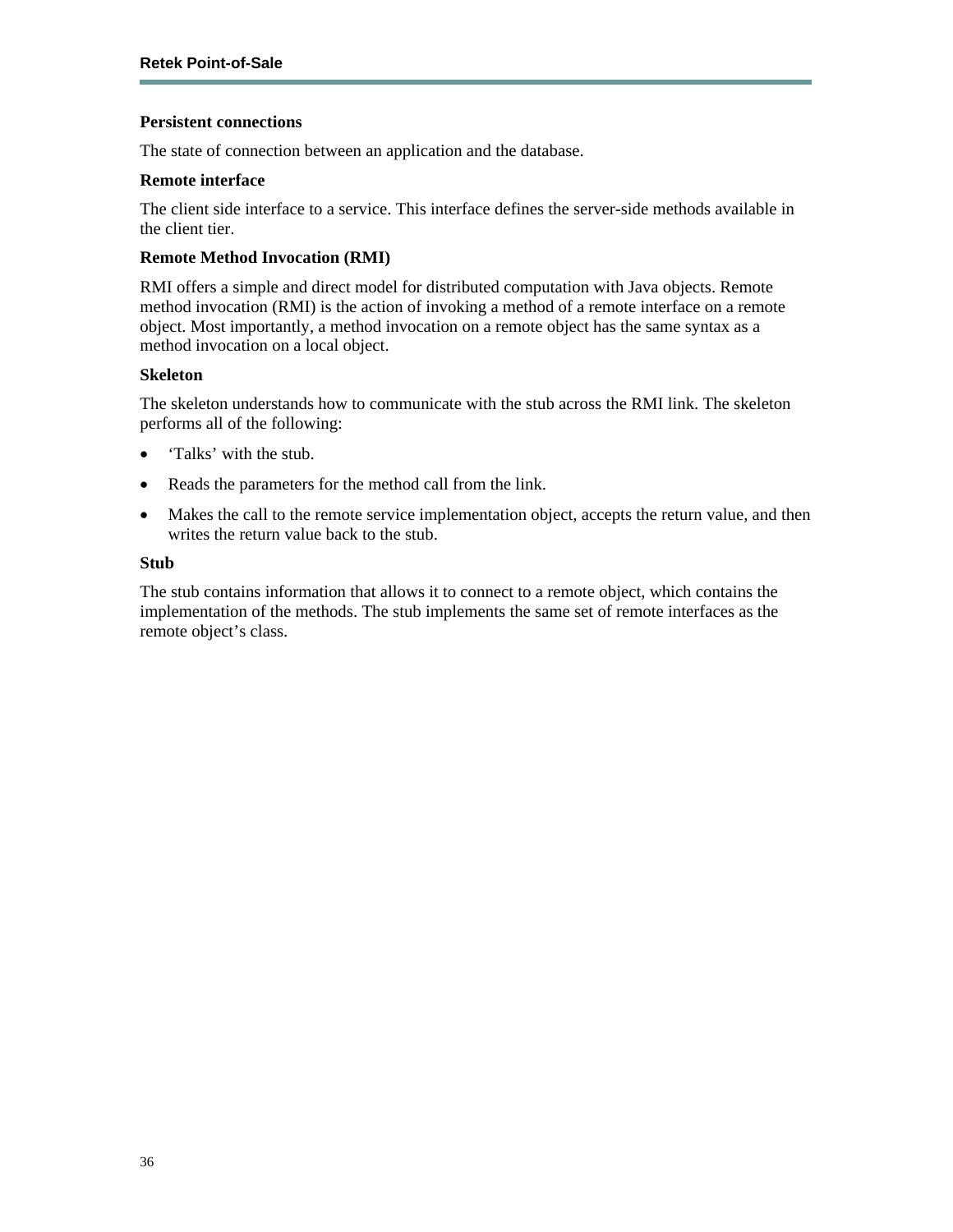# **Chapter 4 – Integration interface dataflows**

# **Overview**

This chapter provides an overview as to how RPOS is functionally integrated with other systems (including other Retek systems). The discussion primarily concerns the flow of RPOS-related business data across the enterprise.

A diagram shows the overall direction of the data among the products. The accompanying explanations of this diagram are written from a system-to-system perspective, illustrating the movement of data. Note that this discussion focuses on the functional use of data; the means of data movement (for example, batch) is not illustrated in this chapter.



**RPOS-related dataflow**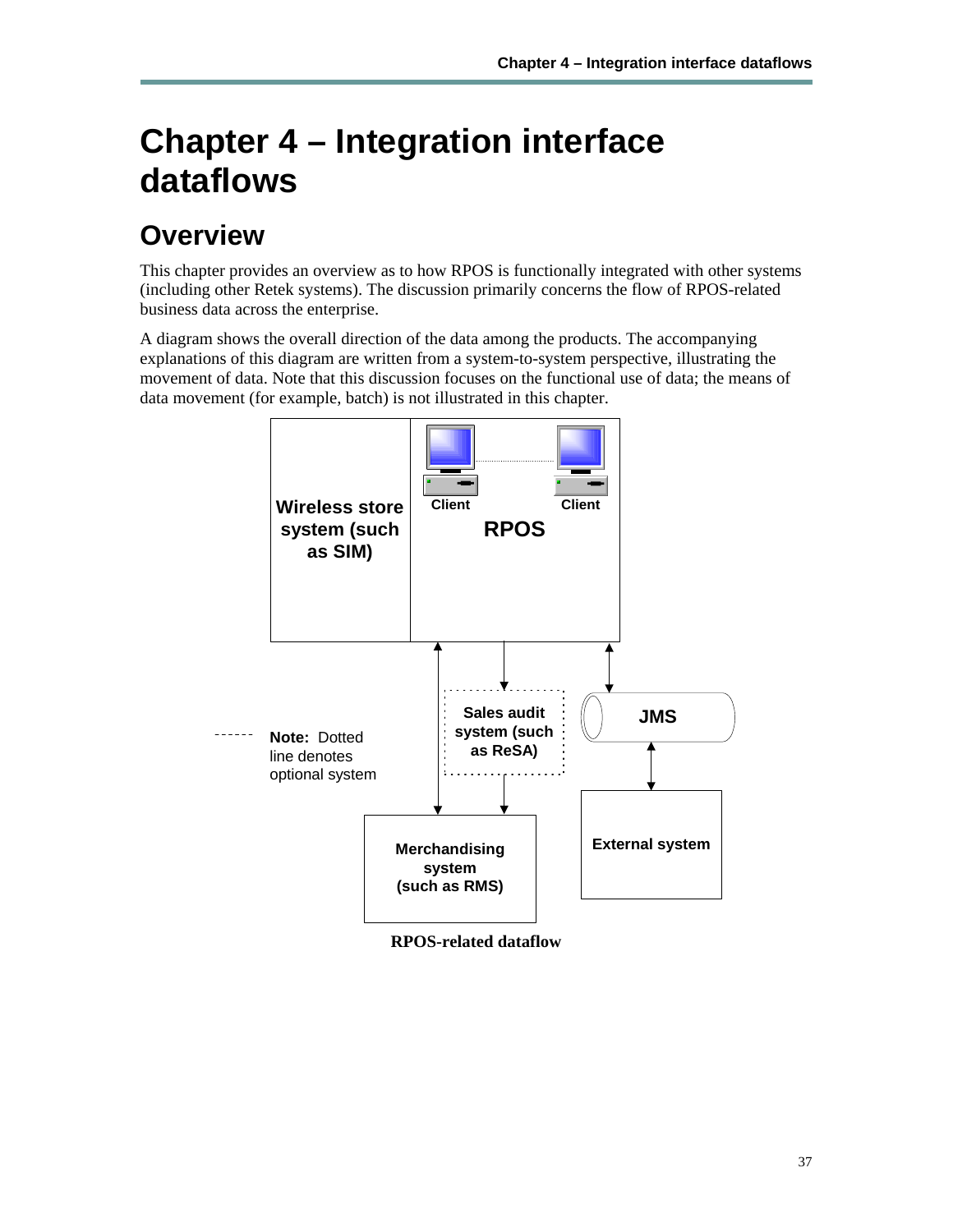**Note:** Because RPOS and SIM can share a database, the dataflow between the systems can be substantial. The data that is described below is not comprehensive but presents a high-level view of some of the key exchanges between the systems and the distinctions each makes regarding the data.

#### **From RPOS to a wireless store system (such as SIM)**

Stock-on-hand (SOH) data

Stock-on-hand updates, due to sales and returns, are reflected by SIM within its GUI. Stockon-hand data is held in quantities within buckets (for example, available, unavailable, damaged, reserved, and so on).

• New employee data Employees created in RPOS can receive logon privileges in SIM. Note though that this dataflow does not apply if the SIM system is integrated with LDAP.

#### **From a wireless store system (such as SIM) to RPOS**

- Stock-on-hand (SOH) data Stock-on-hand updates, due to transfers and so on, are communicated to RPOS.
- Item data
	- Description of the item
	- $\blacksquare$  Item code
- Location data To RPOS, location data consists of updated store information. RPOS does *not* recognize warehouse data.
- Item-location association and price data For the purposes of RPOS, this data is related to specific items in a store. For example, in this Canadian store, an item is being sold for this many Canadian dollars.
- Tax data at the location level For RPOS's purposes, a given store has a tax rate of this amount.
- Promotions data and promotions-item association data RPM both defines promotions and links promotions to items. RPOS applies this data in transactions.

### **From to RPOS to a merchandising system (such as RMS) or to an (optional) sales audit system (such as ReSA)**

• Transaction data

RPOS exports a transaction log (in the RPOS upload format) with data such as all sale and return transactions that the system has processed. Note that complete layaways are treated as sales. Retek Sales Audit (ReSA) is a tool that monitors the reliability and accuracy of transaction data and compares the data to the rules and guidelines that a retailer establishes. ReSA flags inaccurate data for sales auditors, who can then correct the errors.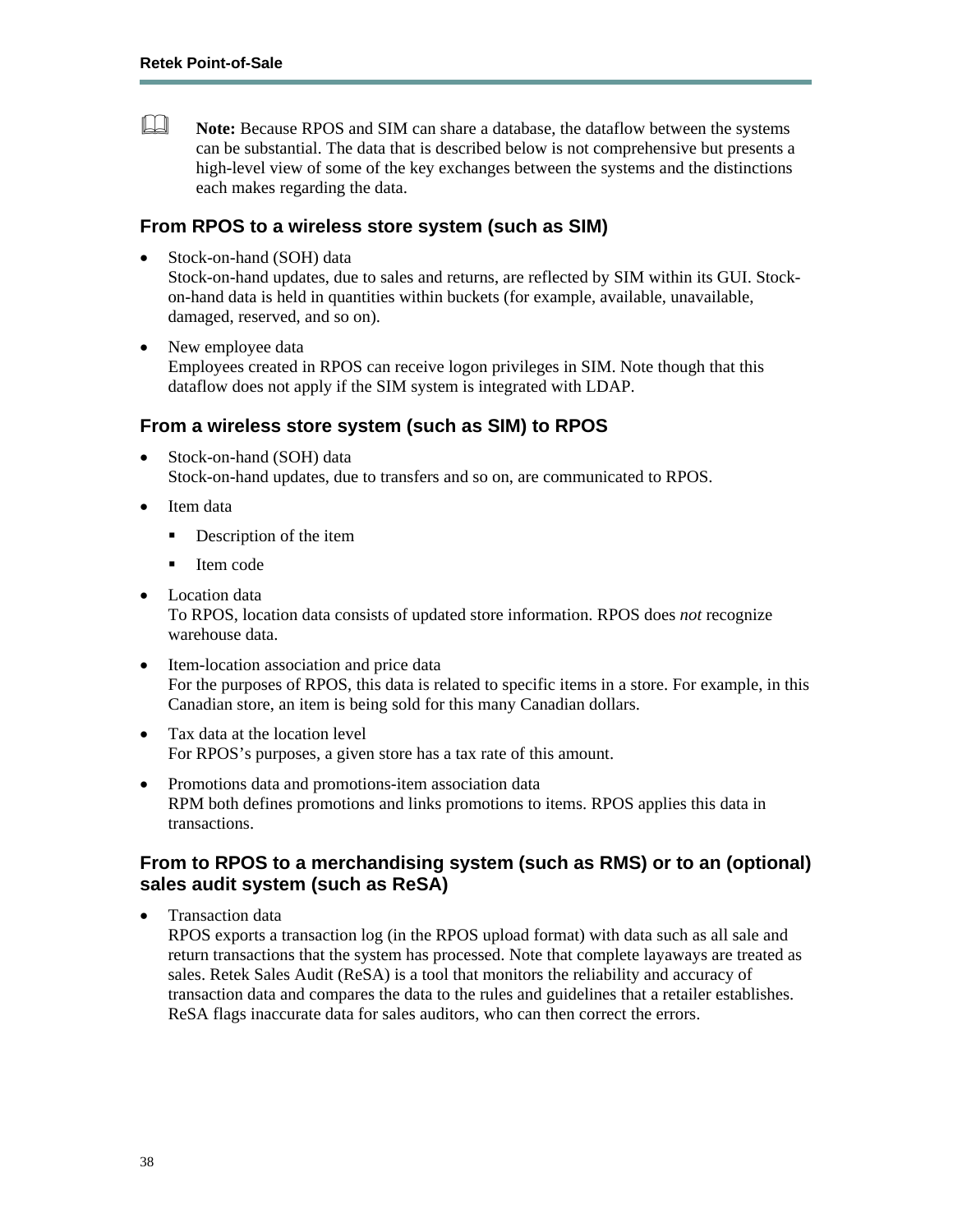### **From RPOS client to the JMS queue**

• Sender data

Senders send data messages to topics and queues on a Java Messaging Service (JMS) server. For more information regarding messaging, see "Chapter 6 – Messaging framework".

**Logging-related data** 

The information sender returns the contents of the client log files. Through mission control, the retailer can access this data for remote administration purposes. Examples of information include starting these services, going online, and so on.

**Exception-related data** 

The exception sender returns the contents of the client's error log files. Through mission control, the retailer can access this data for remote administration purposes. Exceptions are created when problems occur with the system.

### **From the JMS queue to the RPOS client**

Receiver data

Receivers receive data messages to topics and queues on a Java Messaging Service (JMS) server. For more information regarding messaging, see "Chapter 6 – Messaging framework".

Corporate message data

The retailer can send a text string to the front screen of the clients with any message that suits business needs, (a welcome message, the latest news, reminders, and so on).

**Exception clearing** 

This message clears the error log so that a client does not have to continue to see exceptions that have already been addressed and/or resolved.

• Price update

An external system can publish price updates to the JMS queue, and RPOS can subscribe to get price changes. RPOS uses the information to update its item file, which contains the price data.

### **From RPOS client to RPOS client**

Peer-to-peer functionality within RPOS is both configurable and extensible. The dataflow below is what is configured as 'out of the box' functionality. For more information, see 'Clientmaster configuration file (client\_master.cfg)' in "Chapter 2 – Backend system administration and configuration".

• Suspend/recall data

When a user is in the middle of a transaction on one client and suspends it, the user can go to another client and recall the same transaction.

• Updated employee data

If a client does not have updated employee data, a client can access the data from another client to find the employee data.

• Manifest update The Manifest can contain any combination of files, including the following: software updates, images, binary files, text files, Java Virtual Machines (JVMs), PLU updates, and so on.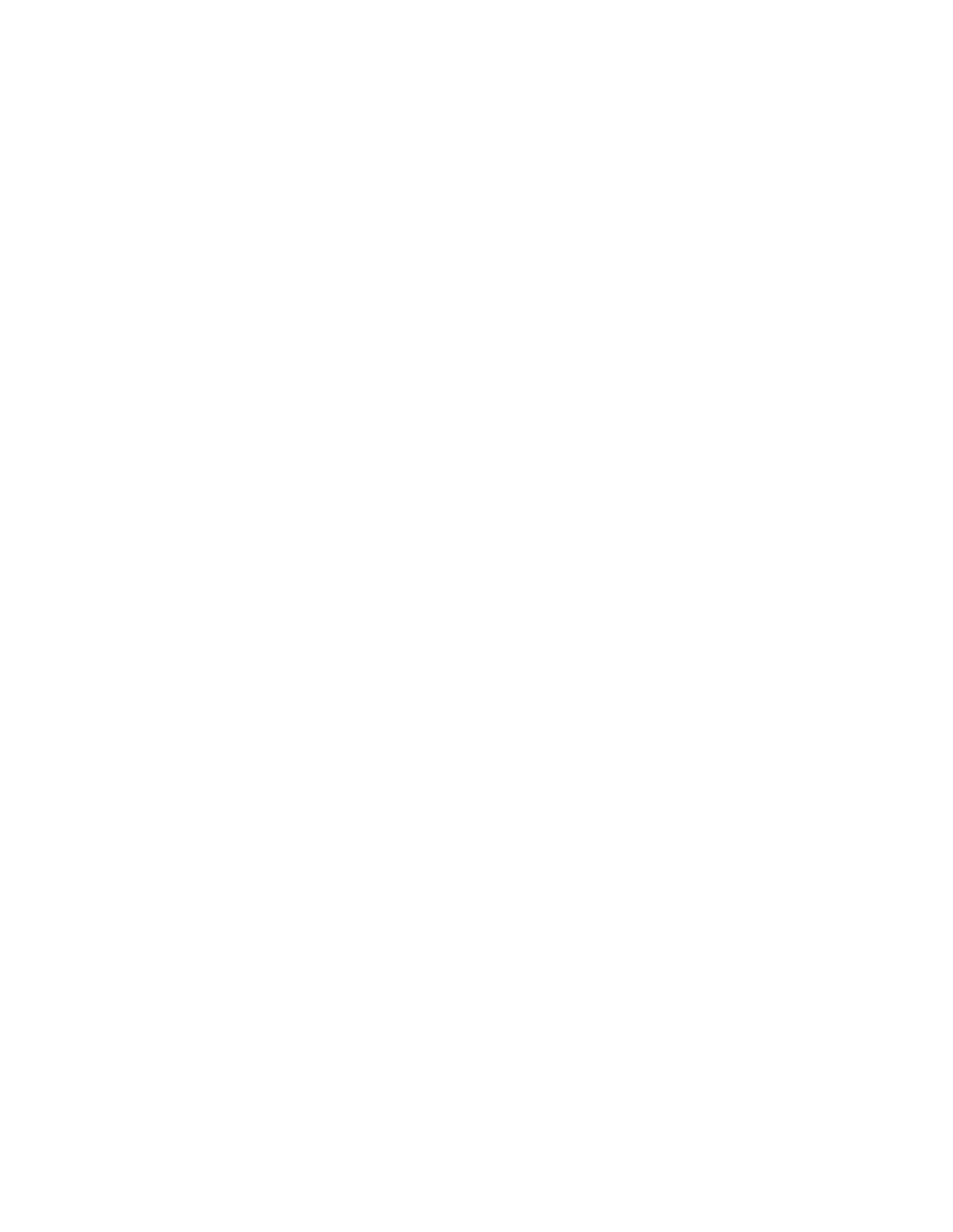# **Chapter 5 – Functional overviews**

This chapter provides information concerning the various aspects of RPOS functionality.

# **RPOS management**

| <b>RPOS management</b> |                                                                                       |  |  |
|------------------------|---------------------------------------------------------------------------------------|--|--|
| Transaction management | Performs financial tasks.                                                             |  |  |
| Layaway management     | Prints layaway reports and returns a layaway<br>item to stock.                        |  |  |
| Employee management    | Manages your employees and access and<br>complete various employment forms.           |  |  |
| Timecard management    | Manages your employees and timecards.                                                 |  |  |
| Store goals            | Manages sales goals for the store and<br>employees.                                   |  |  |
| View receipt log       | Allows for the viewing of receipts printed<br>store-wide.                             |  |  |
| End of session         | Closes a register.                                                                    |  |  |
| End of day             | Records end-of-day totals and deposits.                                               |  |  |
| Reports                | Allows you to monitor and track a store's<br>performance, consumer trends, and so on. |  |  |

### **Transaction management**

In addition to performing transaction functions, RPOS also allows a manager to perform financial tasks specific to his or her managerial duties. Among these tasks are the following:

- Voiding transactions
- Recording paidouts, which are given in the form of cash, for store expenses
- Recording cash drops, or nightly deposits, into the system at the end of the business day
- Collect incoming money not resulting from transactions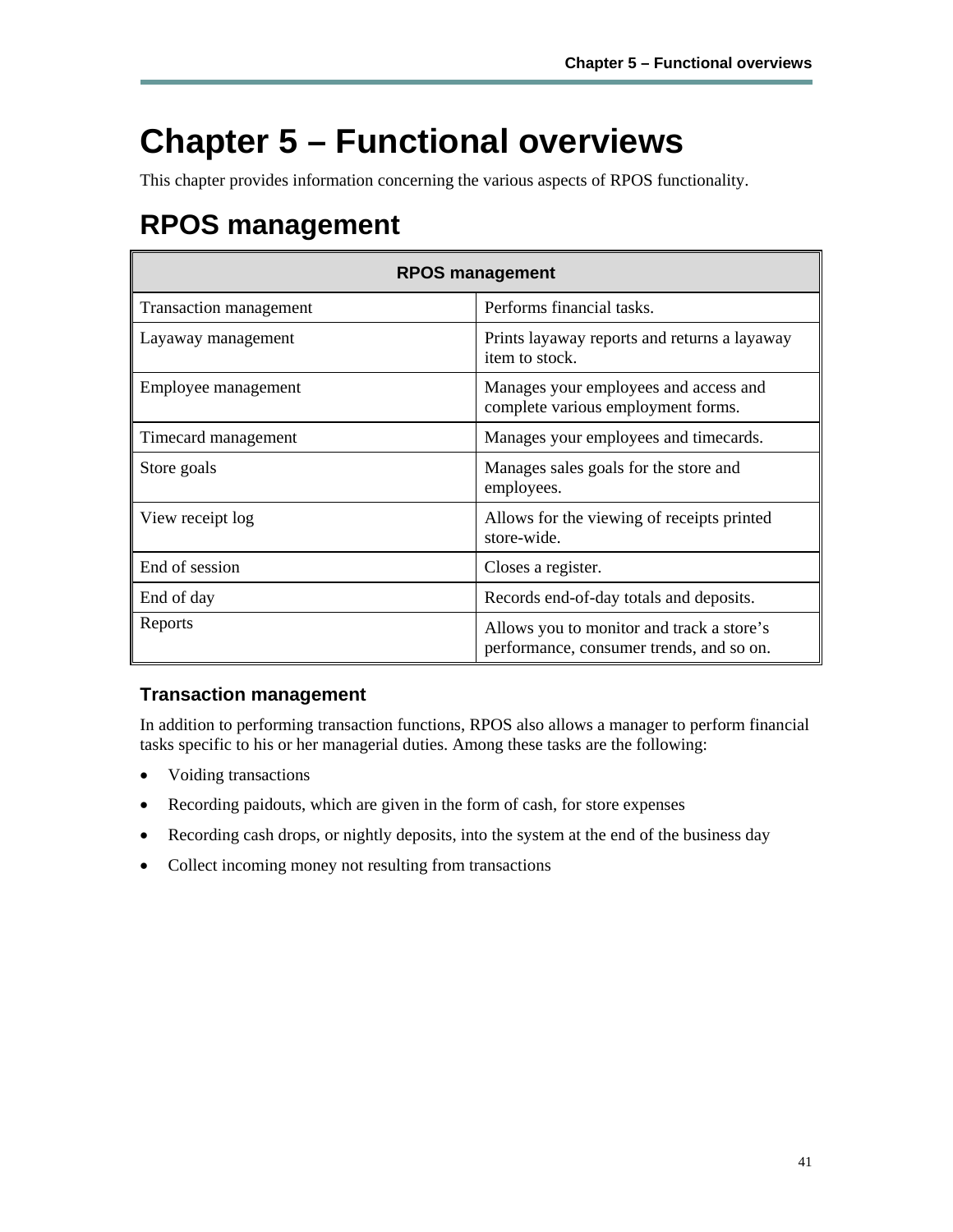### **Layaway management**

The layaway management features in RPOS enable you to perform the following tasks:

- Return a layaway item to stock
- Print reports for outstanding layaway payments
- Print reports for overdue layaway payments

In instances where a customer has put an item on layaway and decided not to purchase that item, RPOS will have the capability to return that item to stock. Also, the layaway reporting feature in RPOS helps manage the outstanding and overdue layaway transactions.

### **Employee management and security**

The employee management option allows you to manage your employees and to access and complete various employment forms including:

- Employee applications: This feature enables you to view current employee data or to enter new employee data into the system.
- Time off request: This feature enables you to view existing time off requests or submit new time off requests (vacation, sick leave, personal leave) into the system.
- This feature allows you to view and modify an employee's W-4 data.
- This feature allows you to view and modify an employee's I-9data.

Employee security is also maintained in RPOS. Employee security determines which parts of RPOS various employees can access. Within the employee security portion of RPOS you are able to view current employees' security status, create new employees, assign and modify security roles for employees create or terminate employee status.

### **Employee schedules**

RPOS's labor scheduling features optimize employee resources for labor management and provide you with the ability to plan, track, and analyze labor resources and scheduling. Using RPOS, labor scheduling is a two-fold process. The employee scheduling information option is used in conjunction with the maintain schedule option to create, maintain, generate, and print schedules. By accessing and editing the following information, you are able to add, modify, and maintain employee schedule resources for each employee.

| <b>Employee schedule resources</b>                                |                                                                                              |  |  |
|-------------------------------------------------------------------|----------------------------------------------------------------------------------------------|--|--|
| <b>Employee name</b>                                              | Store number and name                                                                        |  |  |
| Store phone number                                                | Target and maximum hours                                                                     |  |  |
| Current employee access role or roles<br>assigned to the employee | Current employee role or roles assigned to<br>the employee                                   |  |  |
| Current time-off requests assigned to the<br>employee             | Current re-occurring availability (preferred<br>availability and unavailability) information |  |  |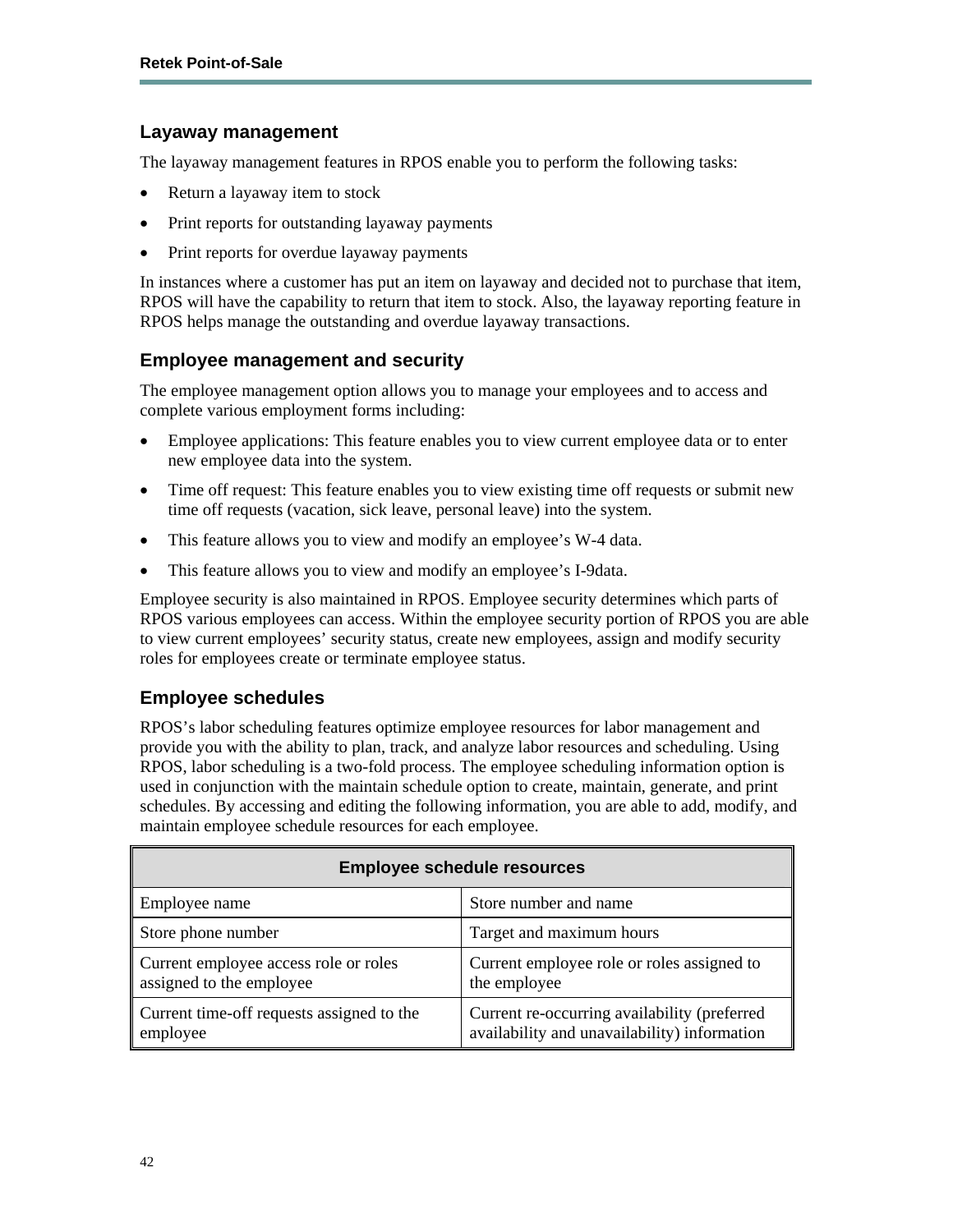As schedule information is gathered for individual employees, RPOS also has the capability to generate schedules based on the user defined labor resource needs. Among the scheduling options in RPOS are the following:

| Maintain employee schedules           |                                            |  |  |
|---------------------------------------|--------------------------------------------|--|--|
| Create new schedule                   | Work with existing schedule                |  |  |
| Copy existing schedule                | Generate schedule                          |  |  |
| Manage schedule shifts                | Modify schedule shifts                     |  |  |
| Delete a schedule shift from schedule | Manually assign employee schedule to shift |  |  |
| Unassign employee from schedule shift | Resolve schedule conflicts                 |  |  |

### **Timecard management**

This feature enables you to view employee timecards, modify employee timecards, view and modify employee benefit hours (sick time, personal time, and so on) and view timecard adjustments.

### **Store goals**

The creation and maintenance of store and employee goals is also part of RPOS functionality. You can choose to view existing store goals, enter new store goals, modify employee goals, delete employee goals, restored deleted goals, and view the goaling graph.

### **View receipt log**

This feature will generate a log for all receipts printed storewide. The receipts in the log are displayed as they would if they were printed.

### **Reports**

RPOS allows you to view and print various reports so you can monitor and track activities such as store performance and customer buying habits. The following reports can be generated in RPOS:

- **Item code net sales**: Allows you to view all transactions for a specific item code.
- **Consultant net sales**: View all employees' yearly, monthly, weekly, and current net sales.
- **Net sales by transaction type:** Allows you to view a report of transaction types and the transaction type totals.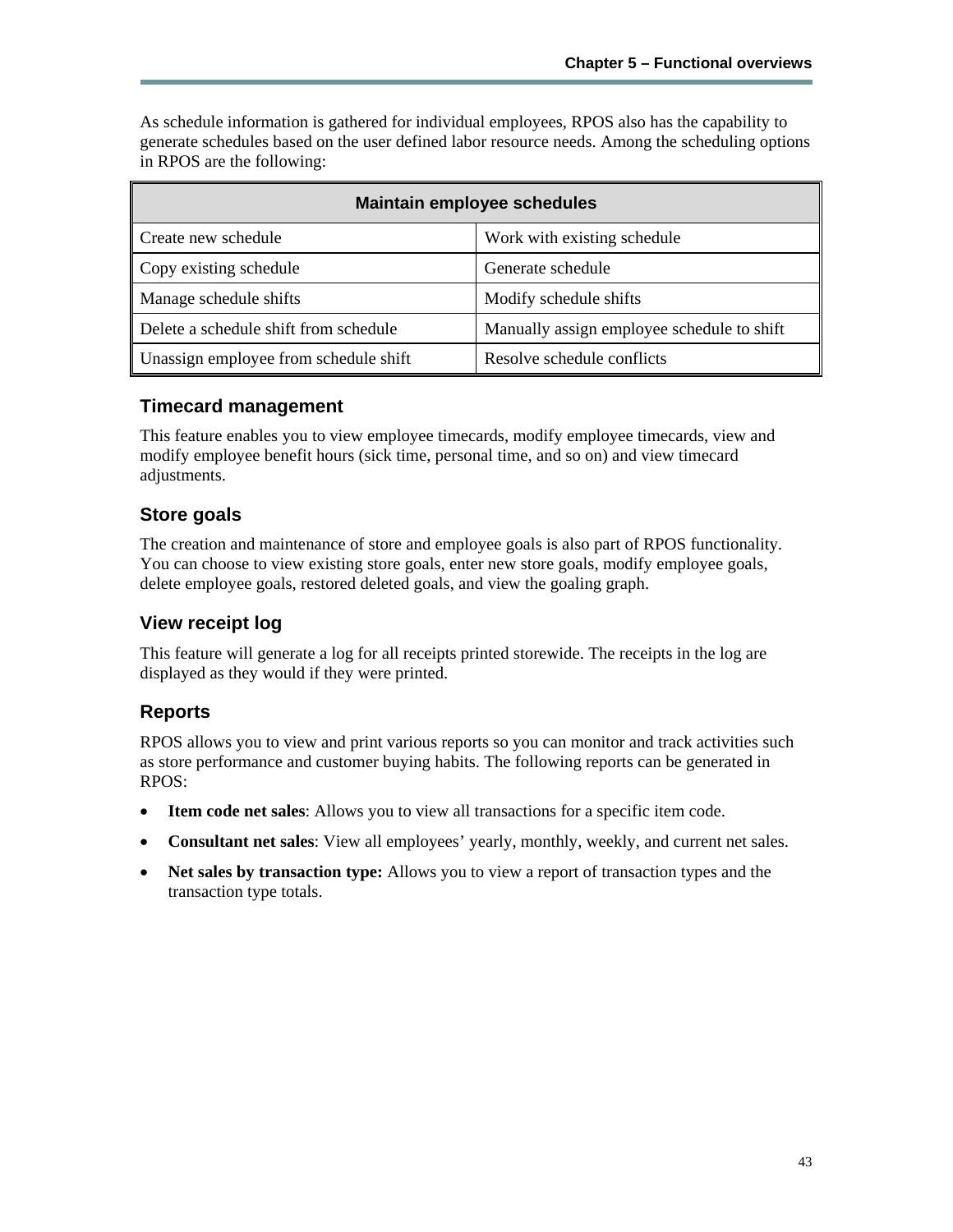## **Customer management**

This feature allows you to manage customer information. You can also view a customer's transaction history and merge customer information. The following table lists the various customer management options in RPOS.

| <b>Customer management</b> |                                                                                                                   |  |  |
|----------------------------|-------------------------------------------------------------------------------------------------------------------|--|--|
| Customer lookup            | Allows you to search for customer information<br>by either the customer's phone number or the<br>customer's name. |  |  |
| Credit application         | Submits an application for a store credit card<br>for a customer.                                                 |  |  |
| Change quantity            | Changes the quantity of a line item for a special<br>order.                                                       |  |  |
| Delete                     | Deletes a line item from a special order.                                                                         |  |  |
| Modify customer            | Changes a customer's personal information.<br>The customer's main phone number cannot be<br>modified.             |  |  |
| Modify info                | Modifies the information for a special order.                                                                     |  |  |

# **RPOS process payments**

In RPOS, there are numerous payment types, and a customer can pay for a transaction using a single payment type or a combination of payment types. Among these payment types are the following:

| <b>POS payment tenders</b>   |                             |  |  |
|------------------------------|-----------------------------|--|--|
| Major credit cards           | Stored value card           |  |  |
| Debit cards                  | Traveler's checks           |  |  |
| Gift certificate/Gift card   | Unlimited split tendering   |  |  |
| Money order                  | Canadian cash/check         |  |  |
| Electronic signature capture | Foreign tender support      |  |  |
| Cash                         | Coupons/Trade certificates  |  |  |
| In-house credit card         | Store credit issue          |  |  |
| Checks                       | User defined tender options |  |  |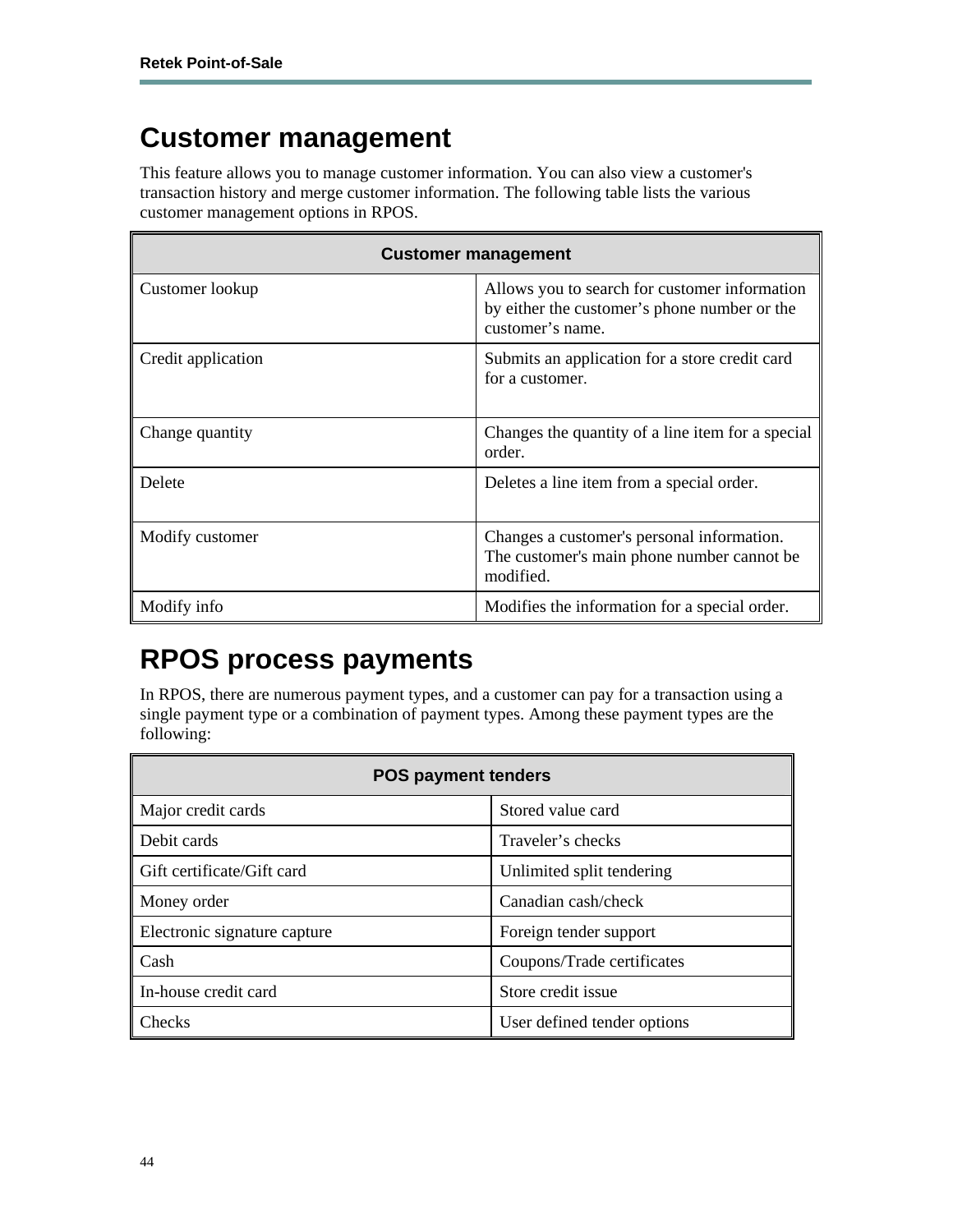**Note:** Depending on the type of payment being made, there will be certain rules and restrictions for each of the different payment types. For example, if a customer is paying with a coupon, the coupon value cannot be greater than the amount due. In many instances, the RPOS system will alert you to these rules and restrictions.

## **RPOS start-and-end-of-day**

When the store terminals are powered on at the start of a business day, a manager must perform the start-of-day functions to allow other users access to RPOS. Included in the start-of-day procedures are entering the store ID and password, the operator ID and the drawer fund amount. Many of these features are customizable and aspects such as the start/end drawer fund, employee security privileges, system updates, and register/operator/store level accountability can be modified by person(s) with those privileges.

Similarly, RPOS also performs many end-of-day tasks. Before end-of-day totals and deposits can be made, you are required to perform an 'end-of-session' for all but one of the registers. After this has been executed, the end of day reporting feature can be accessed in the management menu. Among the reports included are the over/short report, the bank report, and the currency media report. These reports can be generated after the deposit totals are displayed in RPOS and verified.

# **RPOS transactions**

When a transaction is being processed after an item has been scanned, you have the capability to apply several different options to that transaction. After the transaction exists, you can view that transaction using various search options.

### **Transactions options**

The transaction options allow you to apply different options to a transaction after you have scanned or entered an item code. The following table contains a list of the transaction options in RPOS:

| <b>Transaction options in RPOS</b>           |                                             |                                              |  |  |
|----------------------------------------------|---------------------------------------------|----------------------------------------------|--|--|
| Modify the quantity of<br>purchase items     | Apply discounts and<br>markdowns            | Delete a purchase item                       |  |  |
| Return a purchase item                       | Process a layaway transaction               | Suspend a transaction                        |  |  |
| Assign a sales associate to a<br>transaction | Assign a customer to a<br>transaction       | View line item details of a<br>transaction   |  |  |
| Cancel a transaction                         | Add miscellaneous items to a<br>transaction | Add shipping information to a<br>transaction |  |  |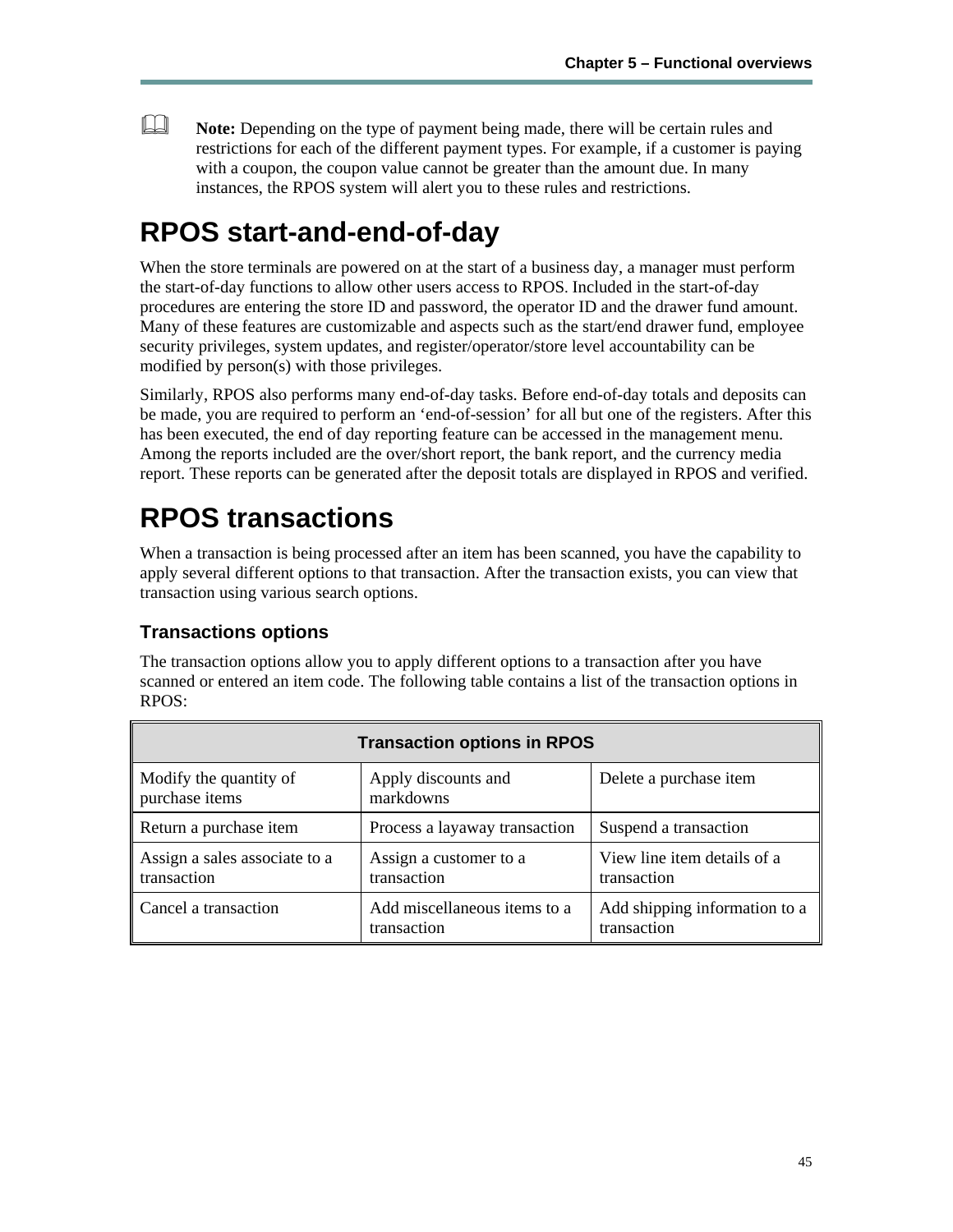### **View transaction**

**View transactions Discount**-search for transactions with a specific discount type **Payment type** - view transactions by payment type **Shipping**- search for transactions with shipping information **Transaction** – view transactions with a specific transaction option **Operator**- view transactions by the operator who performed transaction **Customer** – view transactions by customer **Consultant** – view transactions by sales associate that performed transaction **All** – view all transactions for a specific date

You can view past transactions using the various search options below.

### **Merchandise return and even exchange**

When merchandise is returned by a customer, the merchandise return functionality can be used. Functionality extends to the return and exchange of multiple items. Merchandise returns can be made with or without an exchange.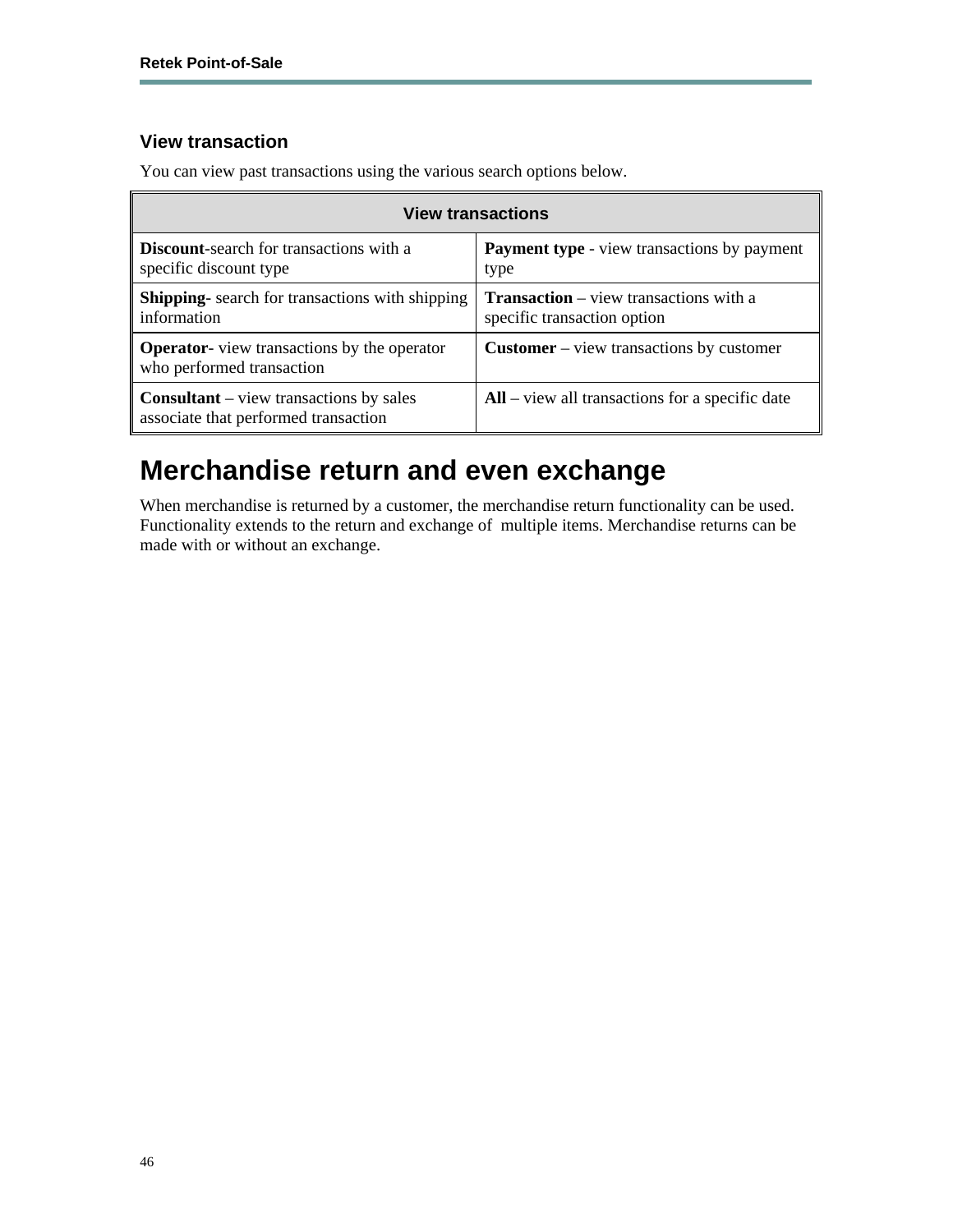# **Chapter 6 – Messaging framework**

## **Overview**

RPOS provides the ability for registers and servers to send messages to topics and queues on a Java Messaging Service (JMS) server. As the diagram below illustrates, the messaging framework allows the clients to receive messages from topics and queues on a JMS server. RPOS uses messaging via JMS to perform tasks such as updating the client. For example, a price update during the day could be pushed out through messaging functionality. Messages can be created in Mission Control through the interface.



**Messaging scenario in RPOS** 

Messaging functionality can be extended. JMS is capable of sending almost any object as a message's contents, though messages must meet specifications. For the purposes of simplification, RPOS has been designed to easily send messages in the form of java.lang.String and java.util.Properties objects.

JMS provides two types or models of messaging: point-to-point and publish/subscribe. In the point-to-point model, a message consumer establishes a named queue and listens for messages placed into the queue. In the publish/subscribe model, messages are published to and retrieved from named topics. RPOS uses the publish/subscribe model more frequently and thus provides more features for that model than the point-to-point model.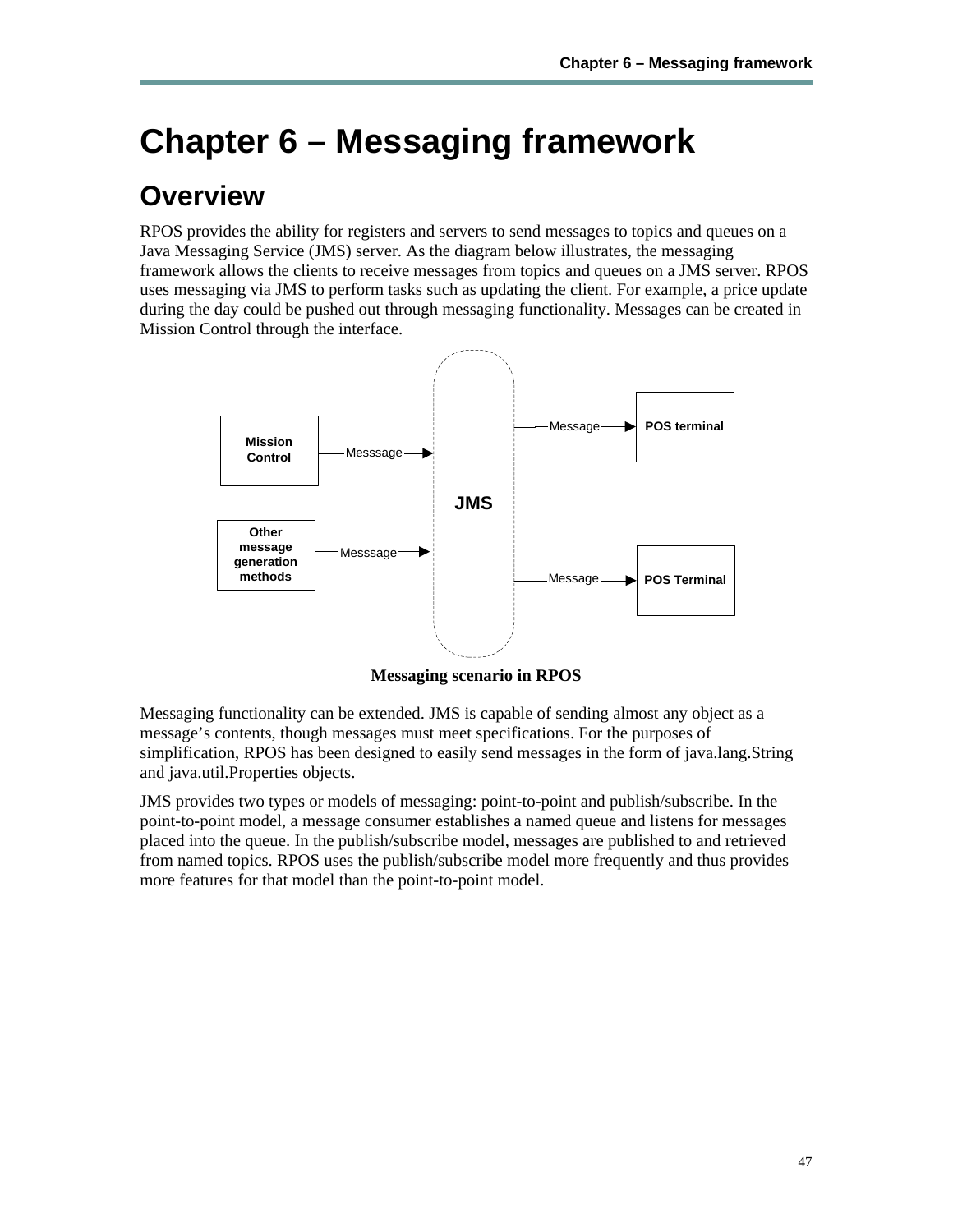# **Message grouping**

RPOS includes message grouping as an additional feature based upon the source or destination for a message. This feature is primarily used in the publish/subscribe model. A group is a named path similar to a Java package. The overall grouping structure is fairly arbitrary, but all groups must start at the same node (typically the company name). Each POS terminal has a group ID. A group specification for the Houston offices of the imaginary company Foo might look like the following:

Foo.USA.TX.Houston

In the RPOS system, a Store object knows about its group (see the method com.retek.iso.cr.store.Store.getGroupIdentifier()). Store clients are automatically grouped in their stores. A group specification for a client (number 101) in a store (number 1101) with the group identifier above would be:

Foo.USA.TX.Houston.Store.1101.TYPE\_POS: 101

Message grouping is used by the messaging architecture in RPOS to allow message senders to target their messages to specific groups. For example, a message sent to the group Foo.USA.TX.Houston will reach all devices in the Houston group, including the example device above. However, this message would not be noticed at all by devices in the Foo.USA.TX.Austin group.JMS.

## **Publish/subscribe managed messaging**

Managed messaging takes its name from the message manager which is the main base of operations for the sending and receiving of messages in this approach. It manages the message sender objects and the message receiver objects (collectively called 'messengers') that know what messages to send and what to do with incoming messages.

There are two message manager implementations: MessageManager and com.retek.iso.cr.node.ServerMessageManager.

The first implementation is used by the POS and reads its configuration information from the client master.cfg configuration file. (For more information about the configuration of this file, see "Chapter 2 – Backend system administration and configuration".) It reads the MESSAGE\_RECEIVERS and MESSAGE\_SENDERS properties in the file, and initializes the messengers from the classes listed in those properties. The second implementation is used by the application server container processes. The container reads its configuration from an XML file and puts the messengers elements as a list of classes into the

com.retek.iso.cr.messaging.messengers.server system property. The message manager then reads this list and instantiate the messengers.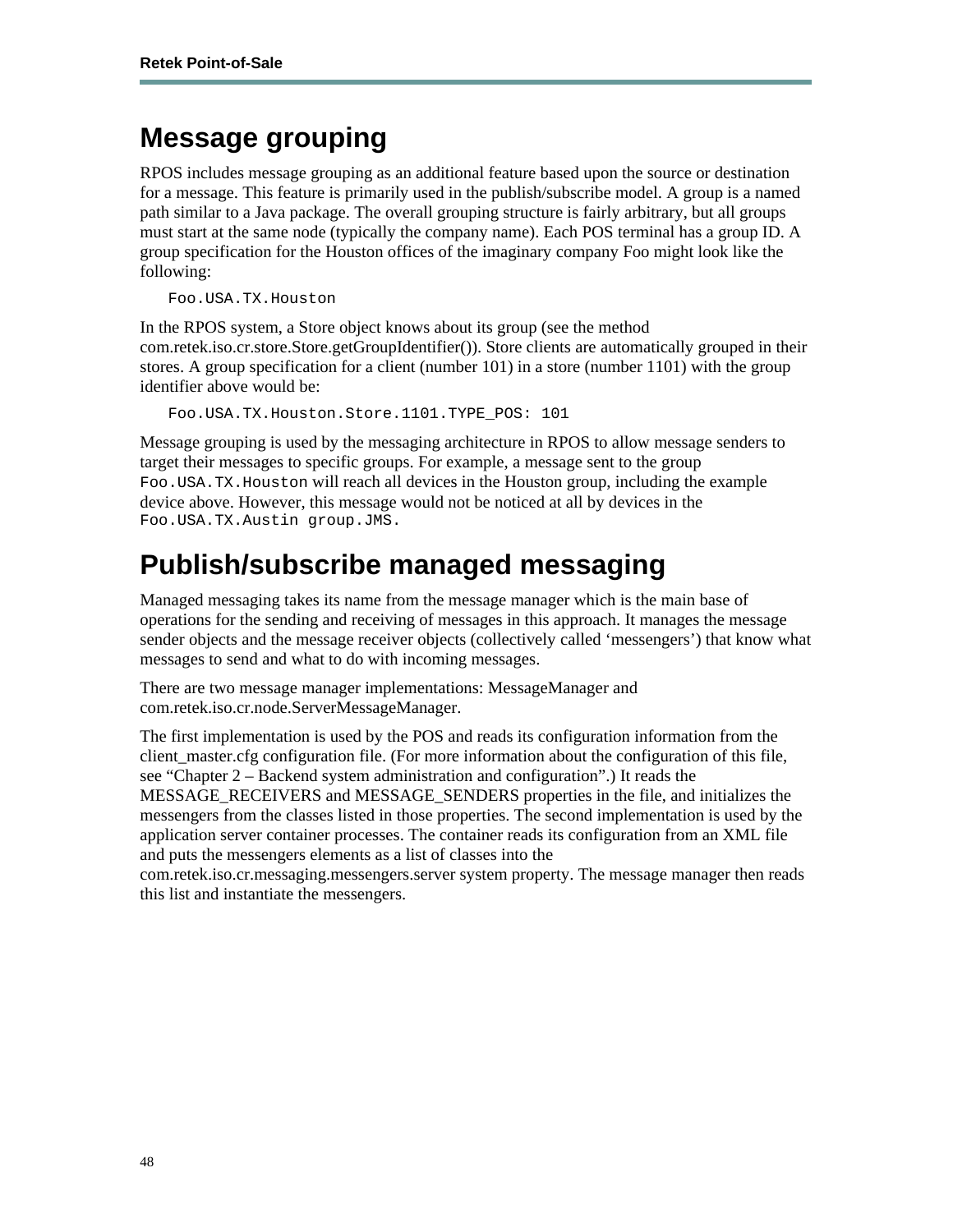# **Preconfigured messengers**

The RPOS system is preconfigured to send two types of messages. The first is an informational message. This message is sent to the VM\_INFO topic. The second is a message on the status of the client, and this message type is sent to the EXCEPTION topic. Both the RPOS client and services containers send these messages.

The system's types of preconfigured receivers are shown below.

**Note:** The actual names of the preconfigured receivers are *not* what is shown. The names below are used for illustration purposes.

• Receiver 1

This receiver type clears the exception or error log on either the client or server. It listens for messages from the CLEAR\_EXCEPTIONS topic and expects a properties object containing the single key CLEAR. If the value for the key is true, the errors are cleared.

• Receiver 2

This receiver type allows properties in configuration files to be changed. It listens to the CONFIGURATION\_CHANGE topic and expects a properties object that specifies the name of the configuration file to be changed, the key to change, and the new value.

• Receiver 3

This receiver type runs in service container processes. It tells the container to make some or all of the services it contains available or unavailable.

• Receiver 4

This receiver type runs on RPOS clients. It allows new messages from corporate headquarters to be displayed on the RPOS terminal.

• Receiver 5

This receiver type listens for price updates for RPOS.

To receive or send other types of messages, you can create implementations of the abstract classes MessageReceiver and MessageSender respectively.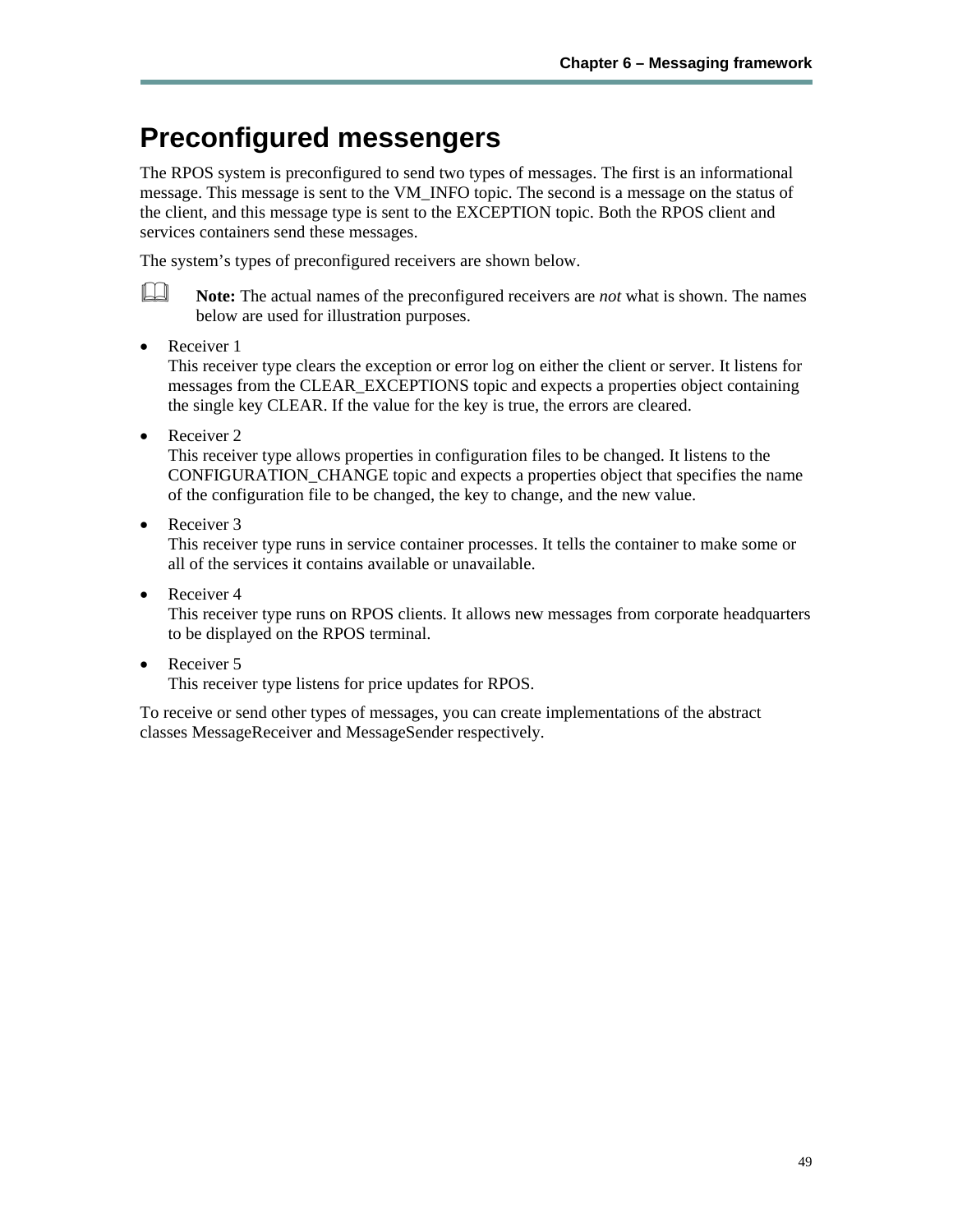### **Receiving Messages**

Classes that want to process incoming messages should subclass MessageReceiver and implement its four abstract methods: init(), getTopic(), getGroup(), and hasMessages(IMessageSubscriber).

### **MessageReceiver methods to implement**

#### **init()**

The  $init()$  method is used to perform any initialization your receiver deems necessary. One task that should be performed is to set the value of the repeatInterval attribute. The repeat interval indicates the number of minutes between message checks. A value less than one (1) will cause the receiver to check for messages only once.

#### **getTopic()**

The getTopic() method should return a String indicating the name of the topic of interest to the receiver. A receiver should always return the same topic.

#### **getGroup()**

The getGroup() method returns the group to which the receiver belongs. This can be retrieved using the MessagingGroupService. For example:

```
MessagingGroupService.getCurrent().getDevice();
```
#### **hasMessages(IMessageSubscriber)**

The hasMessages(IMessageSubscriber) is called when the receiver checks for messages and finds that some are present. The messages themselves can be retrieved using the getMessages() method of the IMessageSubscriber interface. The java.util.ArrayList returned by this method should be filled with all of the string and/or properties objects that were sent as messages to that topic and that were also sent to the receiver's group or one of its group's ancestors and that have not been previously retrieved.

The contents of messages sent to a topic are not specified by RPOS, but by the sender of the message. Typically, though not always, one of the keys in a Properties message should be 'DEVICE' and its value is the String representation of the group information for the sender of the message.

### **Building a receiver step-by-step**

The following six steps are required to create a new message receiver.

- 1 Subclass MessageReceiver.
- 2 Implement the init () method, being sure to set the repeatInterval appropriately.
- 3 Implement the getTopic() method to return the name of the topic of interest.
- 4 Implement the getGroup() method to indicate the group of the client.
- 5 Implement hasMessages(IMessageSubscriber) to extract the messages and take appropriate action.
- 6 Add the fully-qualified class name of the new receiver to the MESSAGE\_RECEIVERS key in client\_master.cfg.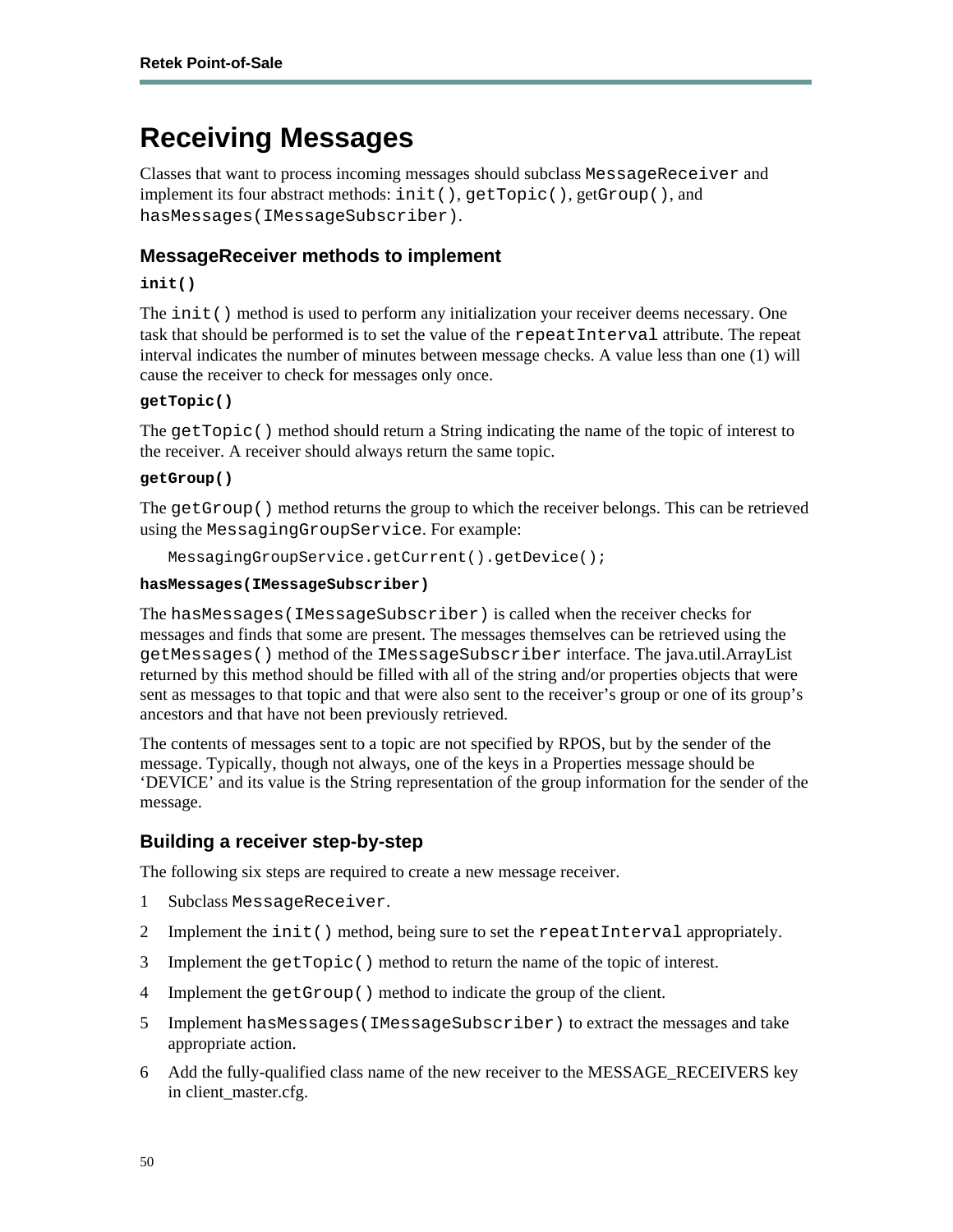# **Sending messages**

Classes that want to send messages should subclass MessageSender and implement its four abstract methods: init(), getTopic(), getGroup(), and getMessage().

### **MessageSender methods to implement**

#### **init()**

The  $init()$  method is used to perform any initialization your receiver deems necessary. One task that should be performed is to set the value of the repeatInterval attribute. The repeat interval determines the number of minutes the RPOS messaging architecture will wait between calls to the getMessage() method. A value less than one  $(1)$  will cause the getMessage() method to be called only once.

#### **getTopic()**

The getTopic() method should return a String indicating the name of the topic to which messages will be posted. A sender should always return the same topic.

#### **getGroup()**

The getGroup() method should return the group to which messages will be sent. Returning null will cause the message to be sent to all groups.

#### **getMessage()**

The getMessage() method is called by the RPOS messaging architecture to ask the sender if it has a message to send. Returning null indicates that no message is to be sent. Although the declared return type for this method is Object, currently, the RPOS messaging architecture only fully supports String and Properties objects. All other types are converted to String objects using the toString() method and are published to the topic in that form.

### **Building a sender step-by-step**

The following six steps are required to create a new message sender.

- 1 Subclass MessageSender.
- 2 Implement the init() method, being sure to set the repeatInterval appropriately.
- 3 Implement the getTopic() method to return the name of the topic that will receive the messages.
- 4 Implement the getGroup () method to indicate the group that should receive the messages.
- 5 Implement getMessage() to return a String or Properties object to be used as message content.
- 6 Add the fully-qualified class name of the new receiver to the MESSAGE\_SENDERS key in client\_master.cfg.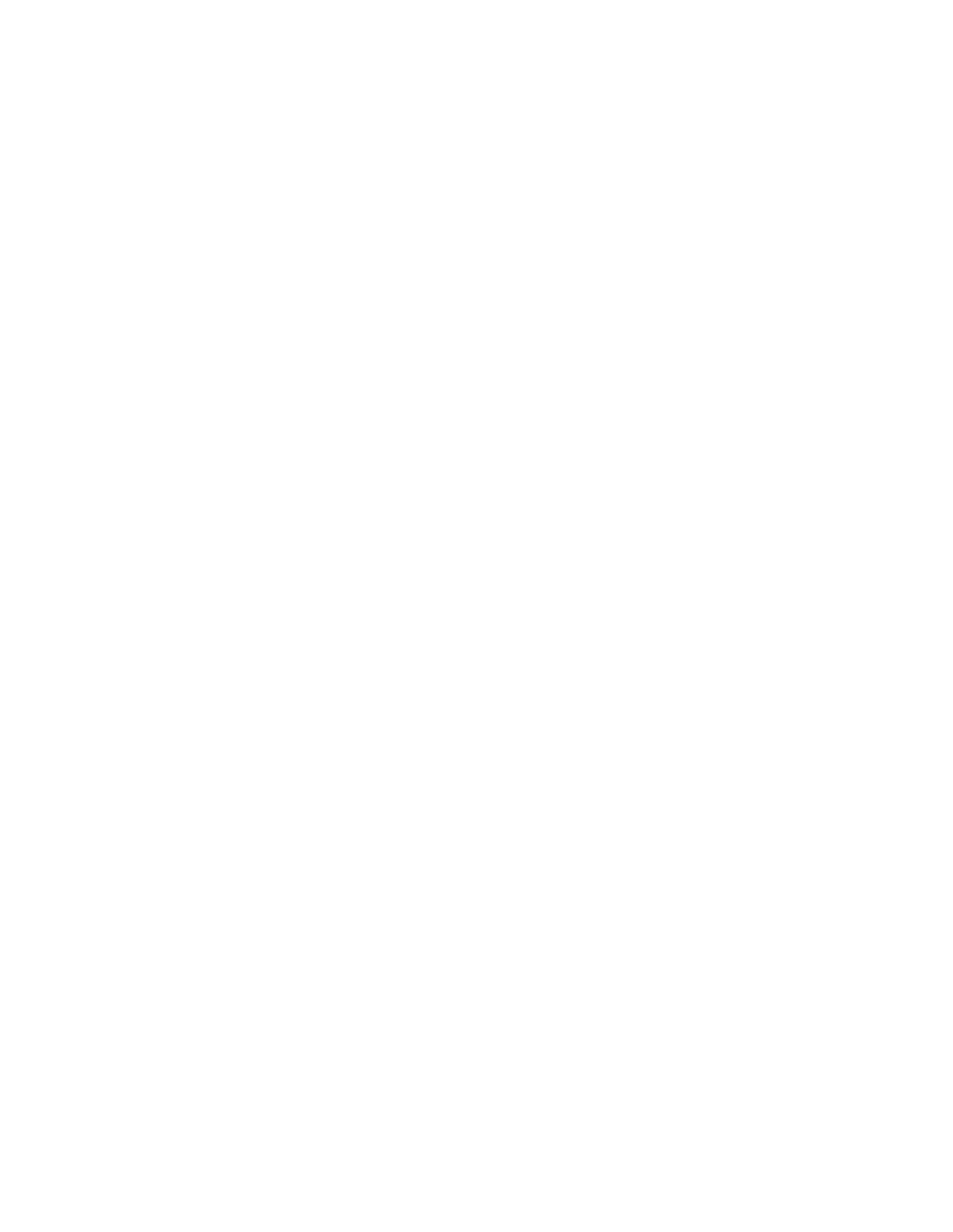# **Chapter 7 – Manifest deployment process**

Software updates and data file updates are pushed out from the application server in an automated process called a Manifest. The Manifest can contain any combination of files, including the following: software updates, images, binary files, text files, Java Virtual Machines (JVMs), PLU updates, and so on. The process uses a combination of TCP/IP and UPD/IP for peer-to-peer (P2P) pushes of the Manifest between client terminals. Mission control can be used to create/generate manifests. The format of the manifest files is highly specific.

There are two types of Manifest updates: full and incremental. A Manifest is pushed out to the clients in a two-phase process. Each client is scheduled to check for updates at a pre-scheduled time determined by a pluggable daemon thread.

If there is more than one client in a store, the first client that receives the Manifest locks out all other clients in that location from receiving the Manifest. Once the first client receives the Manifest, it uses P2P networking to update the remaining in-store clients. The initial push sends the updates in a 'wait-to-install' state that allows system administrators time to check the Manifest logs and verify that all clients receive the updates and that there are no network or hardware outages.

At the system administrators' discretion, the Manifest status is either changed to install on the application server, or the update is completely removed. When each client checks in at its prescheduled time and sees the status as 'install,' it installs the new software or data files. The system administrator can now view the Manifest logs to determine if there are any errors or clients that did not install the Manifest properly.

**Note:** Before you begin the Manifest process, you must ensure all RPOS files residing on each client terminal are writeable. If the RPOS files are read-only, RPOS will not be able to update itself and the Manifest will not work.

# **The two-step Manifest process**

### **Create the Manifest**

The first step of the Manifest is to create the Manifest that contains all the software updates and data file updates. The Manifest and the updated files will be saved on the application servers.

To create a Manifest:

- 1 On all application servers, create the following directory: /rpos/update/manifest
- 2 Create a .dat file called manifest.dat. The manifest.dat file will contain the parameters for each Manifest.
- 3 Create a directory for each Manifest if there are multiple Manifests. Each Manifest directory will contain the software updates and data file updates for that Manifest.
- 4 Within the manifest.dat file, create parameters for each Manifest. The parameters for each Manifest defines the parent directory for the Manifest, the Manifest status, and the Manifest date.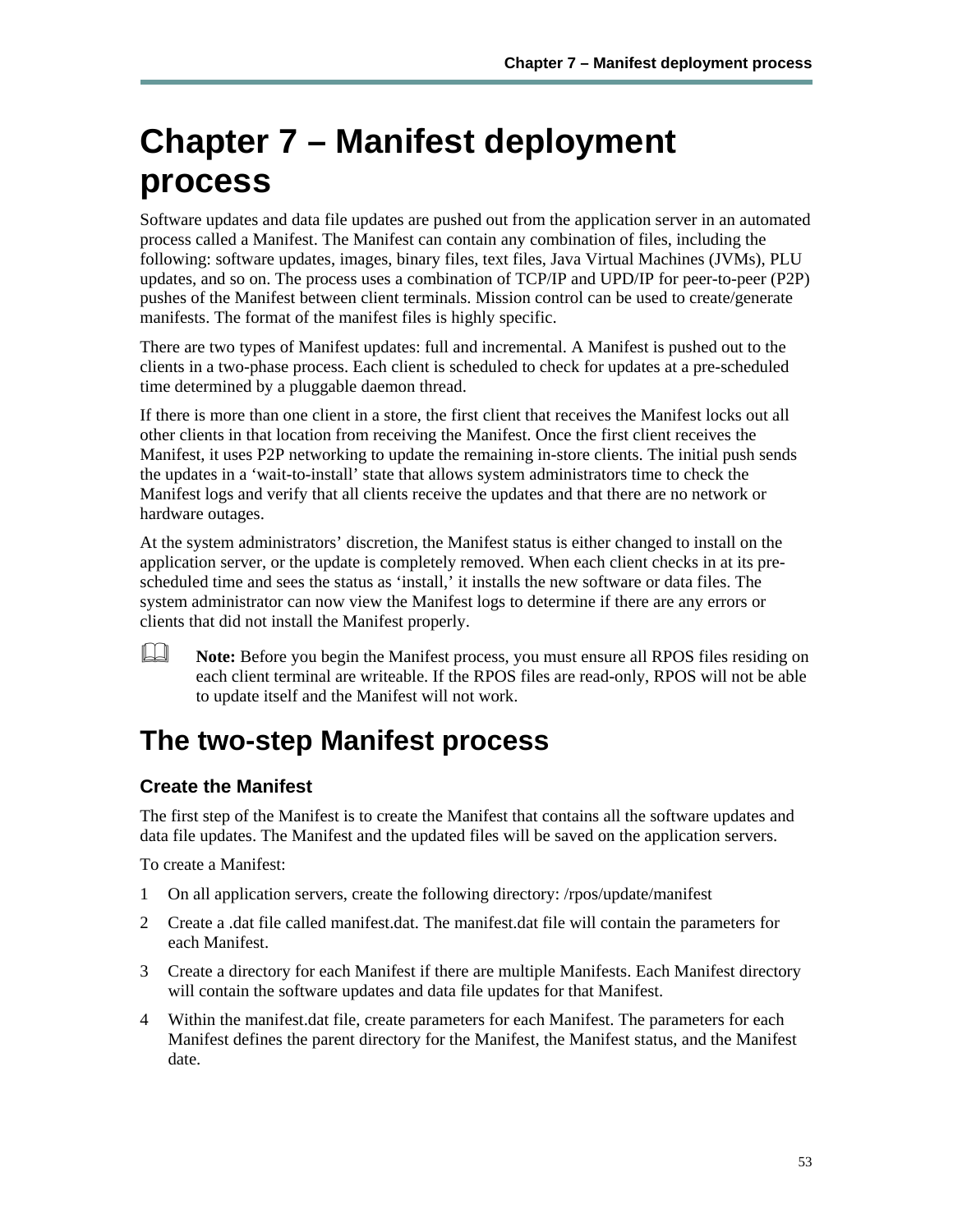**Note:** When you create the Manifest, it is recommended that you set the value for the Manifest status to WAIT and that you set the value for the Manifest date to a date prior to the actual installation of the updated files on the client side. This helps ensure that all client terminals have successfully downloaded the Manifest and that the application servers have been updated with the new code.

**Note:** Once you change the status of a Manifest from WAIT to another status, we do not recommend that you change the status back to WAIT. If you do so, there is a possibility that the clients will become out of sync and run different versions of RPOS.

### **Push the Manifest to the clients**

To push the Manifest to the clients:

- 1 Install the Manifest patch on all the clients. All clients must be updated with an applicable patch .jar before they can download a Manifest. You will only have to install the Manifest patch once. After you install the Manifest patch, the clients are ready to download future Manifests. The following classes are needed so the client will download and restart the Manifest properly:
	- BrowserManager.class
	- IBrowserManager.class
	- UpdateBootstrap.class
	- UpdatePeerRmiServerImpl.class
	- UpdatePeerRmiServerImpl\_Skel.class
	- UpdatePeerRmiServerImpl\_Stub.class
	- UpdateRMIServerImpl\_Skel.class
	- UpdateRMIServerImpl\_Stub.class
	- ClientManage.class
- 2 Install the Manifest patch on all the application servers.

The class files and configuration file are needed to be able to create a new UpdateService component to be added to a container. The clients will bind to this service during the UpdateBootstrap and UpdateDaemon processes.

3 Update the application servers.

After all the clients have installed the Manifest patch and are ready to download the Manifest, you can update the application servers with the updated code. A few days before you want to upgrade to the new version, copy the rpos/update and its content onto the application servers which are still running the old version of RPOS. The file rpos/update/manifest/manifest.dat should be updated. The clients will begin downloading the Manifest a few hours after the end-of-day is done (or during the start-of-day process). All files will be downloaded and stored in directory rpos\download. On the night you want to update to the new version of RPOS, make sure the clients have performed the end-of-day process. The next day, the clients will begin the installation process when start of day begins.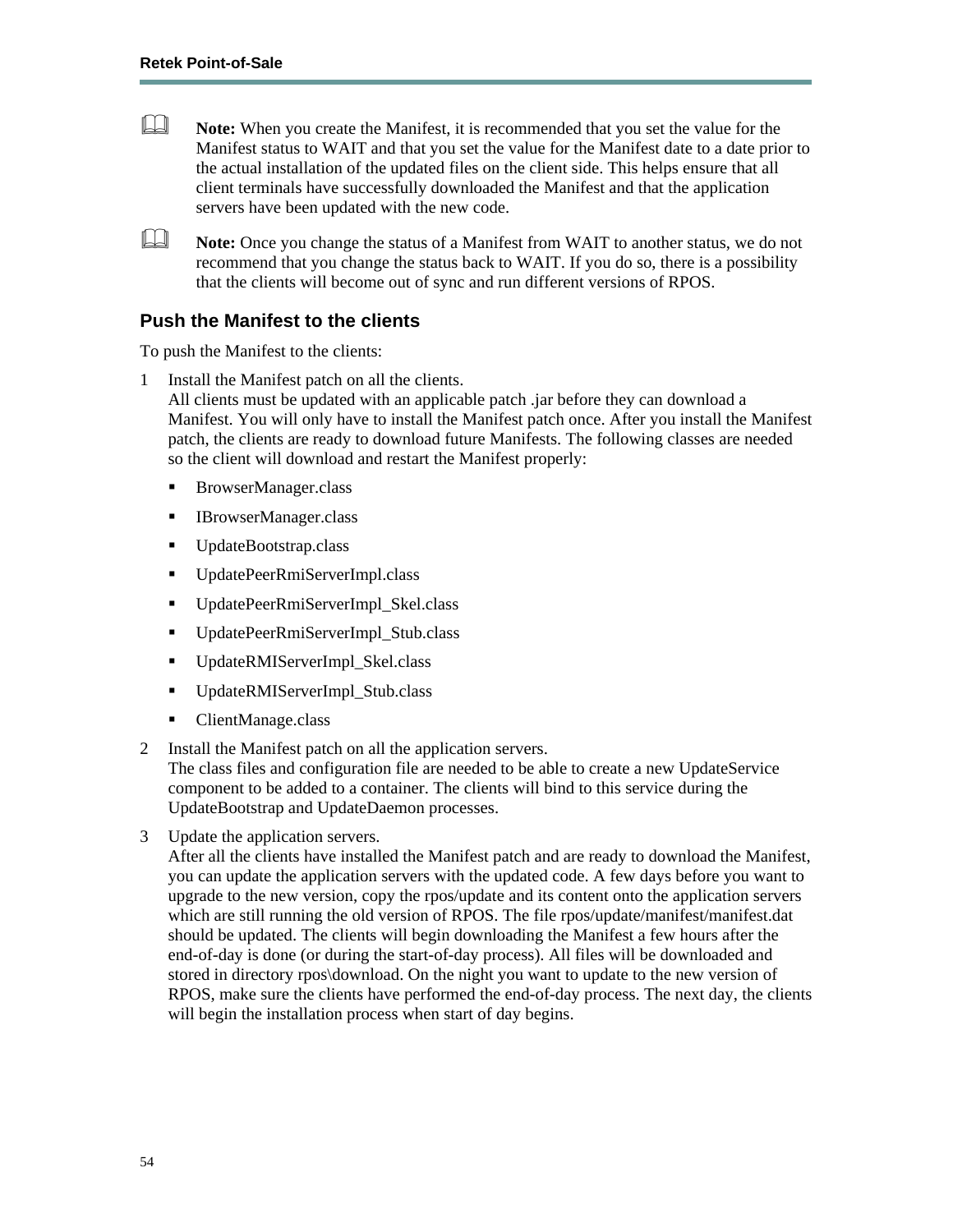# **Chapter 8 – Java batch processes**

This chapter provides the following:

- An overview of RPOS's batch processing
- A description of how to run batch processes, along with key parameters
- A functional summary of each batch process, along with its dependencies
- A description of some of the features of the batch processes (batch return values, and so on)

# **Batch processing overview**

RPOS's batch processes are run in Java. For the most part, batch processes engage in their own primary processing. However, there are some calls from the batch processes which utilize code from the normal services that are running in the server. Usually, this processing occurs when the batch processes engage in actions outside their primary processing (for example, when they utilize a helper method, touch the database, and so on).

Note the following characteristics of the RPOS's batch processes:

- They are not accessible through a graphical user interface (GUI).
- They are scheduled by the retailer.
- They are designed to process large volumes of data, depending upon the circumstances and process.

### **Running a Java-based batch process**

For Unix systems, Java processes are scheduled through executable shell scripts (.sh files). For Windows systems, Java processes are scheduled through executable batch files (.bat files).

Retek provides the shell scripts (.sh files) and batch files (.bat files). They perform the following internally:

- Set up the Java runtime environment before the Java process is run.
- Trigger the Java batch process.
- Those processes that are 'download' processes bring data into RPOS from an external system such as a merchandising system (RMS, for example). Those that are 'uploaded' export data to an external system such as a merchandising system.

### **Command line parameter notes**

Note the following information regarding command line parameters and the batch processes that are described in this chapter:

• For UpdateStoreDataFiles and the PosUpldGenerator, no parameter is necessary. By default, they process for all locations. However, you can specify one or more store numbers (IDs such as 5000, for example) as a command line parameter.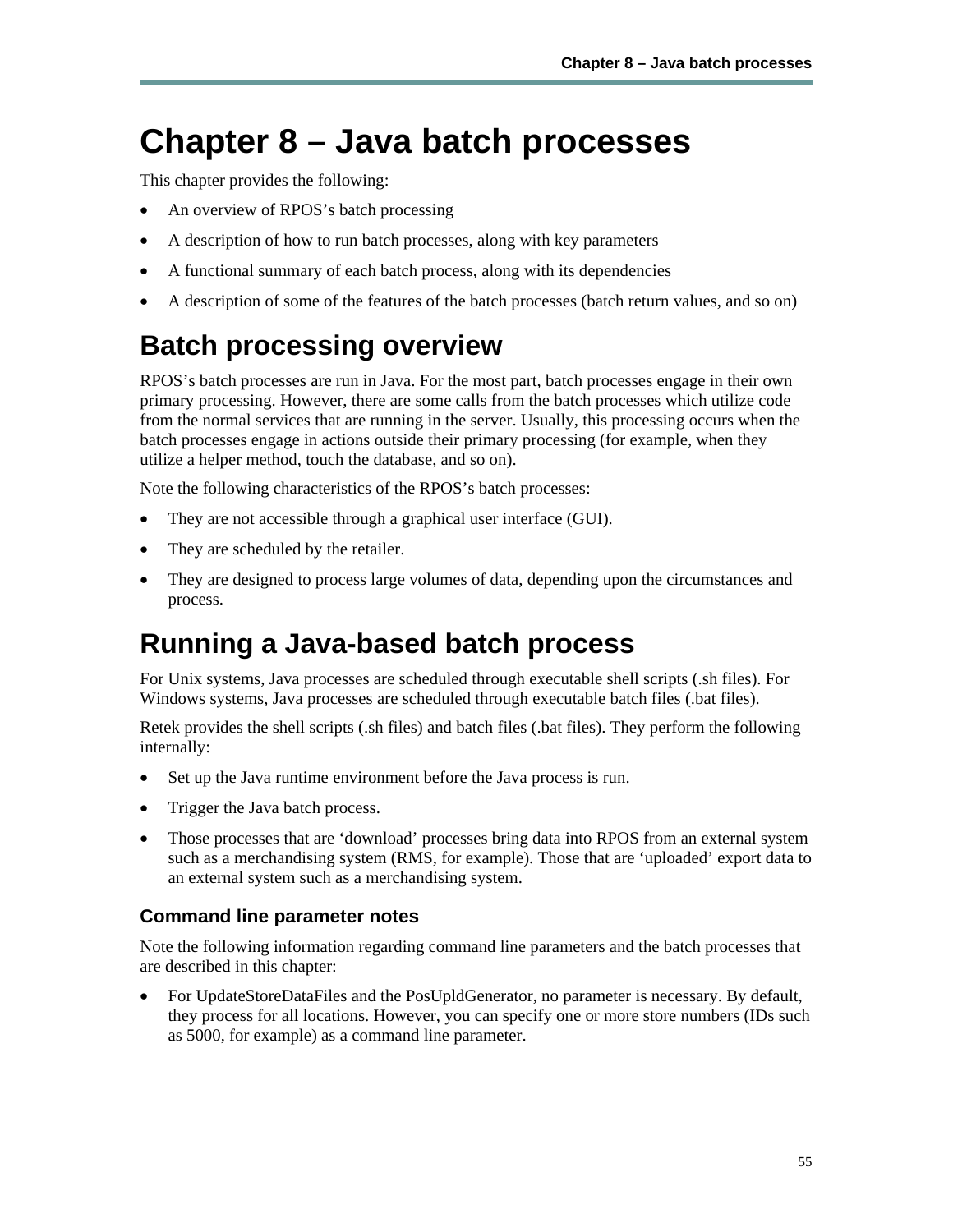### **Summary of executable files associated to Java packages and classes**

The following table describes the executable shell scripts, batch files, and Java packages along with the main class within them that defines the (batch) Java class that runs.

| <b>Executable shell script</b>                                                                                                                                                               | <b>Executable batch</b><br>file for windows       | Java package                          | <b>Class</b>                                                                                                                            |
|----------------------------------------------------------------------------------------------------------------------------------------------------------------------------------------------|---------------------------------------------------|---------------------------------------|-----------------------------------------------------------------------------------------------------------------------------------------|
| UpdateStoreDataFiles.sh<br><b>Note: This</b><br>command (and the<br>equivalent .bat<br>command) runs<br>four batch<br>processes, which<br>are shown in the<br>class column of<br>this table. | UpdateStoreDataFiles.b com.retek.iso.cs.cs<br>lat |                                       | UpdateStoreEmploye<br>eFiles<br>UpdateStoreItemFiles<br>UpdateStorePromotio<br>nFiles<br>UpdateStoreThreshho<br><b>ldPromotionFiles</b> |
| PosUpldGenerator.sh                                                                                                                                                                          | PosUpldGenerator.bat                              | com.retek.iso.cs.rms PosUpIdGenerator |                                                                                                                                         |

### **Scheduler and the command line**

If the retailer uses a scheduler, arguments are placed into the scheduler.

If the retailer does not use a scheduler, arguments must be passed in at the command line.

Usage instructions are provided at the command line if incorrect parameters are passed.

## **Return value batch standards**

The following guidelines describe the function return values and the program return values that RPOS's batch processes utilize:

- 0 The function completed without error, and processing should continue normally.
- 1 A non-fatal error occurred (such as validation of an input record failed), and the calling function should either pass this error up another level or handle the exception.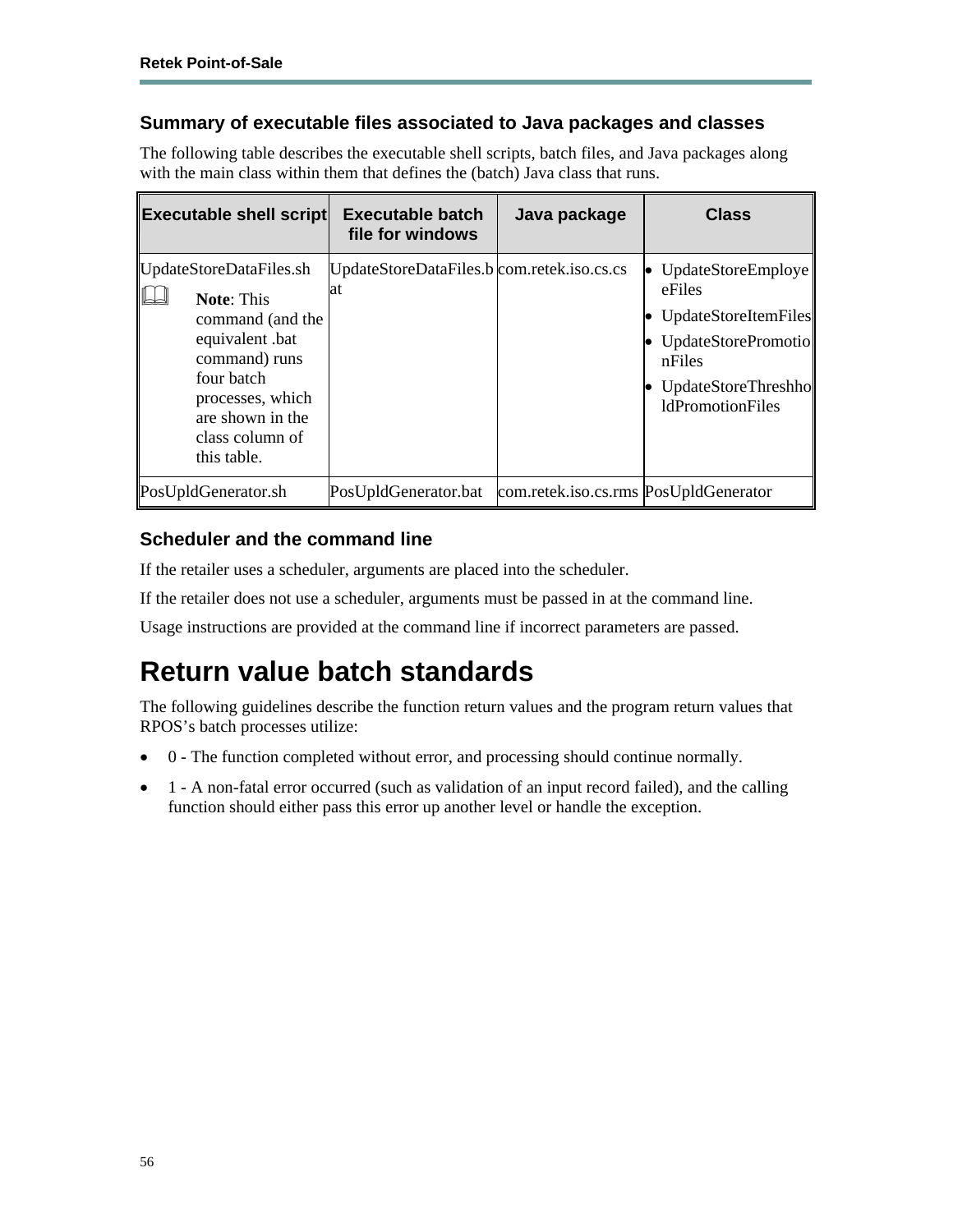## **Functional descriptions and dependencies**

The following table summarizes RPOS's batch processes and includes both a description of each batch process's business functionality and its batch dependencies.

| <b>Batch process</b> | <b>Details</b>                                                                                                                                                                                                                                                                                                              | <b>Batch</b><br>dependencies |
|----------------------|-----------------------------------------------------------------------------------------------------------------------------------------------------------------------------------------------------------------------------------------------------------------------------------------------------------------------------|------------------------------|
| PosUpldGenerator     | This batch process exports a transaction<br>log with data such as all sale and return<br>transactions that the system has<br>processed. The batch process writes the<br>data to flat files in POS upload format.<br>This batch process produces files with<br>names that include a time-date stamp<br>and the store number. | Ad hoc                       |
|                      | See "Appendix $A - POS$ upload file<br>layout specification" later in this<br>document.                                                                                                                                                                                                                                     |                              |
| UpdateStoreDataFiles | This batch process generates XML files<br>that are used by the RPOS clients (such<br>as cash registers) in each store. The<br>retailer can specify what stores the files<br>are to be used in. Files that are<br>generated include the following:                                                                           | Daily                        |
|                      | $\bullet$ Items                                                                                                                                                                                                                                                                                                             |                              |
|                      | • Employee                                                                                                                                                                                                                                                                                                                  |                              |
|                      | • Promotions                                                                                                                                                                                                                                                                                                                |                              |
|                      | • Threshhold promotions                                                                                                                                                                                                                                                                                                     |                              |

## **A note about multi-threading and multiple processes**

RPOS's batch processes are currently *not* set up to be multi-threaded or to undergo multiprocessing.

# **A note about restart and recovery**

RPOS Java-based batch processes do not utilize any type of restart and recovery. Rather, if a restart is required, a batch process can simply be restarted.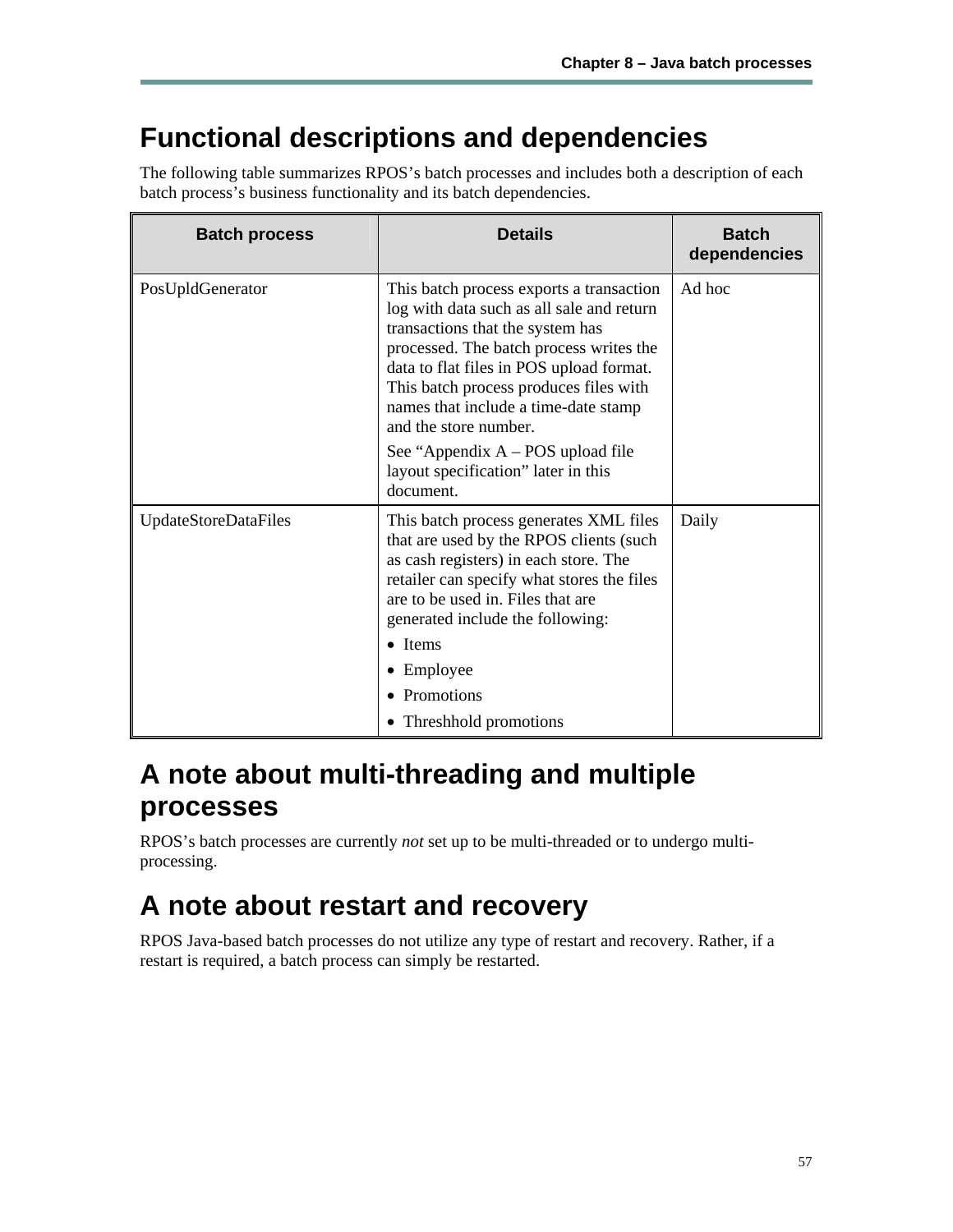# **Batch logging**

Log files are located in the same directory as the file being processed.

The system logs the following two types of messages for some batch processes:

• Warnings

Warnings are *not* as serious as errors. They are logged for informational purposes, and they do not affect the running of the batch process.

• Errors

Errors are the more serious of the two types of error messages. If these occur, they *do* affect the processing of the file.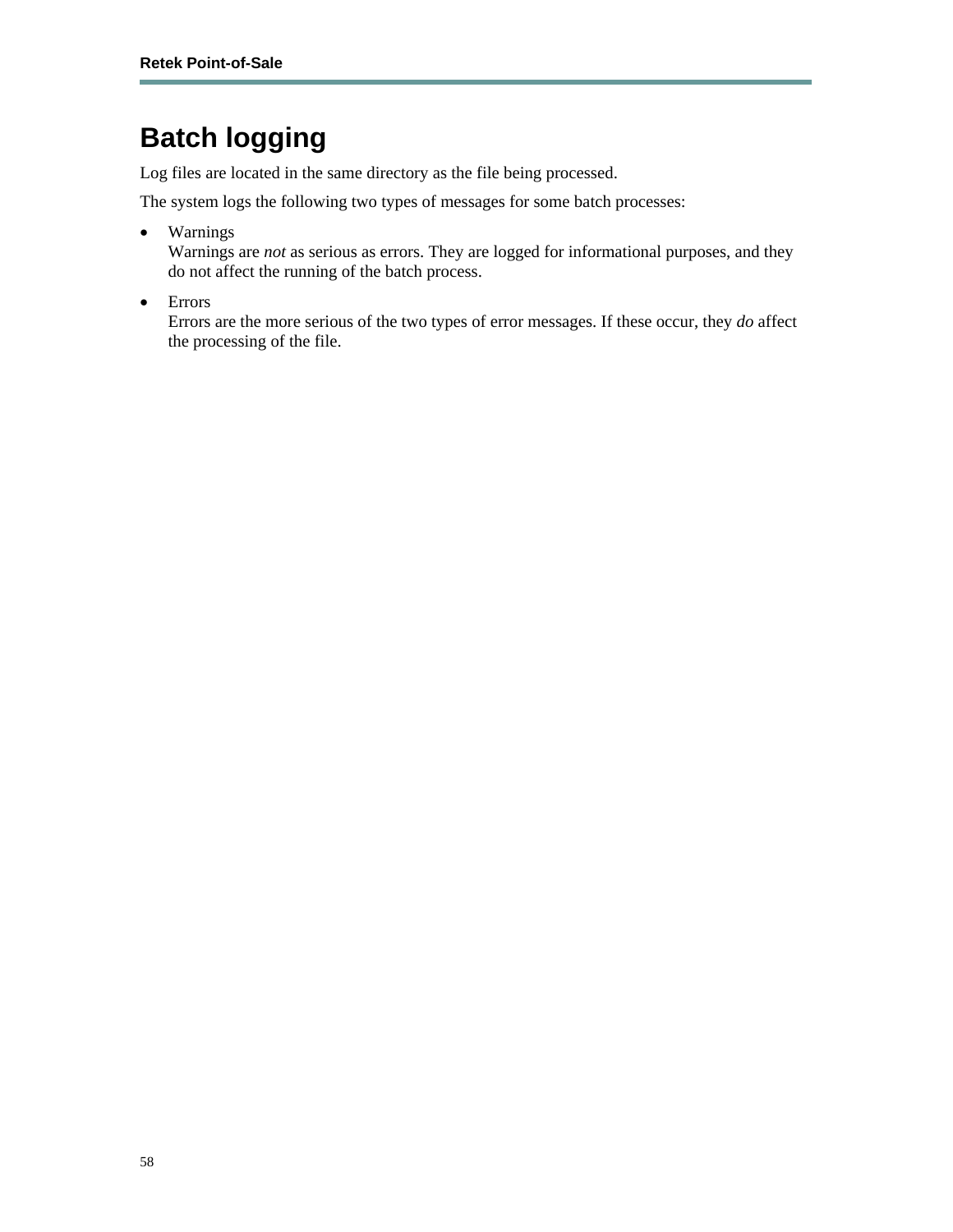# **Appendix A – POS upload file layout specification**

# **Flat file used in the PosUpldGenerator batch process**

| <b>Record Name</b> | <b>Field Name</b>              | <b>Field Type</b> | <b>Default Value</b>            | <b>Description</b>                                                                                                                 |
|--------------------|--------------------------------|-------------------|---------------------------------|------------------------------------------------------------------------------------------------------------------------------------|
| File Header        | File Type Record<br>Descriptor | Char(5)           | <b>FHEAD</b>                    | Identifies file record<br>type                                                                                                     |
|                    | File Line<br>Identifier        | Char(10)          | specified by<br>external system | ID of current line<br>being processed by<br>input file.                                                                            |
|                    | File Type<br>Definition        | Char(4)           | <b>POSU</b>                     | Identifies file as<br>'POS Upload'                                                                                                 |
|                    | <b>File Create Date</b>        | Char(14)          | create date                     | Date file was<br>written by external<br>system                                                                                     |
|                    | <b>Location Number</b>         | Number(10)        | specified by<br>external system | Store identifier                                                                                                                   |
|                    | Vat include<br>indicator       | Char(1)           |                                 | Determines whether<br>or not the store<br>stores values<br>including vat. Not<br>required but<br>populated by Retek<br>sales audit |
|                    | Vat region                     | Number $(4)$      |                                 | Vat region the given<br>location is in. Not<br>required but<br>populated by Retek<br>sales audit                                   |
|                    | Currency code                  | Char(3)           |                                 | Currency of the<br>given location. Not<br>required but<br>populated by Retek<br>sales audit                                        |
|                    | Currency retail<br>decimals    | Number(1)         |                                 | Number of decimals<br>supported by given<br>currency for retails.<br>Not required but<br>populated by Retek<br>sales audit         |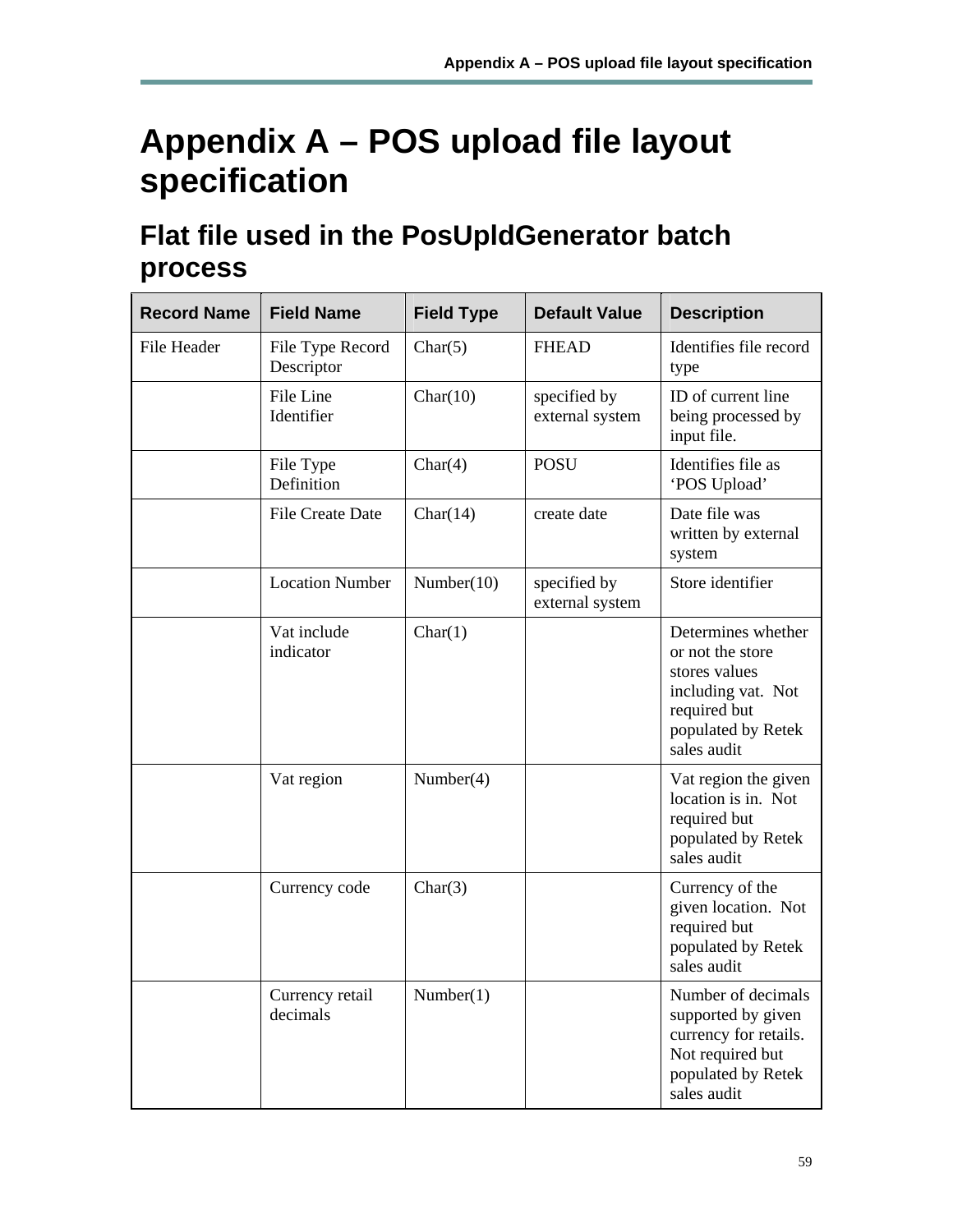| <b>Record Name</b>    | <b>Field Name</b>              | <b>Field Type</b> | <b>Default Value</b>            | <b>Description</b>                                                                                      |
|-----------------------|--------------------------------|-------------------|---------------------------------|---------------------------------------------------------------------------------------------------------|
| Transaction<br>Header | File Type Record<br>Descriptor | Char(5)           | <b>THEAD</b>                    | Identifies<br>transaction record<br>type                                                                |
|                       | File Line<br>Identifier        | Char(10)          | specified by<br>external system | ID of current line<br>being processed by<br>input file.                                                 |
|                       | <b>Transaction Date</b>        | Char(14)          | transaction date                | Date sale/return<br>transaction was<br>processed at the<br><b>POS</b>                                   |
|                       | Item Type                      | Char(3)           | <b>REF</b><br><b>ITM</b>        | Item type will be<br>represented as a<br><b>REF</b> or ITM                                              |
|                       | Item Value                     | Char(25)          | item identifier                 | The id number of an<br>ITM or REF                                                                       |
|                       | Dept                           | Number(4)         | Item's dept                     | Dept of item sold or<br>returned. Not<br>required but<br>populated by Retek<br>sales audit              |
|                       | Class                          | Number(4)         | Item's class                    | Class of item sold or<br>returned. Not<br>required but<br>populated by Retek<br>sales audit             |
|                       | <b>Subclass</b>                | Number $(4)$      | Item's subclass                 | Subclass of item<br>sold or returned.<br>Not required but<br>populated by Retek<br>sales audit          |
|                       | Pack Indicator                 | Char(1)           | Item's pack<br>indicator        | Pack indicator of<br>item sold or<br>returned. Not<br>required but<br>populated by Retek<br>sales audit |
|                       | Item level                     | Number(1)         | Item's item level               | Item level of item<br>sold or returned.<br>Not required but<br>populated by Retek<br>sales audit        |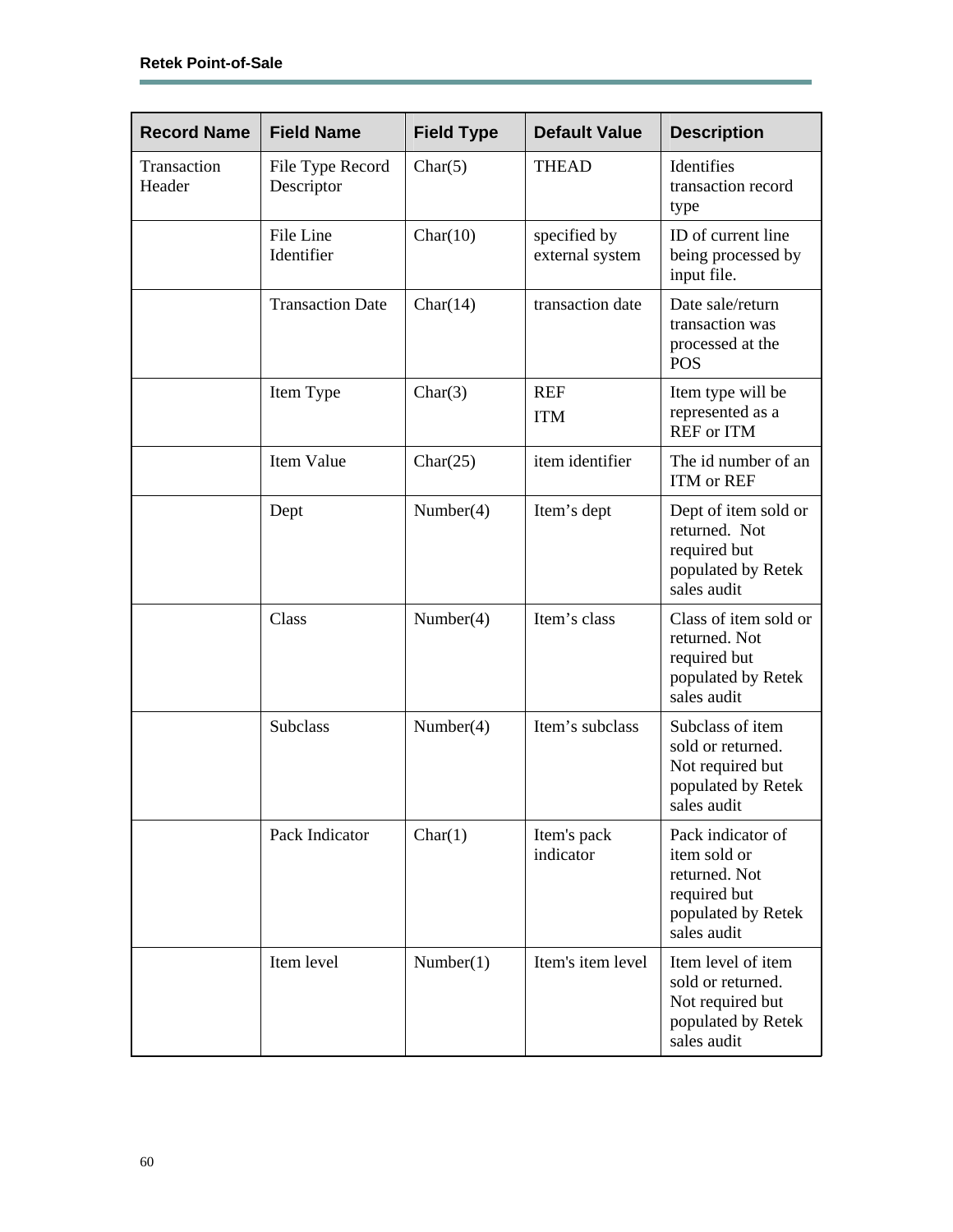| <b>Record Name</b> | <b>Field Name</b>              | <b>Field Type</b> | <b>Default Value</b>             | <b>Description</b>                                                                                                                                                                                       |
|--------------------|--------------------------------|-------------------|----------------------------------|----------------------------------------------------------------------------------------------------------------------------------------------------------------------------------------------------------|
|                    | Tran level                     | Number(1)         | Item's tran level                | Tran level of item<br>sold or returned.<br>Not required but<br>populated by Retek<br>sales audit                                                                                                         |
|                    | Wastage Type                   | Char(6)           | Item's wastage<br>type           | Wastage type of<br>item sold or<br>returned. Not<br>required but<br>populated by Retek<br>sales audit                                                                                                    |
|                    | <b>Wastage Percent</b>         | Number(12)        | Item's wastage<br>percent        | Wastage percent of<br>item sold or<br>returned. Not<br>required but<br>populated by Retek<br>sales audit                                                                                                 |
|                    | <b>Transaction Type</b>        | Char(1)           | $S'$ – sales<br>'R' - return     | <b>Transaction type</b><br>code to specify<br>whether transaction<br>is a sale or a return                                                                                                               |
|                    | Drop Shipment<br>Indicator     | Char(1)           | 'Y'<br>'N'                       | Indicates whether<br>the transaction is a<br>drop shipment or<br>not. If it is a drop<br>shipment, indicator<br>will be 'Y'. This<br>field is not required,<br>but will be defaulted<br>to 'N' if blank. |
|                    | <b>Total Sales</b><br>Quantity | Number(12)        |                                  | Number of units<br>sold at a particular<br>location with 4<br>implied decimal<br>places.                                                                                                                 |
|                    | Selling UOM                    | Char(4)           |                                  | UOM at which this<br>item was sold.                                                                                                                                                                      |
|                    | Sales Sign                     | Char(1)           | 'P' - positive<br>'N' - negative | Determines if the<br><b>Total Sales Quantity</b><br>and Total Sales<br>Value are positive<br>or negative.                                                                                                |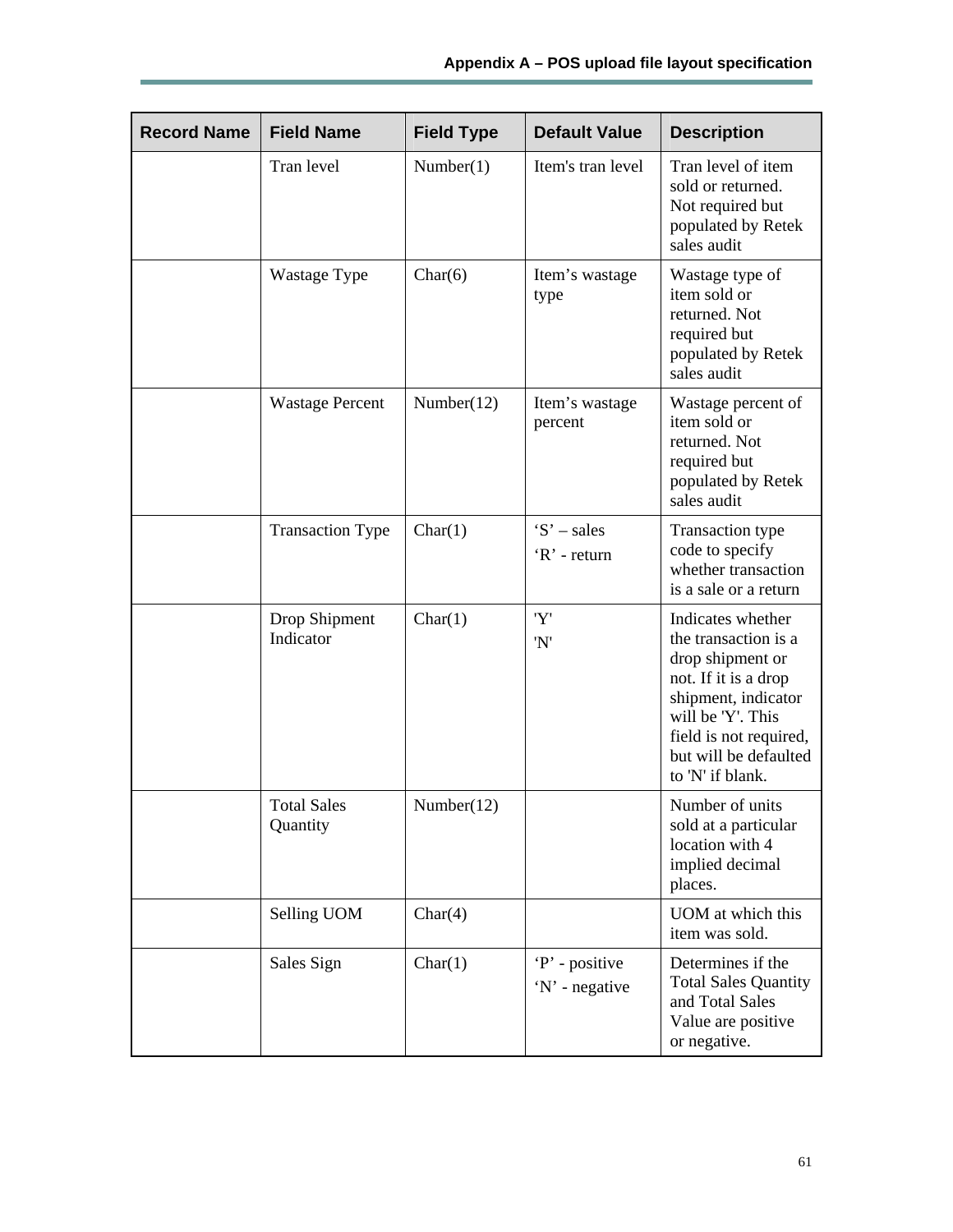| <b>Record Name</b>     | <b>Field Name</b>               | <b>Field Type</b> | <b>Default Value</b>                                            | <b>Description</b>                                                                             |
|------------------------|---------------------------------|-------------------|-----------------------------------------------------------------|------------------------------------------------------------------------------------------------|
|                        | <b>Total Sales Value</b>        | Number(20)        |                                                                 | Sales value, net<br>sales value of goods<br>sold/returned with 4<br>implied decimal<br>places. |
|                        | <b>Last Modified</b><br>Date    | Char(14)          |                                                                 | For VBO future use                                                                             |
| Transaction<br>Detail  | File Type Record<br>Descriptor  | Char(5)           | <b>TDETL</b>                                                    | Identifies<br>transaction record<br>type                                                       |
|                        | File Line<br>Identifier         | Char(10)          | specified by<br>external system                                 | ID of current line<br>being processed by<br>input file.                                        |
|                        | <b>Promotional Tran</b><br>Type | Char(6)           | promotion type $-$<br>valid values see<br>code_detail<br>table. | Code for<br>promotional type<br>from code_detail,<br>$code_type =$<br>'PRMT'                   |
|                        | Promotion<br>Number             | Number(10)        | promotion<br>number                                             | Promotion number<br>from the RMS                                                               |
|                        | <b>Sales Quantity</b>           | Number(12)        |                                                                 | Number of units<br>sold in this prom<br>type with 4 implied<br>decimal places.                 |
|                        | <b>Sales Value</b>              | Number(20)        |                                                                 | Value of units sold<br>in this prom type<br>with 4 implied<br>decimal places.                  |
|                        | Discount Value                  | Number(20)        |                                                                 | Value of discount<br>given in this prom<br>type with 4 implied<br>decimal places.              |
| Transaction<br>Trailer | File Type Record<br>Descriptor  | Char(5)           | <b>TTAIL</b>                                                    | Identifies file record<br>type                                                                 |
|                        | File Line<br>Identifier         | Char(10)          | specified by<br>external system                                 | ID of current line<br>being processed by<br>input file.                                        |
|                        | Transaction<br>Count            | Number $(6)$      | specified by<br>external system                                 | Number of TDETL<br>records in this<br>transaction set                                          |
| File Trailer           | File Type Record<br>Descriptor  | Char(5)           | <b>FTAIL</b>                                                    | Identifies file record<br>type                                                                 |